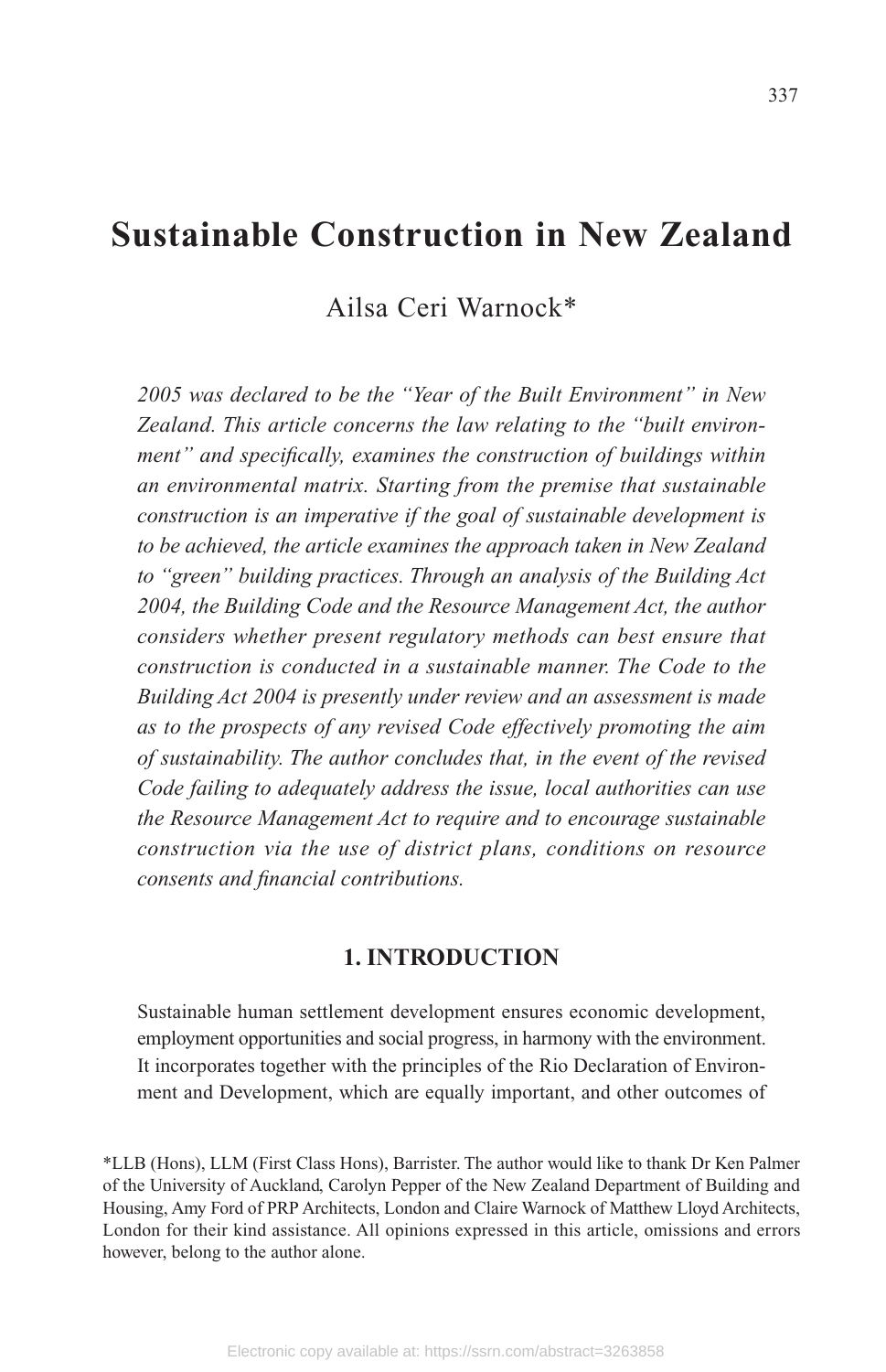the United Nations Conference on the Environment and Development, the principles of the precautionary approach, pollution prevention, respect for the carrying capacity of the eco-system and the preservation of opportunities for future generations. Production, consumption and transport should be managed in ways that protect and conserve the stock of resources whilst drawing upon them. Science and technology have a crucial role in shaping sustainable human settlements and sustaining the ecosystems they depend upon.<sup>1</sup>

> United Nations Conference on Human Settlements (Habitat II) *The Habitat Agenda* (1996).

Buildings and the building industry are responsible for significant environmental damage.<sup>2</sup> Given the enormity of this damage, without radical reform

- 1 Please note that all ULRs listed in this paper are as at 21 October 2005. United Nations Conference on Human Settlements (Habitat II), *The Habitat Agenda,* Chapter II, Istanbul (1996), paragraph 29, available at http://www.unhabitat.org/declarations/ habitat\_agenda.asp. This Agenda, containing "soft-law" political commitments, has been adopted by 171 states, including New Zealand. Paragraph 29 of the Agenda also states that: "Human settlements shall be planned, developed and improved in a manner that takes full account of sustainable development principles and all their components as set out in Agenda 21 and related outcomes of the United Nations Conference on the Environment and Development."
- 2 For a general overview of the environmental damage caused by the construction industry, see Wooley, T, Skimmins, P, Harrison, P and Harrison R, *Green Building Handbook*, Vol I, Spon, London. Further, see Der-Petrossian, B, *Conflicts Between the Construction Industry and the Environment*, Habitat Debate, Vol 5, No 2, Report for the UNCHS, available at http://www. unhabitat.org/HD/hdv5n2/intro.htm that states "one-tenth of the global economy is devoted to construction and the operation of residential and office buildings and one-sixth to onehalf of the world's major resources are consumed by the construction and related industries" quoting Lenssen and Roodman, *State of the World*: *Making Buildings Better* (1995) World Watch Institute, p 95. Further, Der-Petrossian states that: "The building industry alone consumes some 40% of the world's energy, 25% of forest timber, and 16% of the world's fresh water. 70 % of sulphur oxides produced by fossil fuel combustion are produced through generation of electricity used to power our homes and offices. Some 50% of carbon dioxide emissions (mainly in industrialised countries) are as a result of operations of buildings-inuse" quoting Dimson, B, *Principles and Challenges of Sustainable Design and Construction, Industry and Environment*, Vol 19, No 2, April–June 1996, p 19, UNEP/IE, 1996. Further, see, CIB, *Agenda 21 on Sustainable Construction, CIB Report Publication*, "*Executive Summary*" July 1999, CIB, Rotterdam, the Netherlands, p 17, that states "in the European Union, buildings are responsible for 40% of total energy consumption, the construction sector is estimated to generate 40% of all man made waste [and] is the largest industrial sector". For the contribution of the built environment to emissions of carbon dioxide see Brown, M, Southworth, F and Stovall, T, *Towards a Climate-Friendly Built Environment*, Pew Centre on Global Climate Change, June 2005, available at www.pewclimate.org.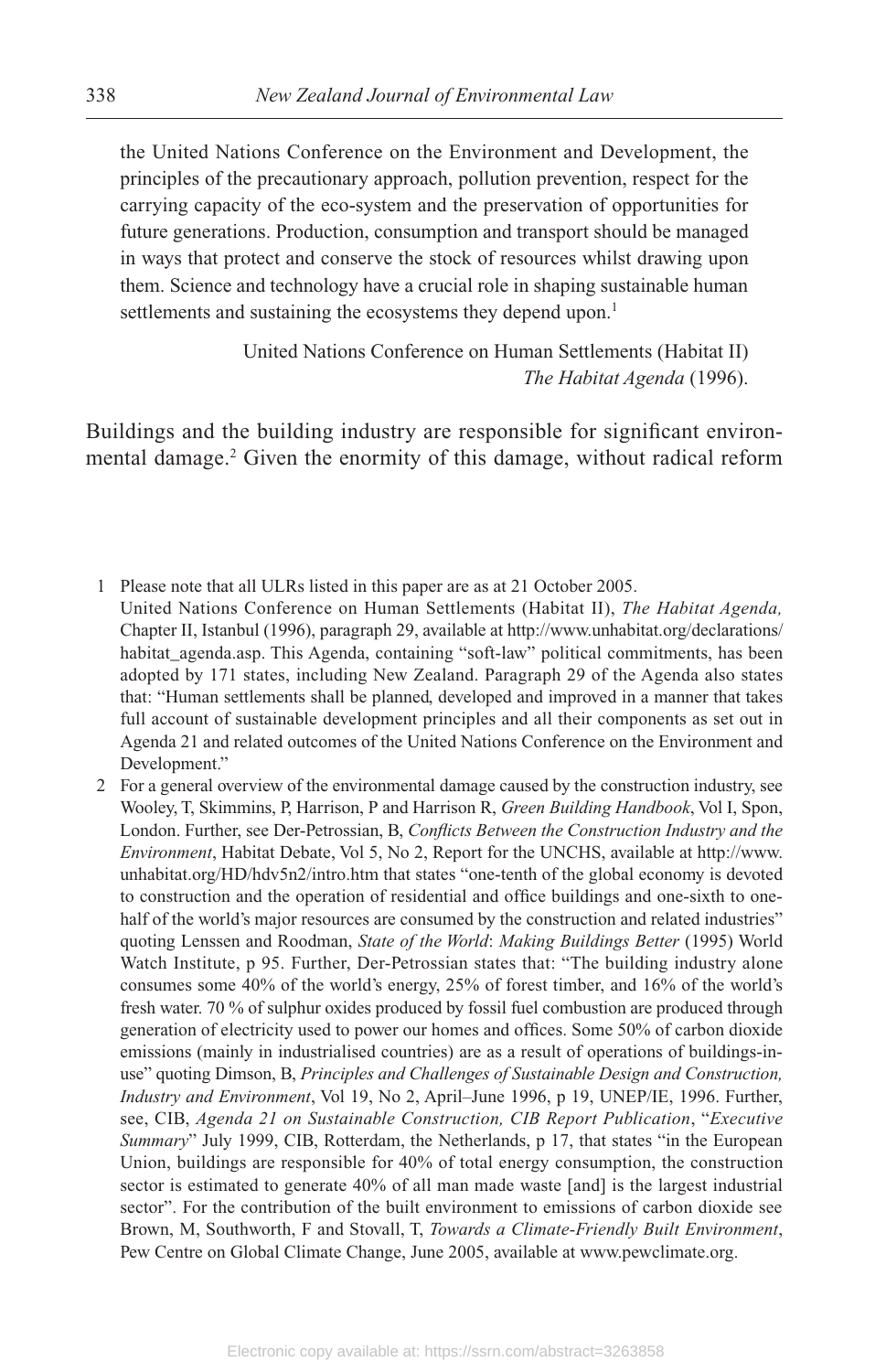of the construction industry, it may become difficult to "meet the needs of the present without compromising the ability of future generations to meet their own needs".3 Within the international sphere, New Zealand has acknowledged this fact by expressing its commitment to the principle of "sustainable construction".

In assenting to "Agenda 21",<sup>4</sup> New Zealand accepts that the activities of the construction sector "… can be a major source of environmental damage through depletion of the natural resource base, degradation of fragile ecozones, chemical pollution and the use of building materials harmful to human health"5 and commits to adopting "… standards and other regulatory measures which promote the increased use of energy efficient designs and technologies and sustainable utilisation of natural resources in an economically and environmentally appropriate way".<sup>6</sup> Further, in 1996, New Zealand became a signatory to "The Habitat Agenda"7 . Paragraph 88 of The Habitat Agenda states, inter alia, that, "the impacts of the construction industry should be brought into harmony with the environment" and commits signatories to this end.<sup>8</sup>

Aside from expressing political commitments on the international stage, has New Zealand embraced the concept of sustainable construction?

This article attempts to answer the question posed. In part 2, a working definition of sustainable construction is delineated for the purpose of informing the discussion. Part 3 considers whether it is necessary for the State to intervene to ensure that construction is practised in a sustainable manner and concludes that such intervention is essential. The fourth part of this article turns to consider the efficacy of the legislative regime in New Zealand by focusing upon the Building Act 2004 and the Building Code. The Building Code is presently under review. The progress of this review is touched upon and alternative scenarios

 3 This is the definition of sustainable development as described in The Bruntland Report, World Commission on Environment and Development (1987 ), *Our Common Future*, OUP.

- 4 United Nations Conference on the Environment and Development, *Agenda 21*, Report I (1992) available at http://www.un.org/esa/susdev/documents/agenda21/english/agenda21toc. htm. Agenda 21 is a "soft-law" document containing the political commitments of signatories. See Section I, "Social and Economic Dimensions", Chapter 7, "Promoting Sustainable Human Settlement Development", section G, concerning the objective of promoting "Sustainable Construction Industry Activities". Paragraph 7 .68 states the objectives of the nation States party to the Agenda: "The objectives are … to adopt policies and technologies and to exchange information on them, in order to enable the construction industry to meet human settlement development goals, while avoiding harmful side effects on human health and the biosphere …"
- 5 Agenda 21, ibid, Chapter 7, Paragraph 7.67 "Basis for Action".
- 6 Agenda 21, ibid, Chapter 7, Paragraph 7.69 (c).
- 7 The Habitat Agenda, supra note 1.
- 8 The Habitat Agenda, supra note 1, para 88.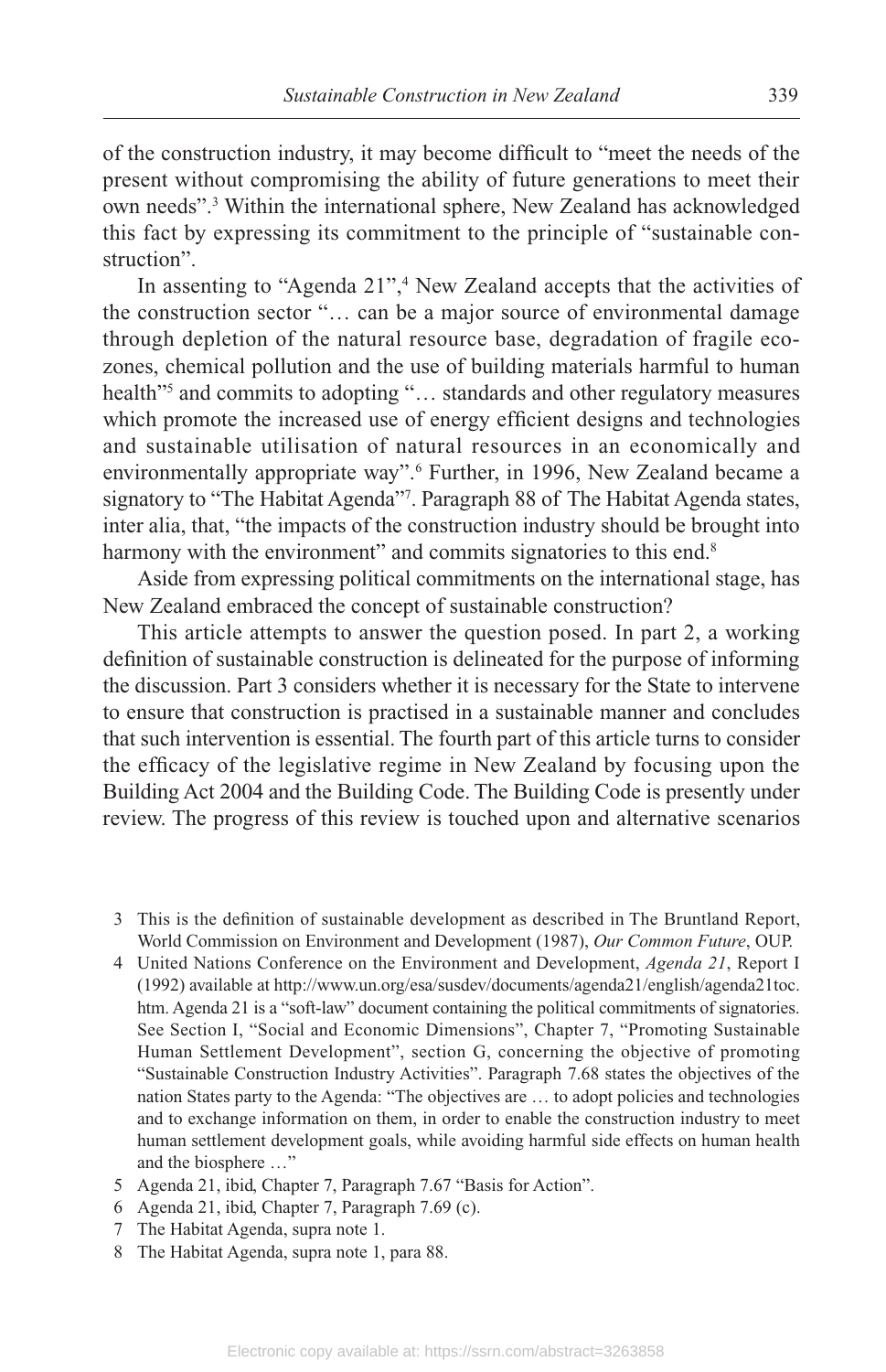discussed. In the event that the revised Building Code does little to advance the objective of sustainable construction, the Resource Management Act 1991 may well have a role to play in achieving this end. Accordingly, part 5 of this article analyses the interrelationship between the Building Act 2004 and the Resource Management Act. In part 6, a determination is made as to the role that the Resource Management Act might play in promoting sustainable construction.

The article concludes that to effectively promote sustainable construction, the synergies between the Building Act and the Resource Management Act must be exploited. Further, in the event that the revised Building Code fails to adequately promote sustainable construction, territorial authorities may, pursuant to their powers and duties under the Resource Management Act, have a critical role to play in ensuring that the construction industry operates in a sustainable manner.

It is important to note the author's belief that a nation will make little real progress towards the creed of sustainable development without addressing the environmental transgressions of the construction industry. This article should be read with that factor in mind.

## **2. THE CONCEPT OF SUSTAINABLE CONSTRUCTION AND BUILDINGS**

The concept of sustainable construction has been the subject of extensive governmental review in the United Kingdom recently and the results have been of interest to the New Zealand Government.<sup>9</sup> Accordingly, to inform the ensuing discussion, the author will draw upon British experiences where appropriate.

Sir John Harman, Chairman of the United Kingdom Environment Agency, has asserted that:<sup>10</sup>

… [t]he manner in which [the built environment] consumes natural resources means that it is responsible for some of the most serious global and local environmental change. The way we use natural resources for building and the levels of pollutants emitted in the process of building and in the use of buildings once occupied, are unsustainable.

 <sup>9</sup> By way of example, the New Zealand Department of Building and Housing, in reviewing the Building Code, have considered a number of papers originating from the UK in this regard. In particular, the work of the Sustainable Building Task Group, infra, has been examined.

 <sup>10</sup> Harman, J and Benjamin, V, *Better Buildings – Better Lives*, Sustainable Building Task Group Report prepared for the Review of the U.K. Building Code, London, United Kingdom, 2005, "Foreword" at p 1.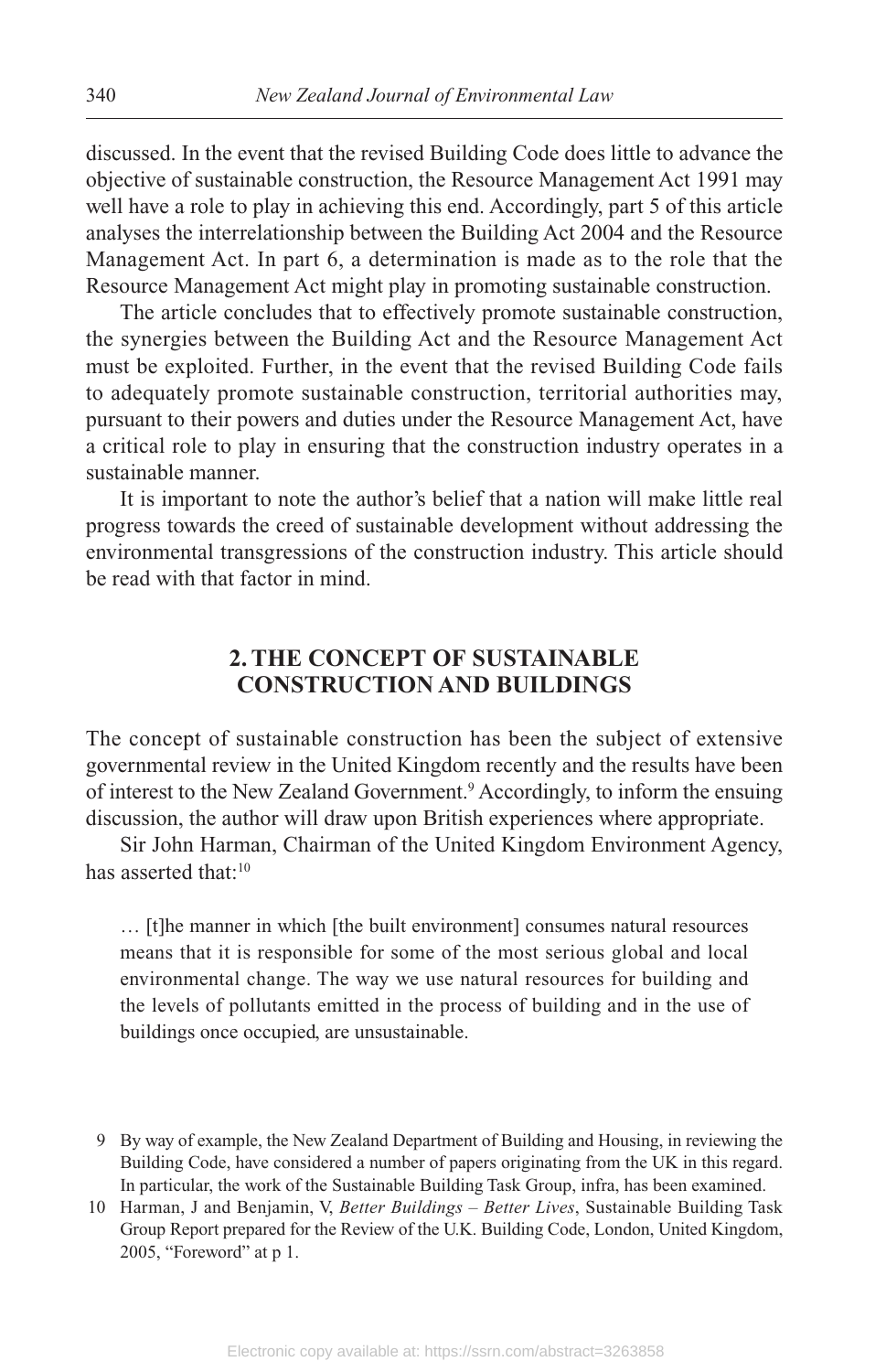By corollary, what then constitutes "sustainable construction" and when might the functioning of a building be considered "sustainable"?

To some extent, the answers to these questions equate to a moveable feast and will vary according to the nationality and perhaps also the economic status of the responder. It has proved notoriously difficult to reach a universally acceptable definition of "sustainability" particularly in the context of "sustainable development".11 Sustainability can be "viewed from economic, social, technological, political, strategic, inter-generational or ecological perspectives or a combination of these".<sup>12</sup> A review of the conflicting "descriptions" is beyond the scope of this paper but in simplistic terms, it is suffice to say that any definition of sustainability must incorporate the elements of intraand inter-generational equity. A formula that straddles many of the proposed anthropocentric descriptions of sustainable development, might be that:<sup>13</sup>

sustainable development involves meeting human needs by changing the environment in which we live but at the same time avoiding depletion of other types of environmental, economic and/or social degradation that may reduce the ability of future generations to meet their own needs.

Within the context of sustainable construction or building, the debate is similarly complex. A number of international agencies have attempted or are in the process of attempting to formulate a workable description of sustainable construction.14 Sustainability might include the imperative of adequate housing for all. It may include the necessity of infrastructure to provide for utilities such as water, energy and sanitation and for transport, communication and industrial activities. Thus, economic and social factors play a part. Cultural issues and heritage may be a factor. In addition, the use of limited or finite natural resources

- 11 By way of example, see Bosselmann, K and Grinlinton, D (eds) *Environmental Law for a Sustainable Society*, NZCEL Monograph Series: Vol 1, at pp 81–161.
- 12 Grinlinton, D, "Contemporary Environmental Law in New Zealand" in Bosselmann, K and Grinlinton, D (eds), *Environmental Law for a Sustainable Society*, NZCEL Monograph Series: Vol 1, at p 24.
- 13 Hargreaves, R and Allan, S, *The Building Act 1991: Inclusion of Sustainable Development*, Issue Paper No 1, Energy Efficiency and Conservation Authority, 2003, at p 3.
- 14 See for example, The International Standards Organization, *Building and Construction Assets – Sustainable Buildings – General Principles* ISO/TC 59/SC3 N459 (2003); CIB *Agenda 21 on Sustainable Construction*, CIB Report Publication 237 , July 1999, CIB, Rotterdam, the Netherlands and CIB *Sustainable Development and the Future of Construction: A Comparison of Visions from Various Countries*, CIB Report Publication 225, May 1998, CIB, Rotterdam, the Netherlands; McDonough, W, The Hannover Principles, William McDonoghue Architects (1992), available at http://www.virginia.edu/arch/pub/hannover\_list. html and Kibert, infra, note 15.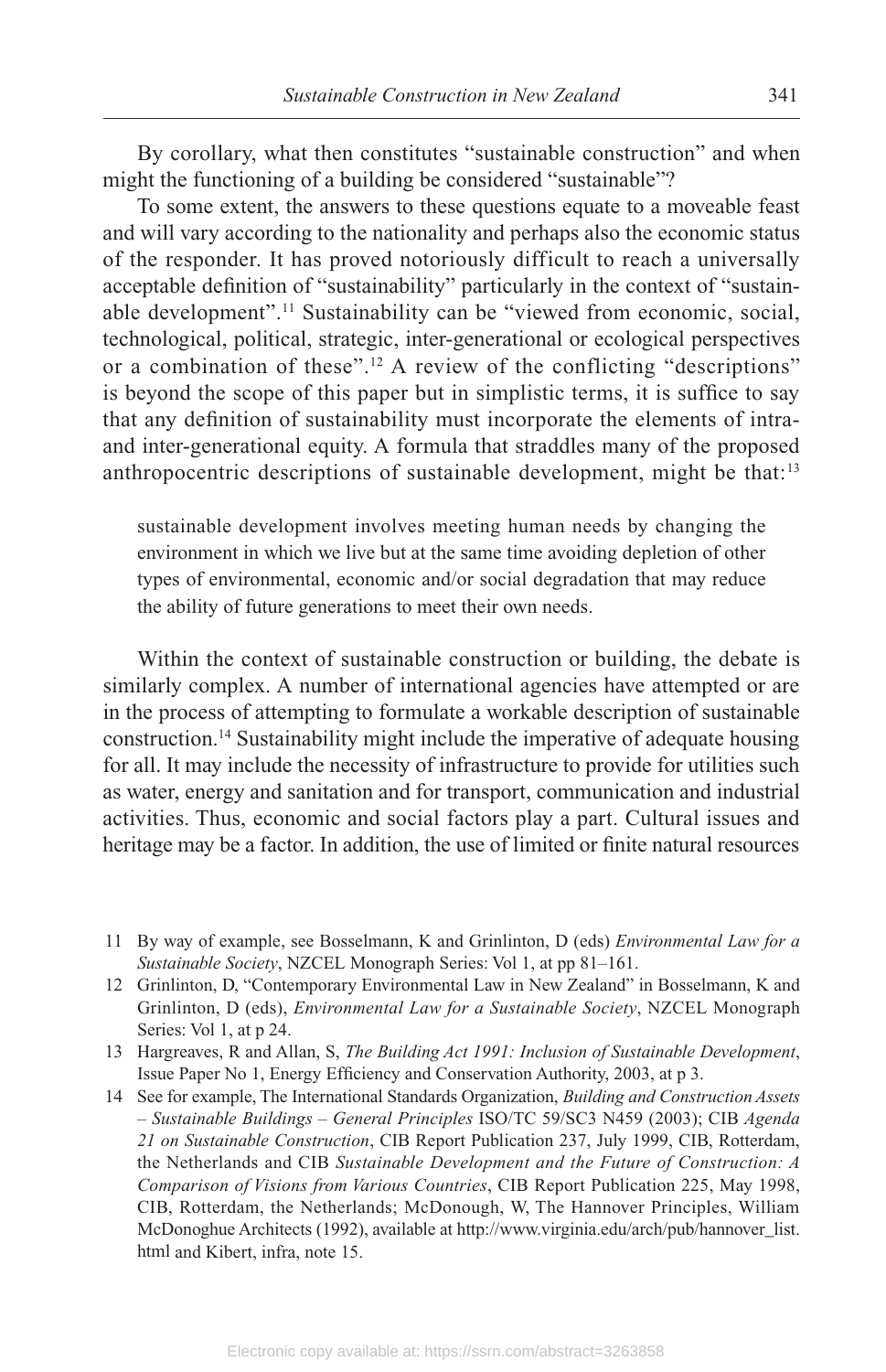and the impacts of building on the environment should be considered a pertinent issue. Accordingly, the scope of the concept of sustainable construction is huge and any purported definition will, of necessity, be amorphous.<sup>15</sup>

To inform the ensuing discussion however, it is necessary to address the issue of typology. Without the delineation of a workable definition of sustainable construction and reference to techniques of sustainable construction, much of the following will appear abstract and the arguments, intangible. As this paper concerns sustainable construction in New Zealand, the focus will be upon the environmental effects of construction as opposed to, for example, issues of economic and social parity.16 For specific assistance, we can return to the words of Sir John Harman and concentrate upon the environmental effects of the construction process and the operation of buildings. To truly promote sustainable construction, the whole life cycle of the building must be considered from the choice of raw materials used in the initial construction and the efficacy of the functional components to the final deconstruction and management of that waste. Within the context of this paper, the term "sustainable construction" will be used to mean:

construction that adheres to best environmental practice standards firstly, in relation to the initial construction and ultimate deconstruction of the building and secondly, in the technology incorporated into or the design of the building to minimise the use of natural resources and the emission of pollutants in its subsequent operation.

Clearly, the process of "green building" is a growing field and technological advances are being made continually<sup>17</sup> but the following features, amongst others, may be characteristic of a building with a high degree of sustainability:

- 15 For example, concentrating upon ecological aspects, Kibert has defined sustainable construction as "the creation and sustainable management of a healthy built environment based on resource efficient and ecological principles", see Kibert, C J, *Sustainable Construction: Proceedings of the First International Conference on Sustainable Construction*, Tampa, USA, November 1994 quoted in CIB *Sustainable Development and the Future of Construction: A Comparison of Visions from Various Countries*, CIB Report Publication 225, May 1998, CIB, Rotterdam, the Netherlands, at p 3.
- 16 New Zealand is a wealthy, developed nation. Lack of housing and infrastructure is not a pronounced issue, although the quality of housing is contentious. Cultural and heritage issues are topical but would best form the basis for another paper. It is important to note that some would argue that environmental, economic and social issues are inextricably linked and incapable of separation.
- 17 See for example, Wooley, supra note 2 and Chiras, D, *The New Ecological Home: A Complete Guide to Green Building Options*, Chelsea Green Publishing Co 2004.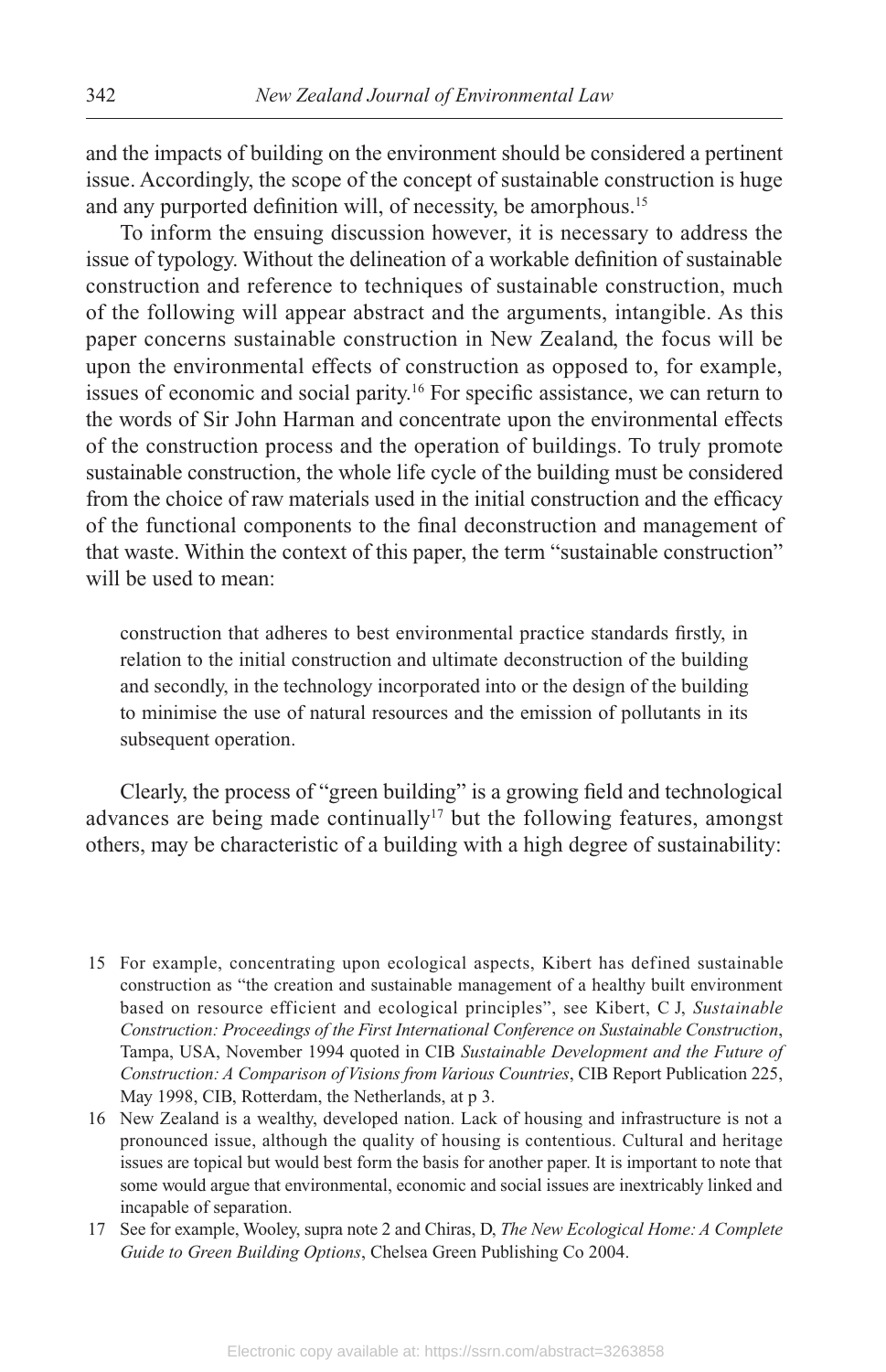- the use of recycled and recyclable materials and materials with lowembodied energy;
- the use of timber from certified sustainable sources; no use of old-growth timber;
- materials that off-gas pollutants are avoided;
- energy-efficient design;
- adequate levels of insulation;
- passive solar heating, created by the orientation of a building and placement of windows;
- solar water heating panels and/or photovoltaic cells;
- natural ventilation and cooling including shading on windows;
- energy-efficient fixed appliances;
- efficient water use;
- grey water recycling;
- rooftop rainwater catchment systems;
- water-efficient fixed appliances;
- reduction of surface run-off into public sewers and watercourses;
- provision in the building for separating and storing recyclable waste and an area for drying clothes naturally etc.

In determining whether New Zealand has adopted a commendable approach to the concept of sustainable construction, it is necessary to consider firstly, whether natural market conditions will create a demand for sustainable buildings or in the alternative, whether State intervention is required to correct any market failure.

# **3. THE NECESSITY FOR COMMAND-CONTROL MEASURES AND FISCAL INCENTIVES**

Buildings that are constructed to a high standard of sustainability cost less to run. The developments of the Peabody Trust in London<sup>18</sup> provide a good example. The Trust has pioneered sustainable housing in the  $UK^{19}$  and of particular note is the Trust's innovative "BedZed"20 venture in the London Borough of Sutton. "BedZed" has achieved a "zero-energy" rating through the use of an incredibly efficient building envelope, passive solar heating, photovoltaic cells and watersaving devices. A development in Brixton, also by Peabody and designed by Bill Dunster in collaboration with PRP Architects, has harnessed some of the

- 18 The first and largest "Housing Association" in London.
- 19 See http://www.peabody.org.uk.
- 20 Beddington Zero Energy Development.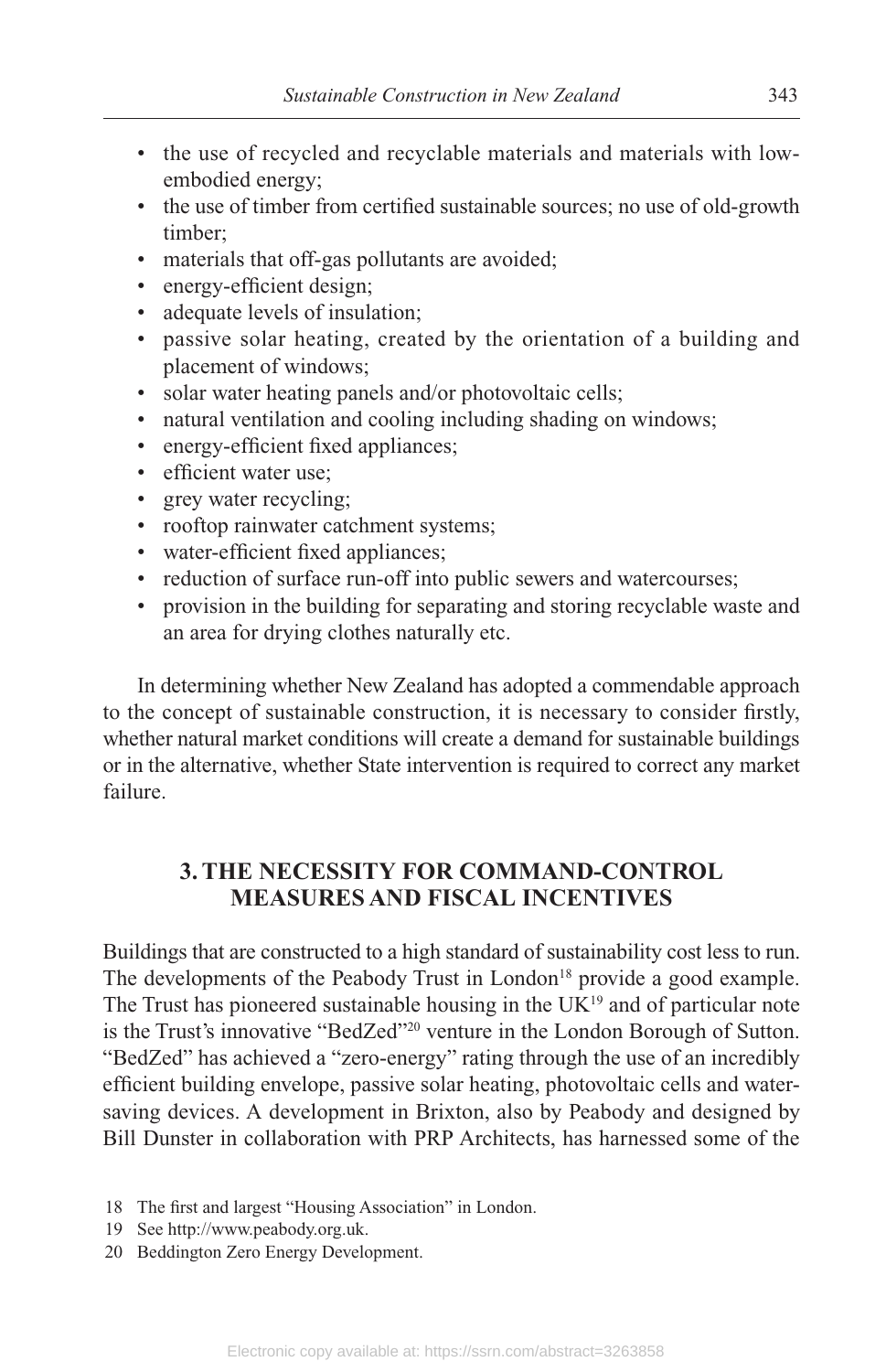technology developed at BedZed to provide accommodation with "utility bills of no higher than £50" (c. NZ\$130).21

Given the aforesaid, one might expect that the inherent qualities of a building developed to a high standard of sustainability would provide a sufficient catalyst to provoke market demand in the product. Such a building should, theoretically, be more *valuable* than a standard building and further, should maintain that value. Are these inherent qualities sufficient to create demand for the product in developers and purchasers? The answer appears to be in the negative. The UK Sustainable Buildings Task Group believes that:<sup>22</sup>

… the construction, development and house building industries have not yet subscribed to much of the sustainability agenda and have not been persuaded of its long-term benefits.

The reasons for this are many and complex. Architects working at the "coal-face" of the industry in the UK, Amy Ford of PRP Architects and Claire Warnock, an Associate with Matthew Lloyd Architects,<sup>23</sup> have a particular view. These architects suggest that a fundamental difficulty is that the majority of developers operate to maximise profits. As developers are not the end users of the product, aside from complying with mandatory building regulations, they have little interest in the running costs of the building and in the absence of client demand are unlikely to incorporate "green" features into the construction process. Without significant demand (which firstly, reduces the proportion of research costs in the final price of a product and secondly, fosters competitive market conditions), "green" technologies and building practices can prove expensive. Economies of scale are a pivotal factor. Given limited demand, the initial costs of photovoltaic cells are still so high that they must be used for approximately fifteen years before they pay for themselves.<sup>24</sup> Ford believes that, at present, "there is no incentive for an end user to demand 'green homes' for reasons other than ideological as a truly environmentally sustainable and efficient home has a construction cost of approximately twenty-five per cent more than a house that is built to current building regulation requirements".<sup>25</sup> This view

25 Ibid.

<sup>21</sup> Amy Ford, Project Architect for Peabody Trust developments, PRP Architects, London, UK, quote obtained via direct communication between the architect and the author.

<sup>22</sup> Harman and Benjamin, supra note 10, at p 9.

<sup>23</sup> Amy Ford, PRP Architects, London, UK and Claire Warnock, Associate, Matthew Lloyd Architects Ltd, London, UK, project architects for community developments. These views were obtained by direct communication between the architects and the author.

<sup>24</sup> Quote from Amy Ford, supra note 21.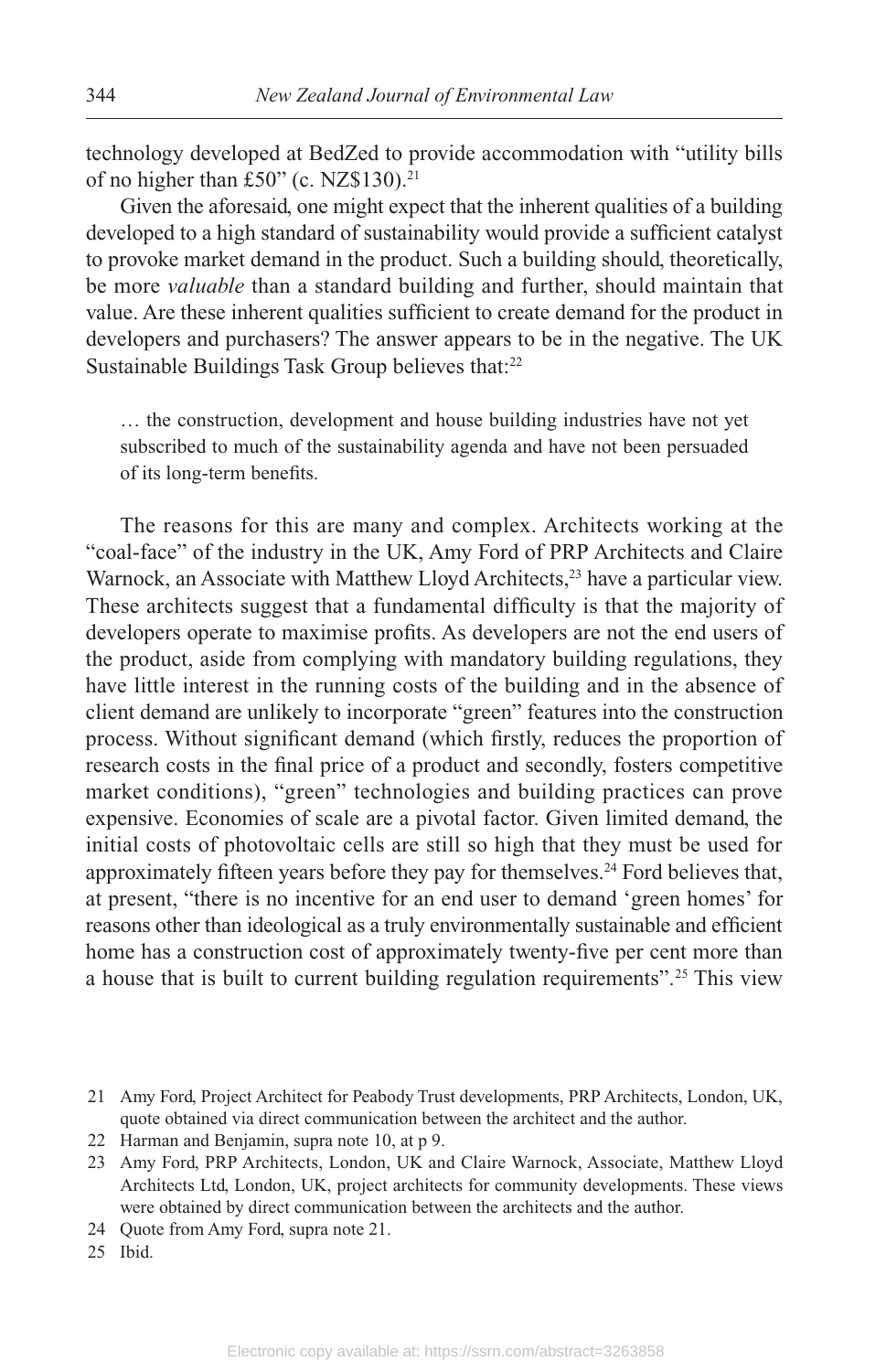is echoed by Warnock, who adds that "… it takes a client with a high social conscience to undertake such a challenge.<sup>26</sup> The issue is that, in the majority of cases, the uplift will be passed on to the purchaser and as a consequence, the final client base is limited. The average Londoner cannot afford to buy his or her own house at this stage, let alone if it were considerably more expensive as a result of increased construction costs. It is unlikely that private developers will embark on a project for which the client base is risky."<sup>27</sup>

The members of the UK Sustainable Buildings Task Group acknowledge this hurdle, although they anticipate that the cost of adopting higher standards will decrease sharply as volume increases.<sup>28</sup> The Group notes that there is a market failure in respect of sustainable buildings but its members do not believe that consumers and developers are, prima facie, acting in an "economically perverse way"29 rather, this situation is explained by the fact that "the housing market lacks the features of choice, reliable labelling, product information and comparability which characterises consumer-led markets in most other goods".30

Clearly, a catalyst is required to kick-start the move to sustainable construction. It seems inevitable that this must be in the form of State intervention. Such intervention could take the form of fiscal incentives to promote sustainable construction and/or command-control measures to require the industry to adopt sustainability. Any or any significant consideration of the potential economic mechanisms is beyond the remit of this paper. It is however, feasible and appropriate to analyse the legislation that New Zealand has introduced thus far to address this issue.

### **4. THE BUILDING ACT 2004 AND THE BUILDING CODE**

The primary piece of legislation governing construction in New Zealand is the Building Act.<sup>31</sup> On 31 March 2005, the Building Act 2004 came into force.<sup>32</sup> Section 3 sets out the purpose of the Act (emphasis added):

- 26 Even then, environmentally conscious developers can encounter problems. See the difficulties that the Peabody Trust have encountered as reported in *The Guardian* newspaper, "Troubled Homes Scheme up for Design Award" by Matt Weaver, 6 July 2004, available at http://www. society.guardian.co.uk/urbandesign/story.
- 27 Quote from Claire Warnock, supra note 23.
- 28 Harman and Benjamin, supra note 10, at p 14.
- 29 Ibid.
- 30 Ibid, and see the entire report for recommendations as to labelling, fiscal incentives etc.
- 31 Hereinafter referred to, from time to time, as "the BA04".
- 32 Repealing the Building Act 1991 that was in force from 20 December 1991.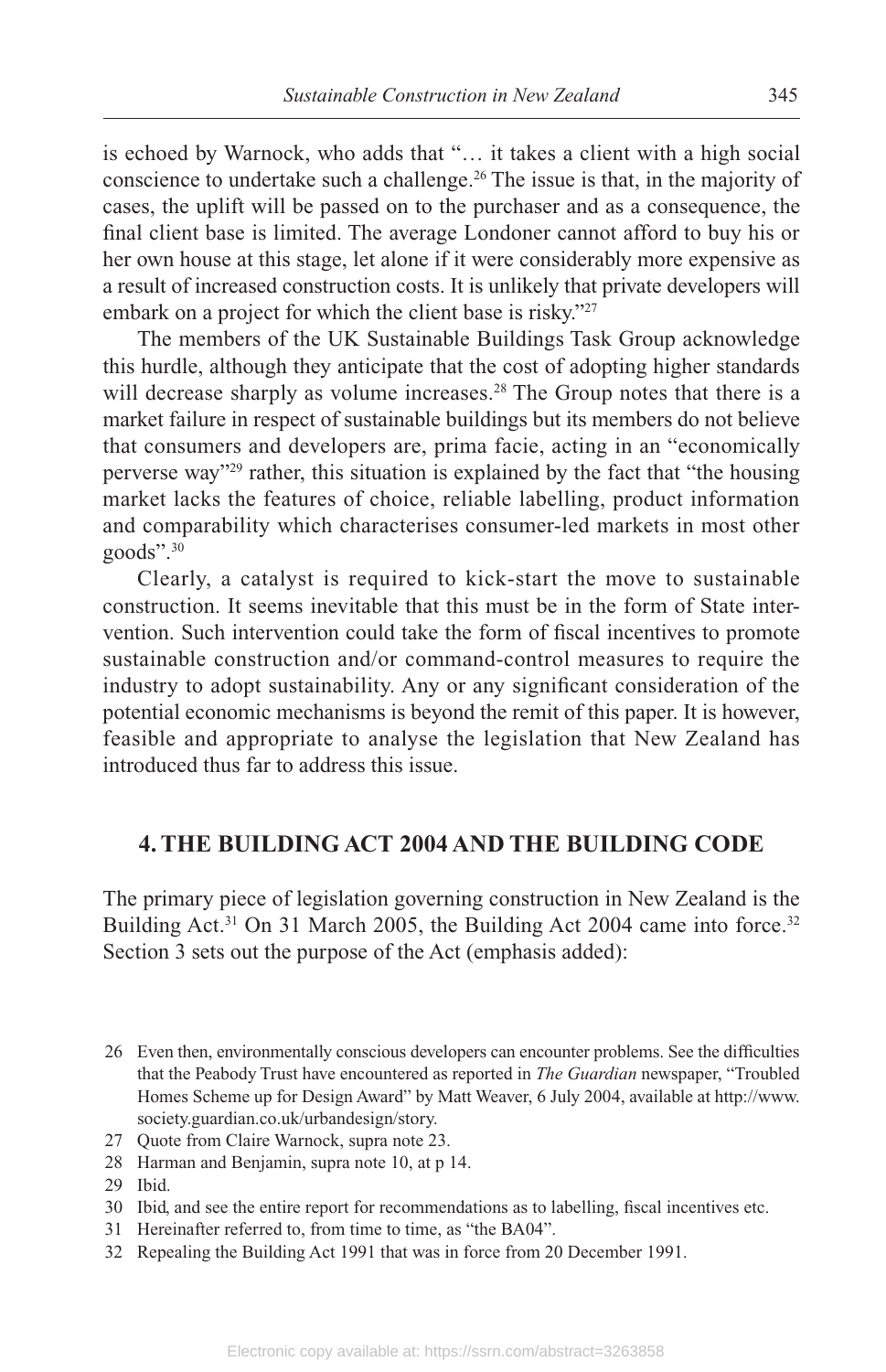The purpose of this Act is to provide for the regulation of building work, the establishment of a licensing regime for building practitioners, and the setting of performance standards for buildings, to ensure that –

- (a) people who use buildings can do so safely without endangering their health; and
- (b) buildings have attributes that contribute appropriately to the health, physical independence, and well-being of the people who use them; and
- (c) people who use a building can escape from the building if it is on fire; and
- *(d) buildings are designed, constructed, and able to be used in ways that promote sustainable development*.

The Building Act 2004 ushers the express concept of sustainability into building legislation for the first time and although "sustainable development" is not defined in the Act, the choice of the word *development* as opposed to *management* may be considered significant.

Within the Resource Management Act 1991, the phrase "*sustainable management* of natural and physical resources" is used to describe the purpose of that Act. This phrase was carefully chosen so as to attempt to prevent decisionmakers from focusing upon the wider meaning of sustainable development that inherently incorporates social and economic factors and from considering these factors in isolation to ecological considerations in the decision-making process.33 By corollary, the use of the term *sustainable development* in the Building Act 2004 suggests that a wide interpretation of sustainability should be adopted. Section 4 of the Act may provide some additional illumination as to the intended meaning of the phrase in the context of building legislation. This section sets out the principles that must be applied by persons exercising powers under the Act. A number of the principles are particularly apposite to sustainable development and the catholic nature of these principles reinforces the argument that a wide interpretation is to be given to the concept, i.e. a restrictive interpretation focused solely upon the environment and environmental effects is not warranted.34

- 33 It is debatable as to whether this "attempt" has succeeded. See Curran, S, "Sustainable Development v Sustainable Management: The Interface Between the Local Government Act and the Resource Management Act" (2004) 8 *New Zealand Journal of Environmental* Law, 267–294 and Hargreaves and Allan, supra note 13 at p 11, who argue that despite this "attempt" many key decisions made under the RMA have been made on the basis of sustainable *development* principles. Further, the relevance of economic and social factors in resource consent applications, for example, is complex. For a brief analysis of the issue see Williams, D A R (ed), *Environmental and Resource Management Law*, 2nd ed, Butterworths, at para 3.33 and para 3.14.
- 34 In particular, note BA04 s  $4(2)(e)$ , the costs of a building (including maintenance) over the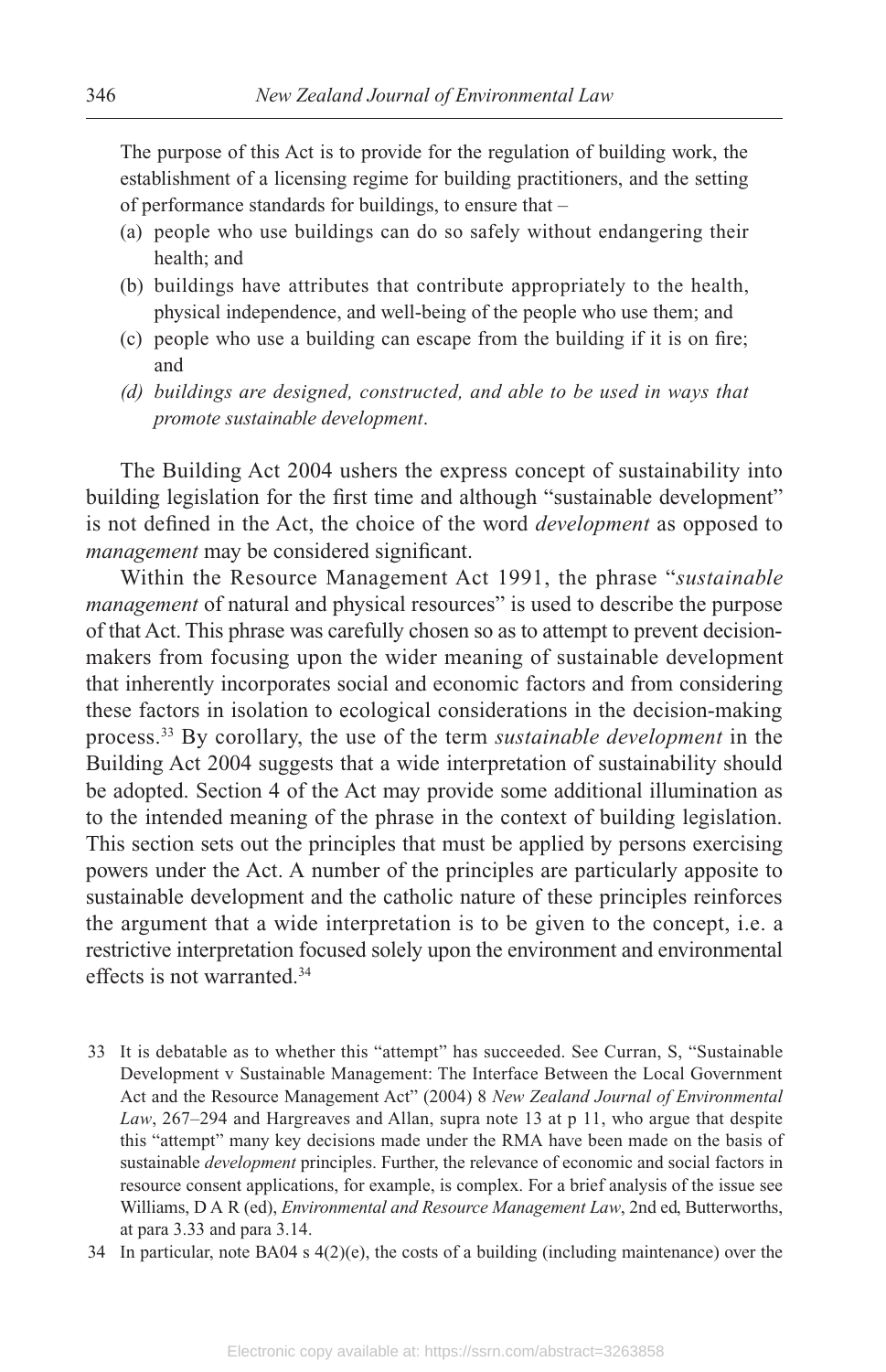Despite the foregoing, for the purposes of the present discussion, which is to focus upon the environment, section  $4(2)$  subsections  $(m)$ –(p) of the Building Act 2004 are of particular note:

- (m) the need to facilitate the efficient use of energy and energy conservation and the use of renewable sources of energy in buildings:
- (n) the need to facilitate the efficient and sustainable use in buildings of
	- (i) materials (including materials that promote or support human health); and
	- (ii) material conservation:
- (o) the need to facilitate the efficient use of water and water conservation in buildings:
- (p) the need to facilitate the reduction in the generation of waste during the construction process.

The inclusion of these particular principles is interesting and relates, to a degree, to "existing technical knowledge, their fit with national sustainable development goals/policies, and the availability of established measures and benchmarks".<sup>35</sup>

In contrast to the Resource Management Act, which permits variety in resource management standards between localities,<sup>36</sup> the Building Act contains one simple, standard code to ensure national uniformity and efficiency in construction.37 All building work carried out in New Zealand must comply with this national building code.<sup>38</sup> In essence, the Code specifies the level of performance for building work and "articulates our expectations about the quality of buildings".39 Although the Building Code at present operates from an effects-based perspective, as opposed to adopting a prescriptive approach, the setting of standards in, for example, heat exchange,<sup>40</sup> will tend to lead to a delineated range of acceptable solutions, or processes, to achieve that standard. In practice, many developers adopt the specified "acceptable

whole of its life; and (l) the need to facilitate the preservation of buildings of significant cultural, historic or heritage value.

- 35 See Hargreaves and Allan, supra note 13, at p iii.
- 36 Although, note that the Government has begun to introduce national standards (NES) via the RMA, and NES with regards to air quality came into effect on 1 September 2005.
- 37 The building code is a schedule to the Building Regulations authorised by the Building Act.
- 38 BA04, s 17.
- 39 Townsend, S, *Sustainability and the New Zealand Building Code Review*, Report prepared for the Review of the Building Code, DBH, 2005, para 3.4.
- 40 See Building Amendment Regulations, 2000, s 5, clause H1 Energy efficiency provisions. The present Building Code contains energy-efficiency regulations but no other standards relevant to sustainability are set.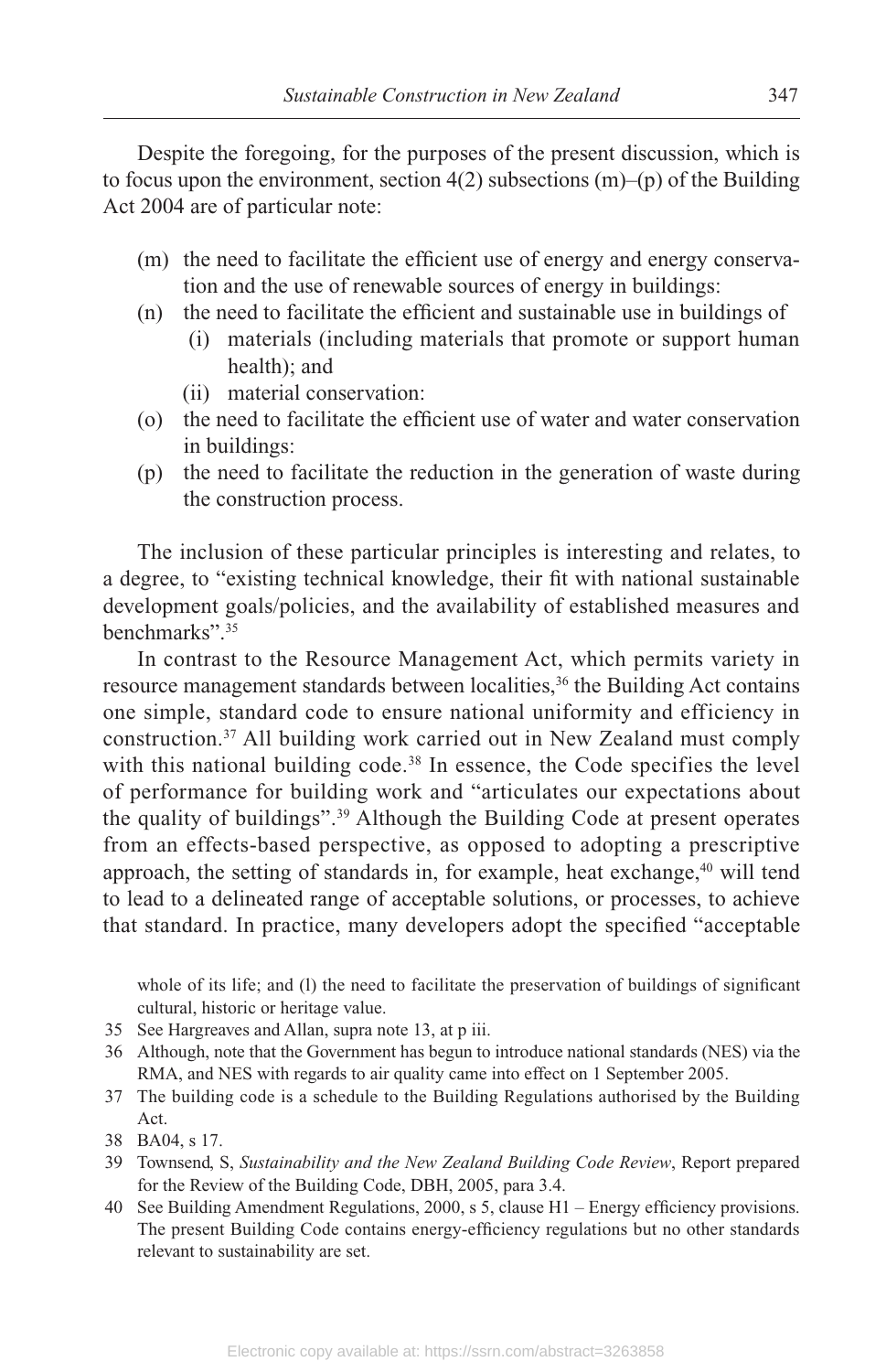solutions" to achieve compliance with the Code, as this is an easy route to take.41 (This factor is considered in greater detail below.) Thus, the purpose of the Building Act taken in conjunction with the principles espoused in section 4 of that Act, delineated, quantified and translated in the Building Code, should provide a comprehensive legislative regime to practically promote the objective of sustainable development. The marriage of both the *objective* of sustainable development and the *processes* to promote that objective is, surprisingly, a rarity in New Zealand legislation<sup>42</sup> and to this extent, the Building Act is commendable.

### **4.1 The Review of the Building Code**

The Building Code that is presently operative has not been comprehensively reviewed since it came into force in 1992 and accordingly, it provides standards that give effect to the stated purposes of the 1991 Building Act.<sup>43</sup> To bring the Code into line with the present legislation, the Building Act 2004 mandates that a wholesale review of the Building Code shall be completed by 30 November 2007 . 44 A new government department, the Department of Building and Housing,45 has been established to administer the Act and one of its functions is to review the Building Code. In particular, the review must consider "the extent to which the Building Code complies with and meets the requirements of the Act".46 The review must therefore determine, in accordance with section 3(d) of the Act, how the Code is to achieve sustainable development.

A process of consultation is presently taking place between the Department of Building and Housing and interested sectors of the public.47 During the course of national workshops, significant focus has been placed upon the concept of

- 41 See Bannister, P, Lee, J and Isaacs, N *Sustainable Energy and the Building Code*, Report prepared for the Energy Efficiency Standards Project Contract 6 Sustainables Study, EROL-CR-01, 2001 at p 29.
- 42 See Curran, supra note 33 for a critique of the RMA and LGA in this regard.
- 43 Section 6 of the 1991 Building Act states that: "The purposes of the Act are to provide for (a) necessary controls relating to building work and the use of buildings and for ensuring that buildings are safe and sanitary and have means of escape from fire; and (b) the co-ordination of these controls with other controls relating to building use and the management of natural and physical resources."
- 44 BA04, s 451(1).
- 45 The DBH was established in November 2004, replacing the BIA, to bring together all government agencies and services pertaining to the building and housing industry within one department. See DBH website at http://www.building.dbh.govt.nz.
- 46 BA04, s 451(2)(a).
- 47 See the DBH website at http://www.building.dbh.govt.nz/e/publish/cw4-whshps.shtlm.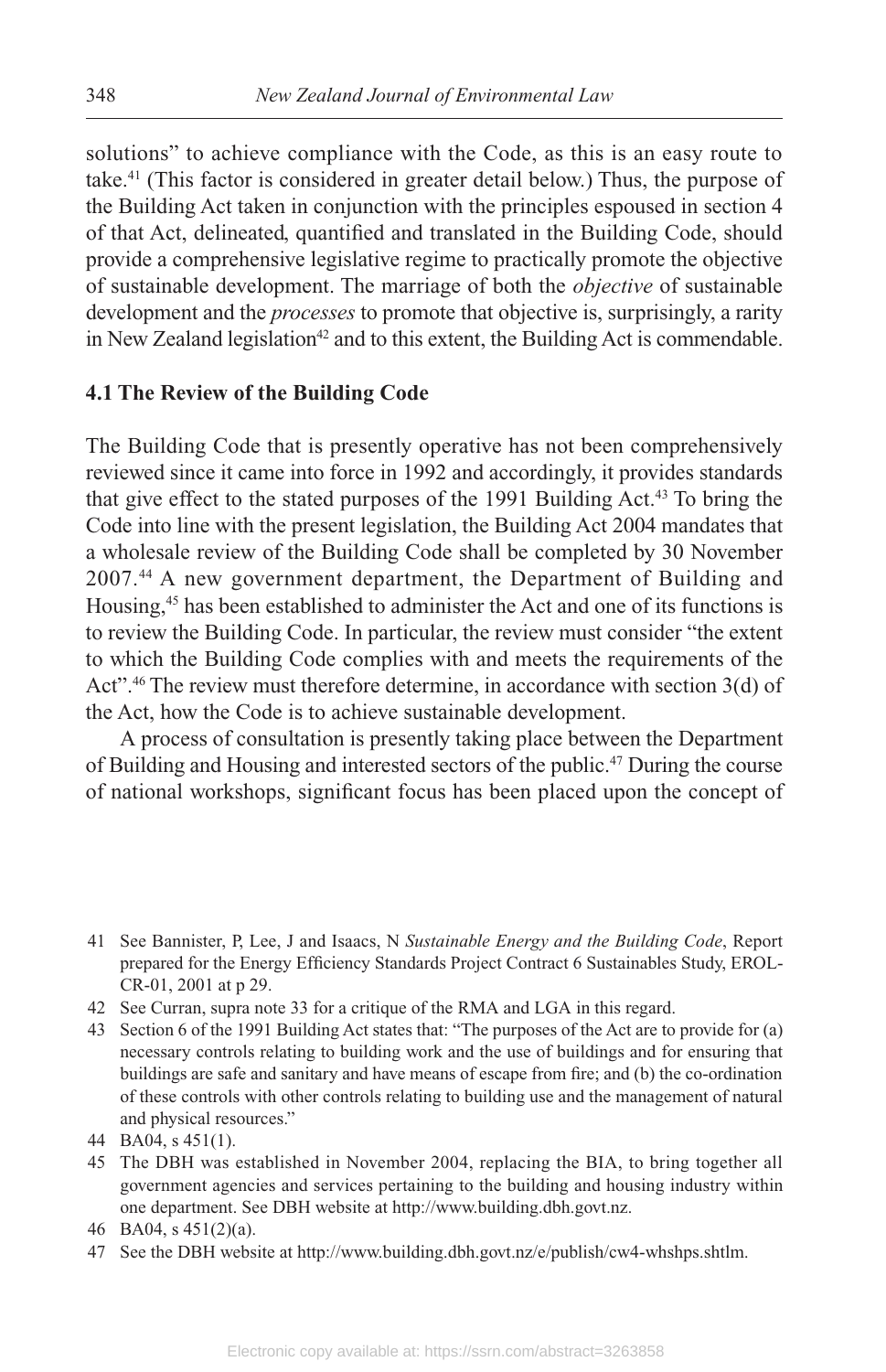sustainable construction.<sup>48</sup> The Building Act has defined the parameters of the debate by emphasising the importance of the conservation of natural resources and the minimisation of waste in the construction of buildings and the necessity for functioning buildings to minimise energy and water use. Although the Act does not state that other facets of sustainable construction cannot be taken into account, these stated issues *must* be taken into account.<sup>49</sup> Participants in the Workshops have, inter alia, considered the following issues:

- 'energy-neutral' homes;
- passive solar energy;
- increased insulation requirements;
- rainwater storage and use;
- grey-water use;
- storm-water control;
- water-efficient fixed appliances;
- the use of recyclable and recycled materials;
- natural ventilation as opposed to air conditioning;
- the durability of buildings as an important facet of sustainability (and buildings in New Zealand are expected to last at least fifty years);
- materials that have low "embodied energy".<sup>50</sup>

To what extent will a revised code incorporate these facets of sustainable construction? It is difficult to anticipate the likely outcome. Clear policy statements have not yet been forthcoming from the Department of Building and Housing. However, the Building Act aims to *promote* not *achieve* sustainable development which, of course, is a pragmatic approach to the issue and to an extent, the approach of the Department of Building and Housing, in reviewing the Code, seems to reflect this factor. The Manager of Building Policy for the Department, Suzanne Townsend, has suggested that:<sup>51</sup>

… the Green agenda is not dictating the country's building legislation … [w]hat is true, is that a growing recognition of sustainable development has reinforced to policy makers that environmental issues are as important as economic

 <sup>48</sup> See, for example, DBH, *Societal Expectations of the New Building Code: Building Act Implementation*, Report on the Workshop to Review the Building Code, 4 November 2004, Wellington and DBH, *Societal Expectations: Building for the 21 Century*, Report on the Workshop to Review the Building Code, 14 and 15 February 2005, Wellington.

 <sup>49</sup> BA04, s 4(2).

 <sup>50</sup> See DBH Report, 4 November 2004, supra note 48, at pp 7 –9 and 11. It is useful to compare this list with the list in part 2 hereinabove.

 <sup>51</sup> Townsend, S, *Sustainability and the New Zealand Building Code Review*, Report prepared for the Review of the Building Code, DBH, 2005 at para 3.4.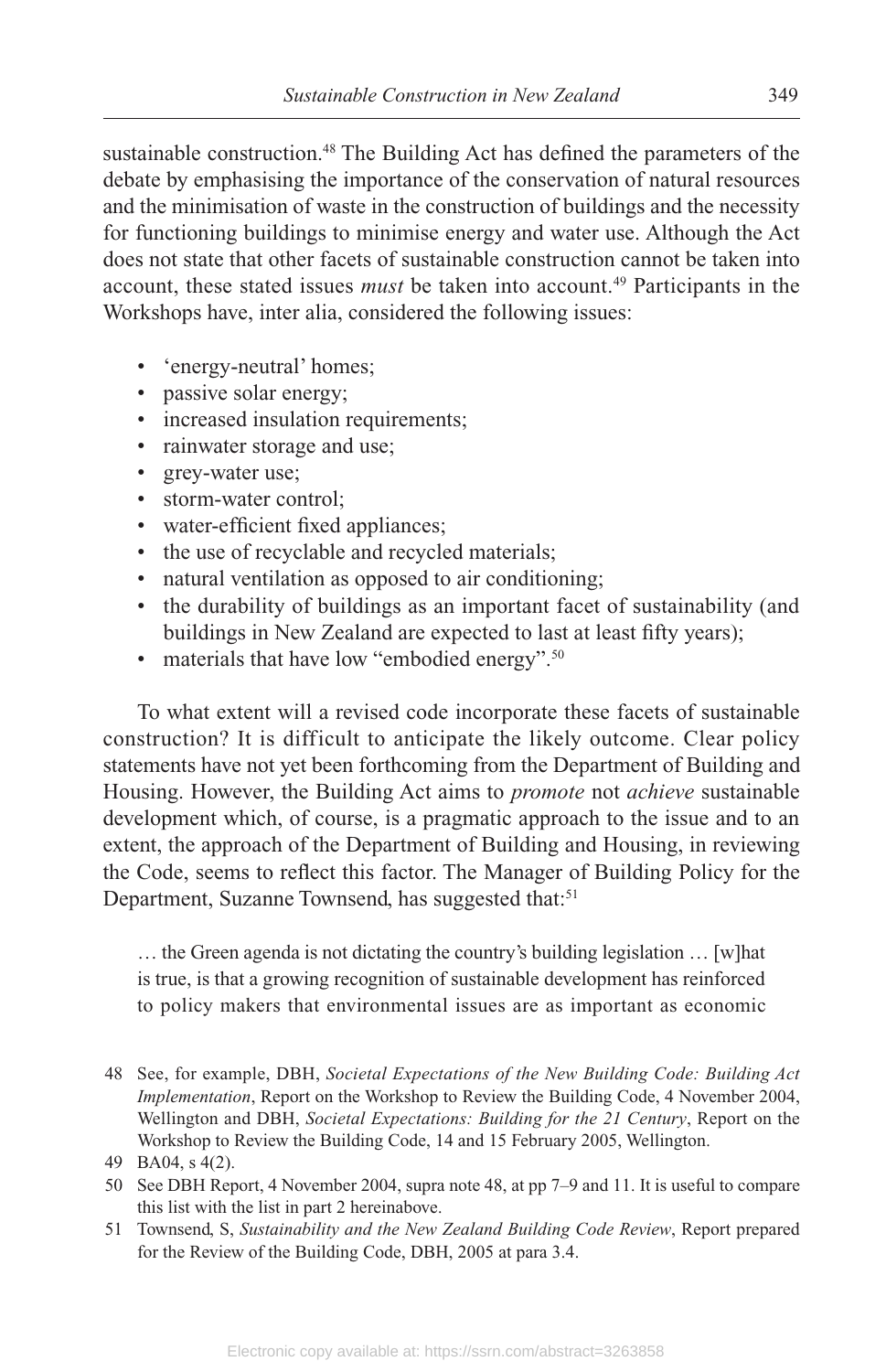issues and community issues. Essentially this review is not about accepting the dominance of one point of view. It is about negotiating trade-offs between competing priorities in a way that is acceptable to society.

Clearly, cost-benefit analysis will play a part in the final determination. By way of an illustration, in 1992 the Ministry of Commerce calculated that the entirety of the country's energy demand from buildings could be met by the use of solar energy utilising photovoltaic technology.<sup>52</sup> Buildings with photovoltaic cells could achieve "energy-neutrality"; emissions of greenhouse gases could be radically reduced. However, as enticing as this prospect might be, the costs of transforming New Zealand's energy generation to photovoltaic-powered technology is likely to run to many billions of dollars.<sup>53</sup> In contrast, a hot-water system powered by solar panels is considerably more affordable.<sup>54</sup> As waterheating accounts for approximately 29 per cent of the energy needs of a home,<sup>55</sup> this may be a specification that should be encouraged by the Building Code, and indeed, a report prepared by Paul Bannister and Jacky Lee of Energy Research Otago Ltd and Nigel Isaacs of Victoria University, Wellington makes precisely this point. $56$ 

Given factors of cost, the degree or quantum of sustainability that a revised code could hope to achieve is the pivotal issue. Another complicating factor

- 52 Ministry of Commerce (1992), *An Energy Baseline Forecast to 2020: Supply and Demand Interactions in New Zealand's Energy Markets*, September 1992, Wellington (available from the Ministry of Economic Development: http://www.med.govt.nz/pubs/publications/- 03.html) and quoted in Bosselmann, K, *Compliance Without Complying*, Paper for the 4th International Symposium at ICECA Kagawa University, "Common but Differentiated Responsibilities in the Protection of the Global Climate", Takamatsu, 13–15th December 2002, at p 4. Paper on file with the author.
- 53 The present costs of a photovoltaic system (not taking opportunities of scale into account) can range from between \$14–16,000 for a 2-kWp system with electricity grid back-up to \$34–38,000 for a complete stand-alone system. See New Zealand Photovoltaic Association Inc, *Turing Sunlight into Electricity: Photovoltaics for Homeowners*, Information Sheet No 3, July 2003, available at http://www.photovoltaics.org.nz. It is highly unfortunate that Government has failed to provide any financial incentives or grants to encourage the use of this technology, if only from the perspective of meeting the Kyoto Protocol targets.
- 54 See Bannister, P, Lee, J and Isaacs, N, *Sustainable Energy and the Building Code*, Report prepared for the Energy Efficiency Standards Project Contract 6 Sustainables Study, EROL-CR-01, 2001, para 2.2.1, solar panels to heat hot water cost from \$2,500.
- 55 See BRANZ, *Energy Use in New Zealand Households: Report on the Year 7 Analysis for the Household Energy End-Use Project*, Study Report No SR 122, 2003.
- 56 Bannister, Lee, Isaacs, supra note 54. For completeness, this report also recommends the promotion of solar passive architecture, active generation (such as photovoltaics, wind and micro-hydro), and natural ventilation.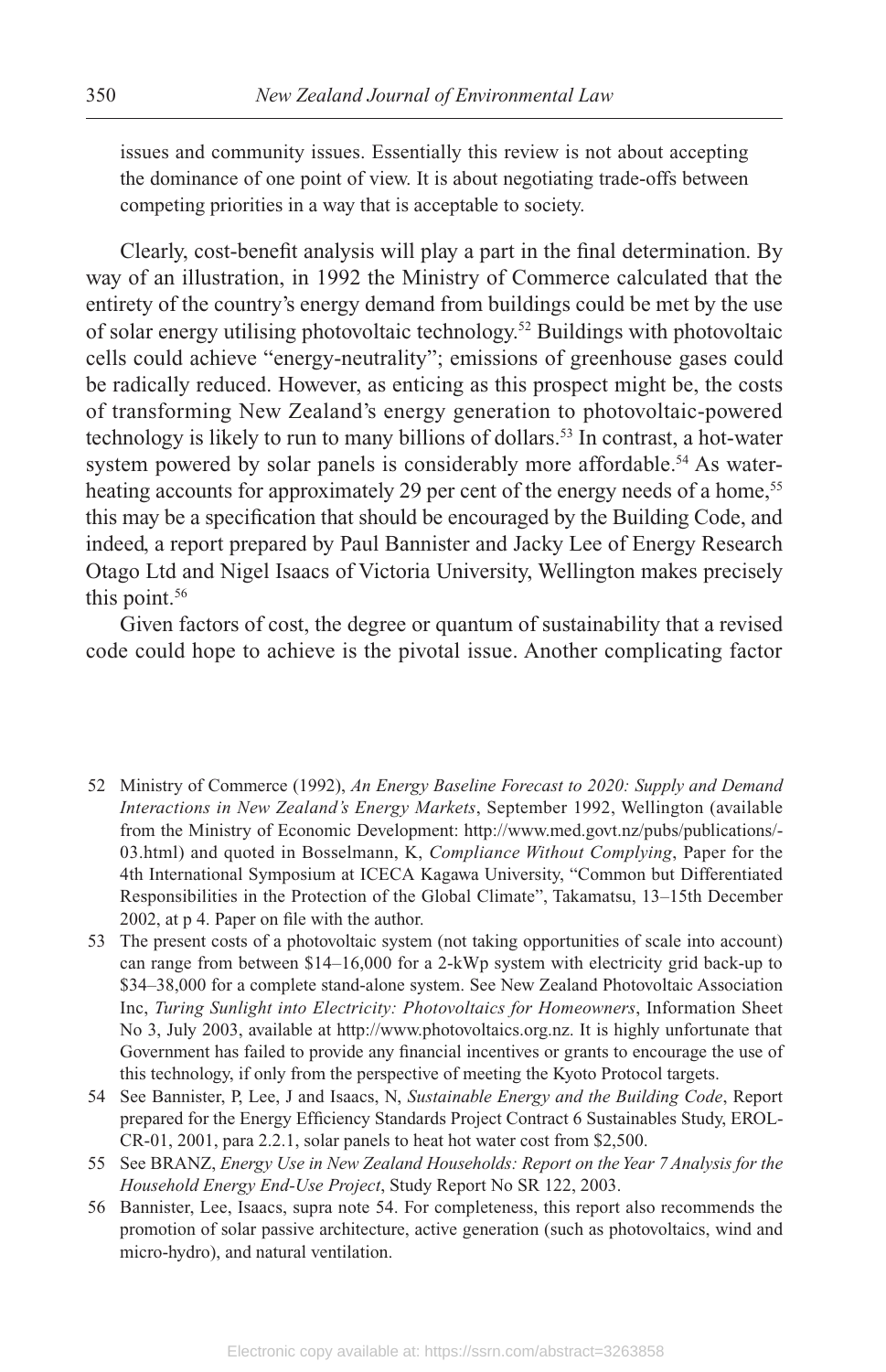is apparent, however. The ability or otherwise of the building industry to provide sustainable construction is an additional stumbling block. At present, there is insufficient education and training available to equip builders with the necessary skills and technological knowledge required to fully utilise techniques of sustainable construction.<sup>57</sup> Thus, the faculties of the building industry may hinder the adoption, at this stage, of comprehensive technological solutions.

One important issue that has arisen during the course of the review is the query as to whether the Building Code should adopt a prescriptive approach. As opposed to setting a figure to achieve standards of energy-efficiency, should the Code require specifically that, for example, all new buildings have solar panels? Of interest is the fact that builders groups have endorsed a more prescriptive approach and maintain that this would make a revised code easier to understand and implement.<sup>58</sup> A number of commentators,<sup>59</sup> however, have averred that compulsory measures "do not sit easily in the structure of the New Zealand Building Act and they are contrary to its underlying philosophy".<sup>60</sup> The present approach with regards to energy-efficiency is to set a figurative standard and then to incorporate suggested "acceptable solutions" to achieve that standard. Acceptable solutions are a simple means "by which a developer may readily prove the acceptability of a proposed design without having to go through the rigours and uncertainties of a performance-based test".61 Bannister, Lee and Isaacs see "acceptable solutions" as the key to increasing the use of sustainable energy resources and believe that "well-written 'acceptable solutions' have the potential to influence building design in a direct yet voluntary manner, as those not wishing to follow the above path can always use the performance-based verification methods". In practice, as stated above, developers often prefer to use "acceptable solutions" as this proves the easiest route to compliance with the Code. Bannister, Lee and Isaacs recommend that in terms of energy efficiency, for example, acceptable solutions should include solar passive architecture, active energy generation such as photovoltaic cells (as well as wind and microhydro) and solar water-heating panels. The use of carefully drafted acceptable solutions, taken in conjunction with a figurative ceiling, is clearly an approach that could be used in relation to other areas of sustainable construction.<sup>62</sup>

- 57 For example, see DBH, *Code User Expectations of the New Building Code: Building Act Implementation*, Report on the Workshop to Review the Building Code, 5 November 2004, Wellington and Harman and Benjamin, supra note 10.
- 58 DBH Report, ibid.
- 59 DBH Report, ibid, and in particular the consultation groups of engineers and from science and research held this view. Also see Bannister, Lee, Isaacs, supra note 54.
- 60 Bannister, Lee, Isaacs, supra note 54, at para 5.1.1.
- 61 Bannister, Lee, Isaacs, ibid, at para 5.1.3.
- 62 For example, water, waste, percentage use of recycled or recyclable material in initial construction.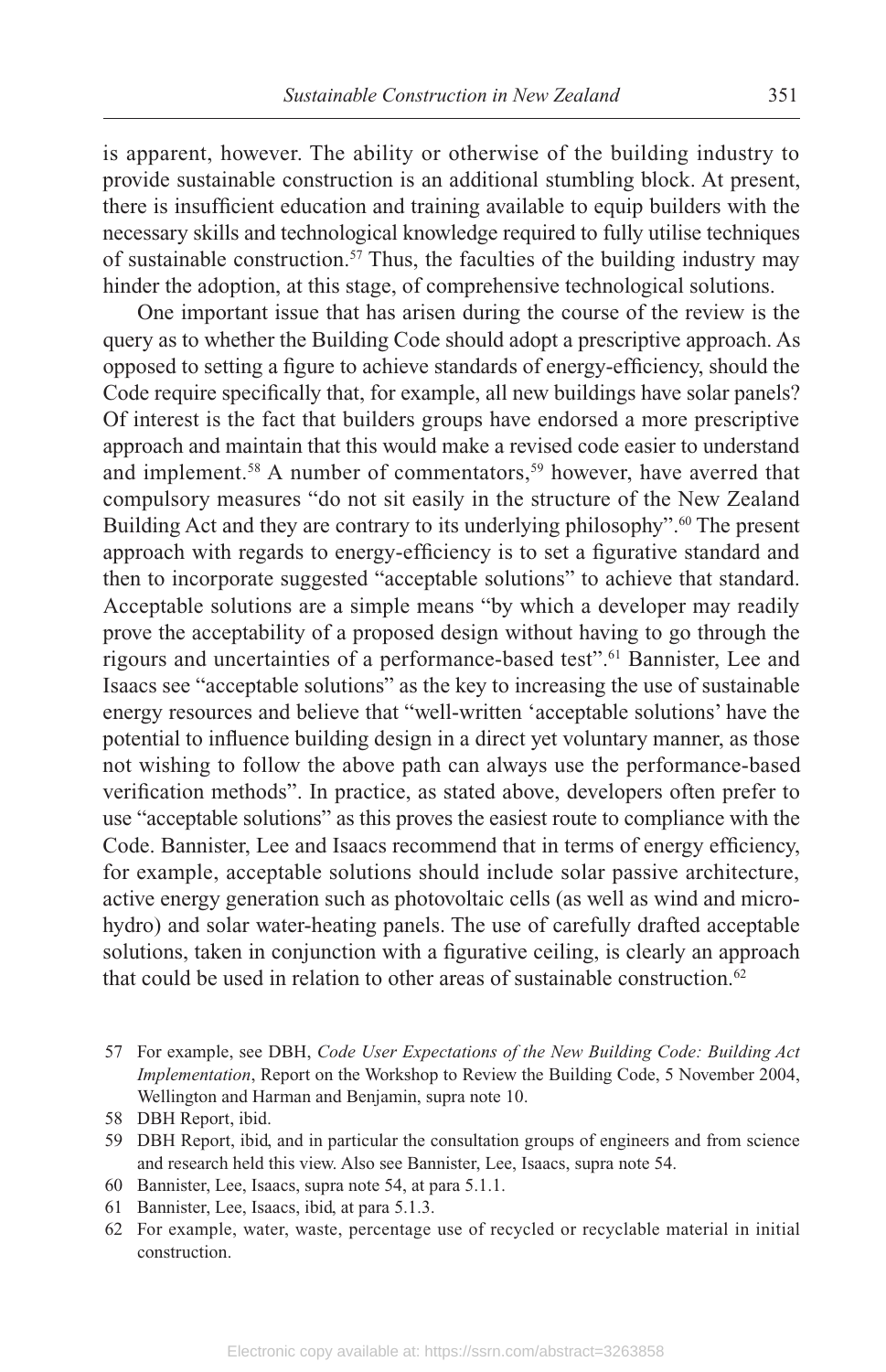Potentially, the revised Building Code may usher high standards of sustainable construction into being. However, regardless of the level of sustainability that the revised Code demands, sustainable construction will not be fully promoted unless those exercising powers under the Building Act work in conjunction with planners exercising powers under the Resource Management Act.

#### **4.2 Maximising the Sustainability of Construction**

Planning can promote higher standards of sustainable building practices than can be achieved by the control of individual buildings alone. By way of example, the aspect of a building has a major impact on its energy use and efficiency. The orientation of the building and the placement of windows can be used to maximise passive solar gain. Nalanie Mithraratne and Brenda Vale, of Auckland University, School of Architecture, have emphasised the importance of the orientation of a house and state that:63

generally, irrespective of the construction type and the location, life cycle energy (grid-energy use) is the least when the orientation, i.e. the direction the living room faces, is from North through North-west to West, North-West being the best in Christchurch. However, North is the best … in both Auckland and Wellington.

Thus, if a building in Auckland is built in the lee of a hill, with a southfacing living room, Building Code standards might dictate the acceptable level of heat loss of that building and specify degrees of insulation as an acceptable solution in this regard. However, it is likely that the occupiers of that building will be more inclined to use the gas or electric heating system to warm the house in the first place than if the house had been designed and positioned in accordance with the best practices of solar passive architecture. From a psychological perspective, if rooms are dark and dingy people may also be more inclined to turn on the heating and will certainly use electric lighting to a greater degree than if the room was filled with natural light. An additional, important point is that, to promote sustainable construction, one shouldn't rely too heavily on compensatory measures such as insulation. Insulation material invariably has a high degree of embodied energy. The preferable route is to use solar passive architecture.

The building regulations cannot control the orientation of a building nor can they affect the external appearance of buildings or the access of sunlight.

63 Mithraratne, N and Vale, B, *Optimum Specification for New Zealand Houses*, School of Architecture, University of Auckland, Report prepared for the BIA, 2003, at p 4.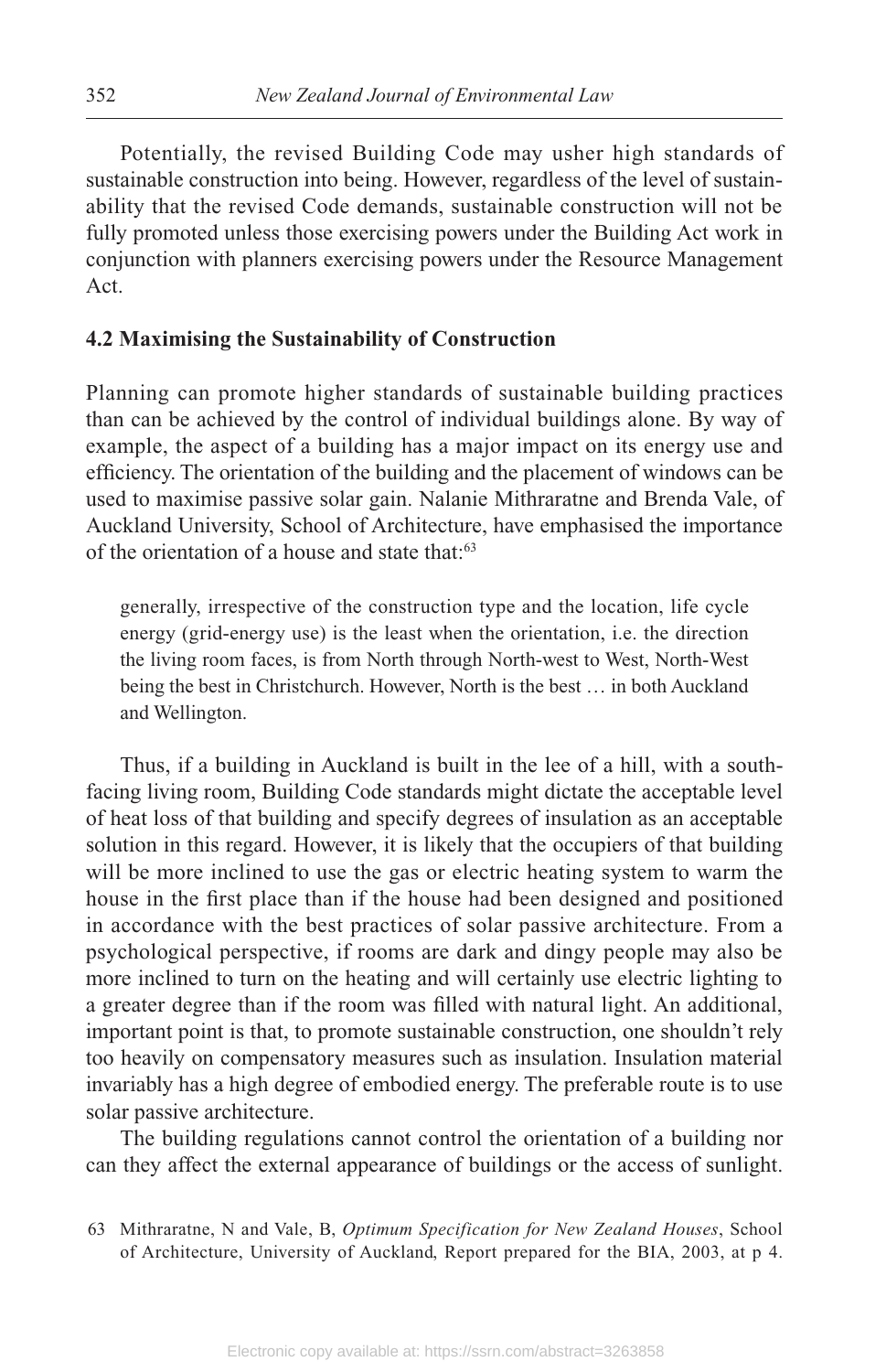These factors are planning issues. Bannister, Lee and Isaacs suggest that, "solar passive architecture" be included as an acceptable solution to meet energyefficiency standards set by the Building Code but will it be possible for the Code to regulate this planning issue? The overlap between the two statutes and potential for synergies in this regard are clear.

Another example where the Building Code will not, in isolation, promote sustainable construction practices concerns surface water run-off. Development invariably increases the volume of surface water run-off. This is a particularly important issue in the UK at present and Sustainable Drainage Systems  $(SUDS)^{64}$  have been developed to manage this issue in a sustainable manner. SUDS are built of one or more structures to manage surface run-off. There are five main areas of control: prevention, filter strips and swales, permeable surfaces and filter drains, infiltration devices, and basins and ponds. Again, this is not a facility that could be controlled by the Building Act and Code in isolation; it is a matter for the local authority to manage at a community level, potentially in conjunction with the developer.<sup>65</sup>

Issues of design and spatial planning, water management, community heating systems such as local combined heat and power generation, waste management and so on, all fall within the remit of the local authority. It seems clear that the synergies between the two acts, and indeed the overarching authority of the Local Government Act, must be exploited to achieve truly sustainable construction and buildings.

How this might be achieved in practice, particularly given the philosophical or structural divergence between the acts, may prove complicated. There are no centralised national regulations or guidelines pertaining to the Resource Management Act that would influence this area. Local authorities may prioritise the concept of sustainable construction depending upon local conditions, both environmental and political. This would invariably result in an ad hoc approach to the matter. Ideally, *all* local authorities should implement practices that will

64 For a technical explanation of SUDS see http://www.ciria.org/suds/index.html.

65 The Local Government Act 2002 provides the specific statutory powers in relation to water supply infrastructure, waste-water and storm-water management. For completeness, note that s 68(2A) of the RMA makes specific reference to surface water run-off from developments and provides: "Notwithstanding section 7(2) of the Building Act, rules may be made under this section, for the *protection of other property* (as defined in s 2 of that Act) *from the effects of surface water*, which require persons undertaking building work to achieve performance criteria additional to or more restrictive than, those specified in the building code in force under that Act" (emphasis added). Tipping J in *Christchurch International Airport v Christchurch City Council* [1997] 1 NZLR 573 at 578 described this section as dealing with building function rather than resource management functions presumably because the point of any rule would be to protect other buildings as opposed to managing natural resources.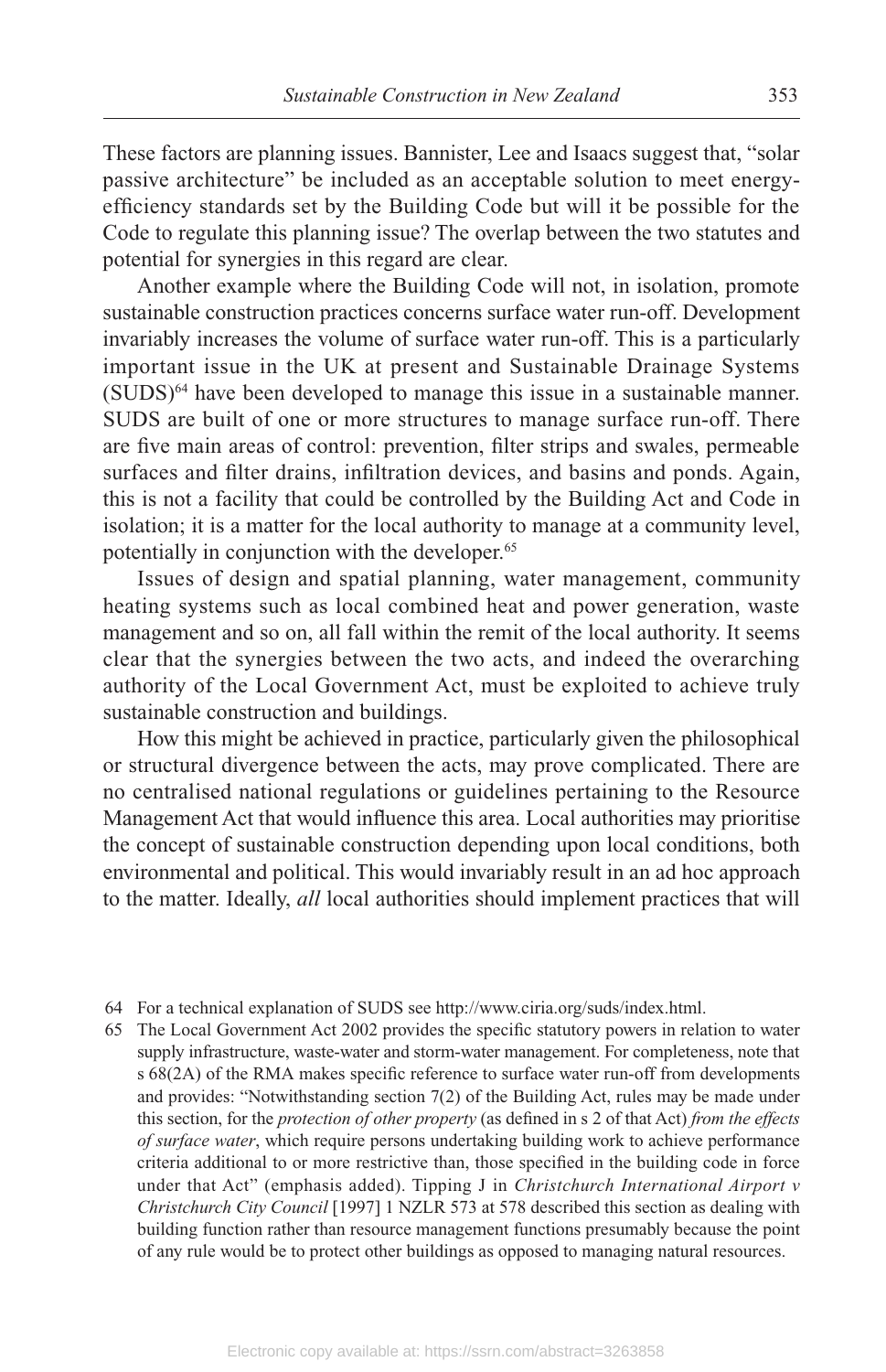promote sustainable construction and the interface between the acts in order to magnify the level of sustainability that might be achieved. There are no specific or clear statutory criteria presently in existence to achieve this aim. The only approach, in the absence of statutory reform, would be for a national conference of local authorities to be convened to address this issue. Alternatively, the Urban Design Protocol,<sup>66</sup> introduced by the Government in March 2005, may have some bearing on this matter; in particular, it may prove useful as a conduit for collaboration between the signatories to that Protocol. The Protocol is discussed in greater detail below.

If the review of the Building Code proves disappointing and minimal standards of sustainability are adopted, are there any other existing commandcontrol measures in New Zealand that could be utilised to ensure a higher degree of sustainable construction? Could, for example, territorial authorities require sustainable construction via their powers pursuant to the Resource Management Act?<sup>67</sup> To answer this question, it is first necessary to consider the interrelationship between the Building Act and the Resource Management Act.

# **5. THE INTERRELATIONSHIP BETWEEN THE BUILDING ACT 2004 AND THE RESOURCE MANAGEMENT ACT 1991**

The 1991 Building Act contained a section that, by analysis, affected the relationship between the Building Act and the Resource Management Act. Section 7 of the 1991 Building Act precluded the imposition of performance criteria for building work additional to or more restrictive than those specified in the Building Code. This section has, in essence, been replicated in the 2004 Building Act:

s. 18 (1) A person who carries out any building work is not required by this Act to  $-$ 

- (a) achieve performance criteria that are additional to, or more restrictive than, the performance criteria prescribed in the building code in relation to that building work: or
- (b) take any action in respect of that building work if it complies with the building code.
- (2) Subsection (1) is subject to any express provision to the contrary in any Act.

<sup>66</sup> Ministry for the Environment (2005), *Urban Design Protocol*, March 2005, Wellington, available from the Ministry or at http://www.mfe.govt.nz/publications/urban/design-protocolmar05. See in particular the "Design Champion Network", a networking resource, at p 26.

<sup>67</sup> Hereinafter referred to from time to time as "the RMA".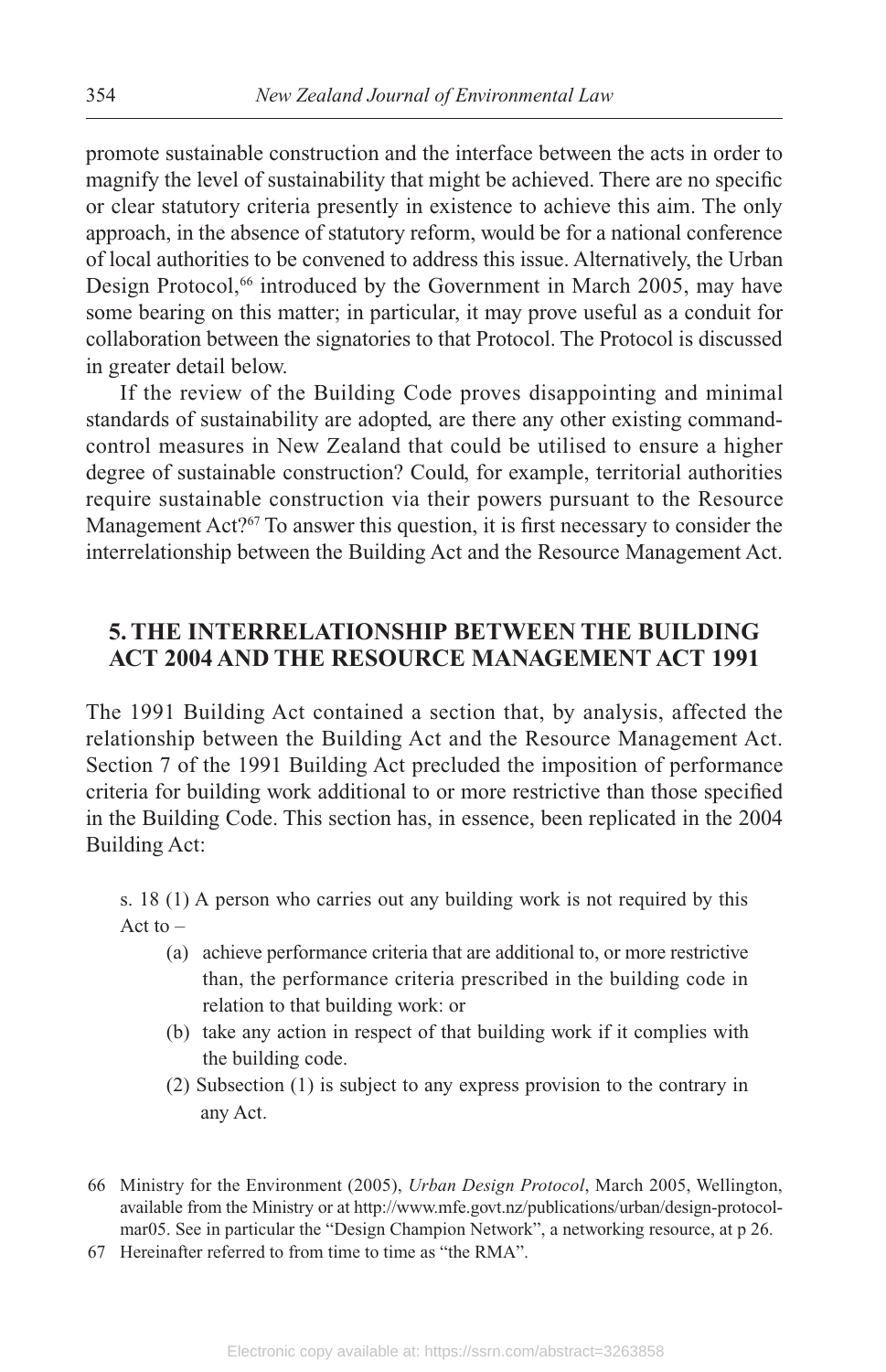The ambit of this section has been considered by the High Court in the matter of *Christchurch International Airport Ltd v Christchurch City Council.*<sup>68</sup> In that case, the Court was asked to consider the validity of a condition on a resource consent that required a development close to Christchurch Airport to have noise attenuation features. The Building Industry Authority argued that the condition was invalid because, inter alia, this required the buildings to attain greater performance standards than were required pursuant to the Building Code. The Building Code operative at the time that the case was decided contained standards as to airborne and impact sound from abutting buildings but it did not contain any specific standards as to noise controls relating to airports. The Court upheld the imposition of the condition.

The decision of the Court flowed from a finding that acted as an important starting point: the condition in question was not being imposed (other than incidentally) upon the builder but rather was a condition imposed upon the consequent *use* of the building. The buildings were to be occupied as residences. Without the additional insulation, the buildings would have undoubtedly received a building consent certificate but would not have received resource consent and would therefore, have been useless. In explanation, Tipping J stated:<sup>69</sup>

… [A] council in its resource capacity is concerned with activities and their actual or potential effect. The relevant activity for present purposes is the residential occupation of land and buildings. In regulating the activity in the area in question, the Christchurch City Council considered that the activity in the area in question should only be allowed if the dwelling was satisfactorily insulated against the noise of the airport … it was a requirement imposed for the regulation of the activity within the proposed building. It was not imposed other than incidentally and indirectly upon the intended occupier in undertaking any building work within the meaning of s 7 (2) of the Building Act. While the activity of building is no doubt an activity for resource management purposes it is not that activity which, by imposing the noise insulation requirement the Council was seeking to regulate. The Council was not prepared to allow the building, once built, to be occupied and used for residential purposes unless it had sufficient noise control insulation. Thus the Council was not imposing the requirement on the relevant person in undertaking building work, the requirement was imposed as a precondition to the use of the building for its permitted activity i.e. residential occupation. A building consent could have been obtained without the extra insulation but without that insulation the building could not have been occupied and used, ie the intended activity could not have taken place.

69 Ibid, per Tipping J, at p 579.

<sup>68 [1997] 1</sup> NZLR 573. Specifically, the operative section considered in the case was s 7 of the Building Act 1991.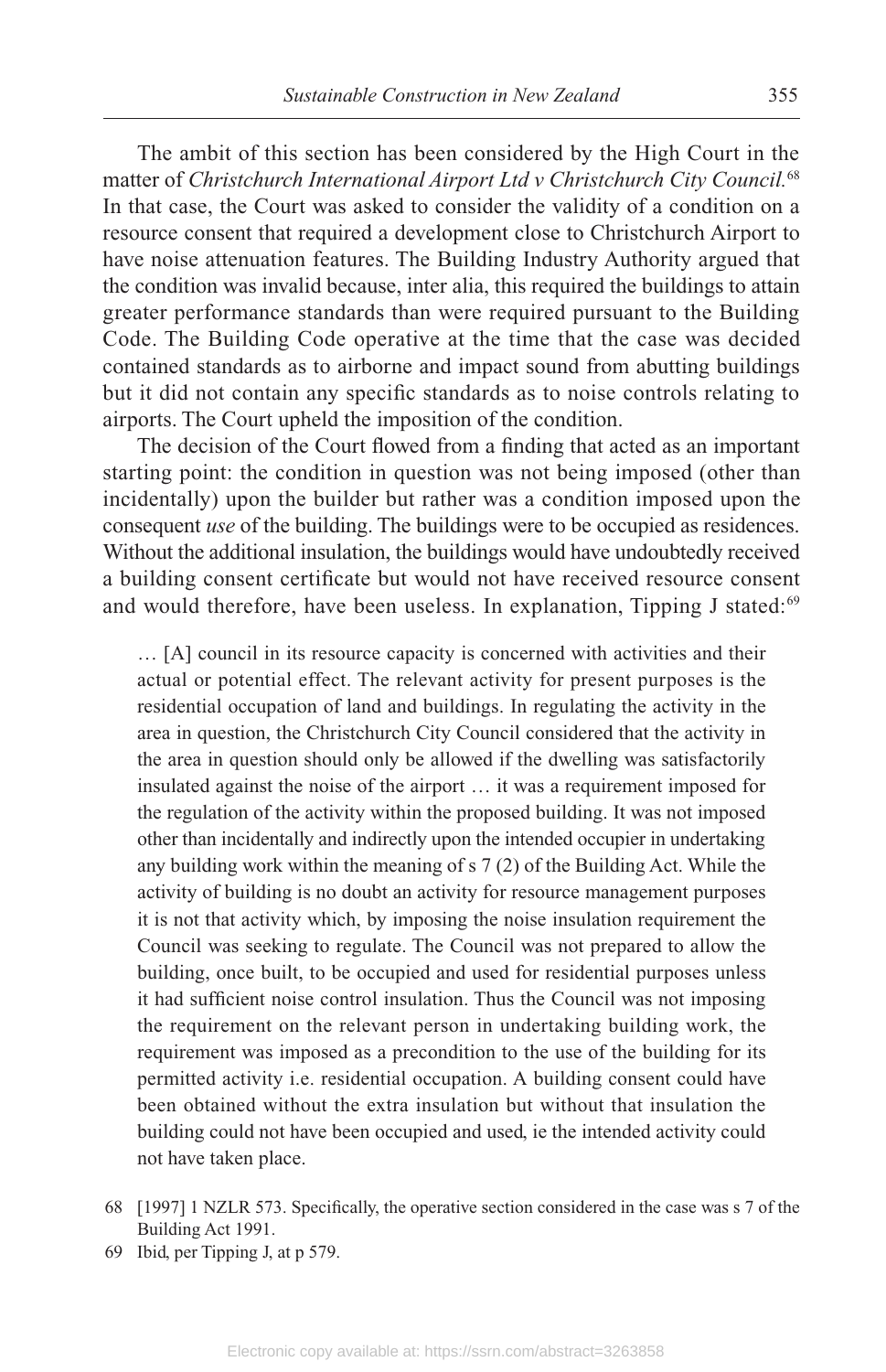Against this backdrop and in considering whether s 7 emasculated the RMA, Chisholm J stated:70

It was not part of the statutory intention that building controls concerning the use of buildings or controls arising from the management of natural and physical resources under the Resource Management Act should be circumscribed by the building code … Where the objective of the condition/rule is to control activities under the Resource Management Act the condition/rule is not a performance criterion within the meaning of s 7 (2). Accordingly that subsection could not preclude the exercise of the power. In my view s 7 (2) is ineffective to prevent consent authorities imposing controls over buildings as part of the lawful exercise of their powers under the Resource Management Act. This conclusion sits comfortably with the statutory framework of the Building Act and the Resource Management Act. Both acts fulfil different functions in respect of the control of buildings. As already mentioned, s 35 (1A) of the Building Act provides a clear statutory acknowledgment that powers exercised under the Resource Management Act can materially affect building work. The existence of overlapping functions between regional authorities and territorial authorities were recognised by the Court of Appeal in *Canterbury Regional Council v Banks Peninsula District Council* [1995] NZRMA 452 at 458. There is no sound basis for excluding the possibility of overlapping functions on the part of the building consent authorities and the planning consent authorities.

Thus, to summarise, a territorial authority will be free to promulgate conditions and rules concerning the *use* of a building even if those rules affect the construction of buildings, provided of course that such rules are "appropriate and necessary"<sup>71</sup> to "promote the sustainable management of natural and physical resources". The imposition of noise attenuation standards was accepted to be a valid resource management concern in the Christchurch case and, accordingly, the Court did not explore in any detail the question as to what would be "appropriate or necessary … to promote the sustainable management of natural and physical resources". However, for the purposes of the present discussion, the efficient use of water and energy is clearly both a resource management issue and also an end to be fostered by methods of sustainable construction. How an occupier's use of a building affects water and energy consumption is not solely related to the "performance of a building in the isolated context of it being a structure"; $72$  it is a valid resource management concern and arguably any resource management rule influencing this matter would not therefore be caught by s 18 of the BA04.

- 70 Ibid, per Chisholm J, at p 593.
- 71 Ibid, per Tipping J, at p 577.
- 72 Ibid, per Chisholm J, at p 595.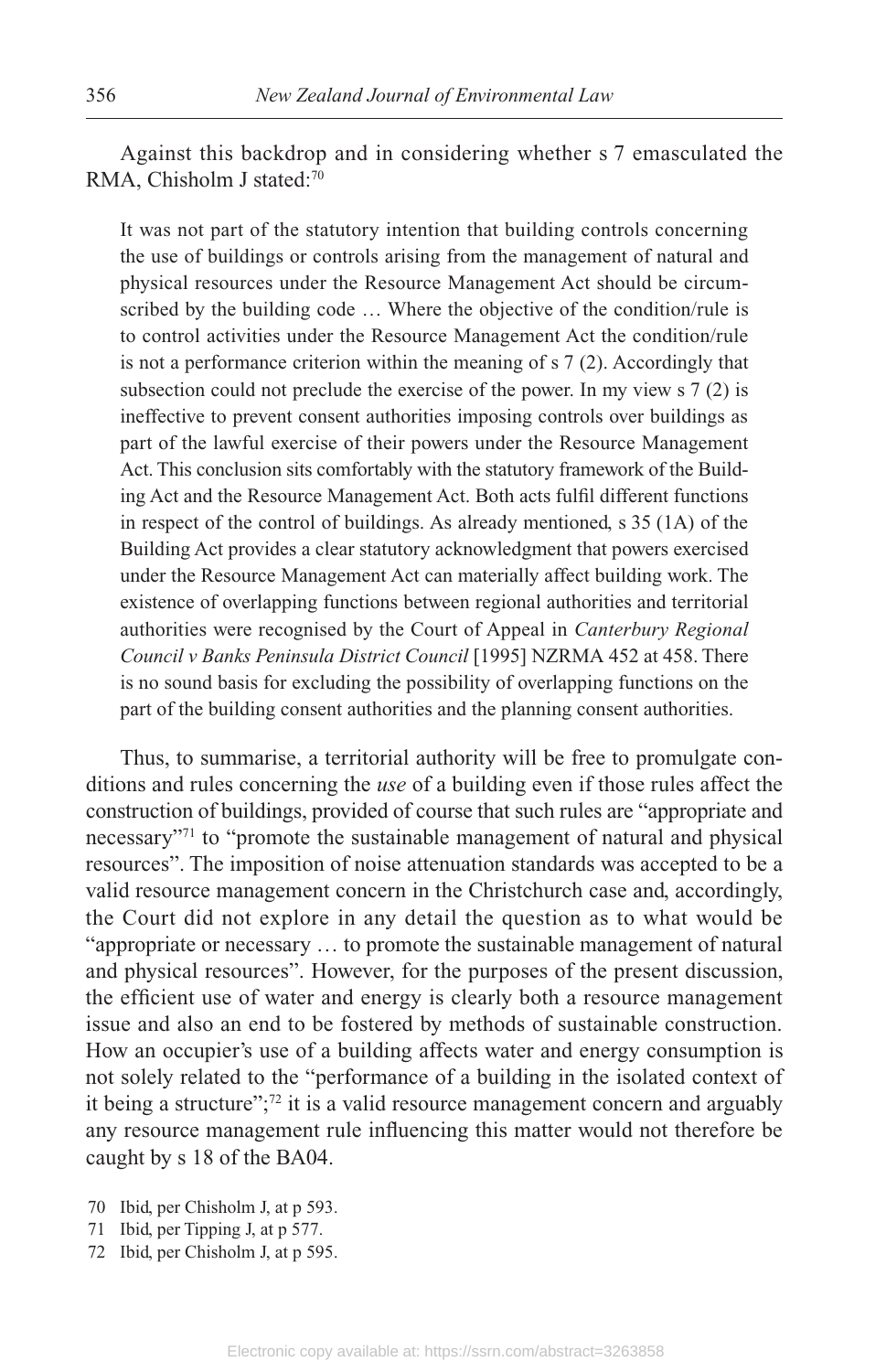There are potentially limitations to this proposition however. As noted above, although the Building Code operative at the time that the *Christchurch* case was decided contained standards as to airborne and impact sound from abutting buildings it did not contain any standards as to noise controls relating to airports.<sup>73</sup> What would be the position if the Code had contained performance criteria covering precisely the same subject matter as that RMA-imposed rules sought to regulate? Could the territorial authority impose a higher standard? Although one would have thought not, this is not the gravamen of the *Christchurch* decision. In concluding, Chisholm J stated:<sup>74</sup>

If the controls imposed by way of condition/rule under the Resource Management Act are more stringent than those imposed under the Building Act, the more stringent condition/rule will apply.

This conclusion only appears to make sense if one presupposes that the RMA condition/rule and Code clause are concerned with controlling the same issue. This point is important because the present (and probably the future) Building Code includes a clause relating to the energy efficiency of buildings.<sup>75</sup> Would local authorities be able to impose higher energy efficiency standards than the Code? The answer to that question may depend upon whether the authority could fundamentally justify the imposition of such conditions as a "lawful exercise of powers conferred by the Resource Management Act notwithstanding that such rules affect the construction of buildings".<sup>76</sup> The particular local conditions may be relevant in this regard as local authorities are concerned with resources in their district. If a revised Building Code included water efficiency measures, could a local authority promulgate rules in relation to water use (surely a resource management activity) that were more stringent than those imposed under the Code? Arguably they could if local conditions justified this.

Ensuring that buildings *operate* to foster high standards of sustainability is, however, only one part of the equation. To recall the definition of sustainable construction espoused in part 2 of this article:

construction that adheres to best environmental practice standards firstly, in relation to the initial construction and ultimate deconstruction of the building and secondly, in the technology incorporated into or the design of the building to minimise the use of natural resources and the emission of pollutants in its subsequent operation

- 73 Ibid, per Tipping J, at p 576.
- 74 Ibid, per Chisholm J, at p 597.
- 75 See Clause H1- Energy Efficiency Provisions.
- 76 Supra note 68, per Chisholm J, at p 597.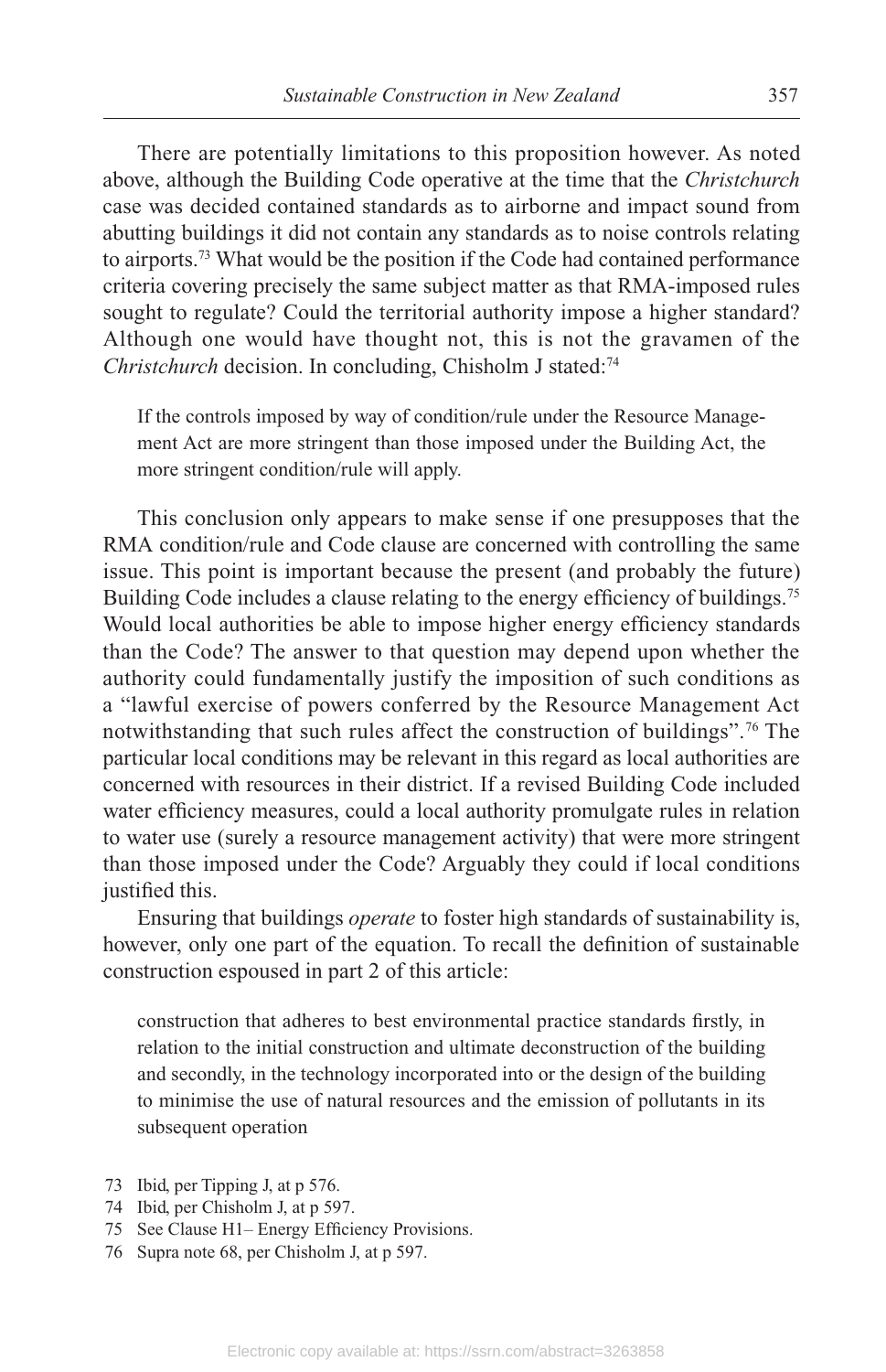it is clear that the actual construction and eventual deconstruction of buildings are also essential factors to consider in achieving the sustainable management of natural resources. By way of example, products used in the construction of a building may "off-gas" pollutants that in turn may affect the quality of the surrounding air.<sup>77</sup> From a resource management perspective, local authorities would want to prevent the use of such products. In addition, to comply with their resource management duties, authorities would ideally wish to ensure that timber used in the construction process originated from sustainable forests, recycled and locally produced materials were used, and construction waste minimised or recycled etc. All these issues relate to resource management matters but at first blush appear to be directly linked to the construction process and not the subsequent use of a building. Could local authorities promulgate resource management rules that influenced these issues?

Although one would have thought not (this appears to be classic s 18 territory), it is difficult to reach a definitive conclusion on the basis of the *Christchurch* decision. The matter was not addressed in the clearest of manners and, arguably, given the initial finding set out hereinabove, any pronouncements must be considered obiter dicta. However, it is interesting to consider the apparent ambiguity of the judgment in this regard and the comments made by the bench. For example, Chisholm J stated:<sup>78</sup>

The key is the purpose of the functions performed. If the exercise of the power relates only to the physical building structure it will be caught by s 7 (2). On the other hand, if the exercise of the power relates to the control of activities or the effects of activities in terms of the Resource Management Act it will not be caught by s 7 (2).

By way of additional clarification, Tipping J stated that:<sup>79</sup>

… a requirement which goes beyond the building code is not permissible at the behest of the building inspector but is permissible at the behest of the planner provided always that it is appropriate for resource management purposes.

And: $80$ 

Under s 76 (1) of the Resource Management Act territorial authorities are concerned with activities. Their rule making powers are limited to rules which

- 77 Products that may not be banned by other regulations.
- 78 Supra note 68, per Chisholm J, at p 593.
- 79 Ibid, per Tipping J, at p 577.
- 80 Ibid, per Tipping J, at p 579.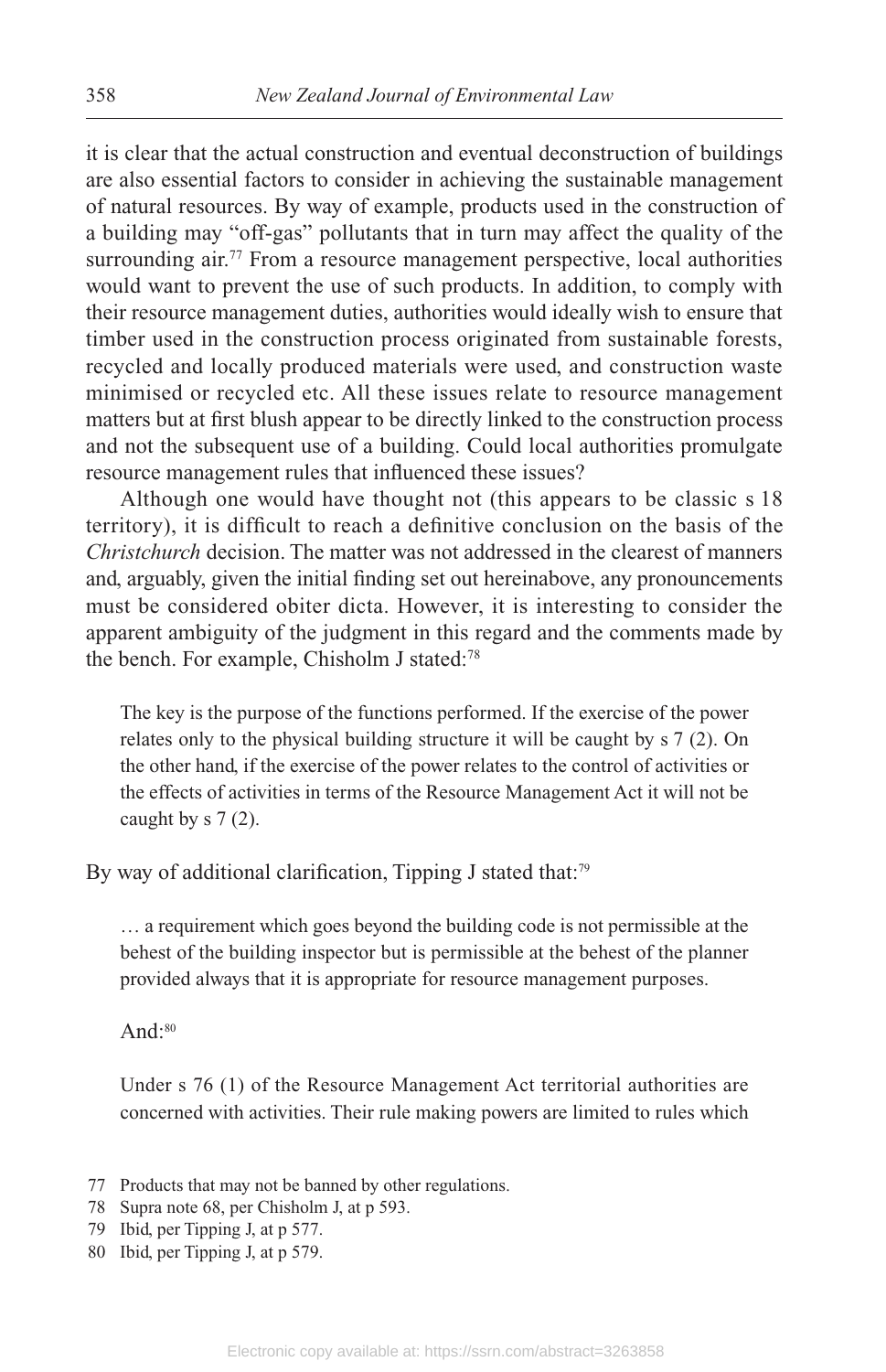"prohibit, regulate or allow activities". Under  $s$  76 (3) territorial authorities must in making rules have regard to the effect of activities on the environment. Thus a council in its resource management capacity is concerned with activities and their actual or potential effect.

And further:81, <sup>82</sup>

For the purposes of granting building consents  $\frac{s}{2}$  (2) prevails and different territorial authorities cannot impose their own requirements on top of or in substitution of the code. If, however, the territorial authority is facing a particular planning or resource management issue whose appropriate solution lies in the imposition of a requirement going beyond the code, s 7 (2) does not prevent that course. This will not give territorial authorities carte blanche to supplement or depart from the code, which is clearly intended, within its proper compass, to have national application. The construction which I prefer simply allows the building code to be exceeded when resource management considerations justify such a departure. Stated in the most simple of terms, the code can be exceeded when, but only when, "the use of land, air and water" requires it.

Just how wide is this? Consider the following: local authorities have the power to make rules to regulate the *effects of activities on the environment*. "Activity" is not defined in the "Interpretation" part of the RMA. However, land use is described as an activity83 and specifically, "the word **use** in relation to any land" is drafted with incredible width to include:<sup>84</sup>

Any use, erection, reconstruction, placement, alteration, extension, removal or demolition of any structure or part of any structure in, on, under, or over the land … or any other use of land.

Clearly, building construction and deconstruction are activities for the purposes of the RMA. The effects on the environment that flow from particular construction practices are resource management issues. Taken in conjunction with the *Christchurch* decision, could a local authority promulgate resource

- 81 Ibid, per Tipping J, at p 580.
- 82 In addition, the head-note in the *Christchurch* case summarises that: "the [Building] Act did not intend that building controls concerning the use of buildings **or controls arising from the management of natural or physical resources** should be circumscribed by the building code. The building code might therefore be exceeded when the legitimate exercise of powers under the Resource Management Act justifies such a departure" (emphasis added).
- 83 RMA, s 9(3).
- 84 RMA, s 9(4).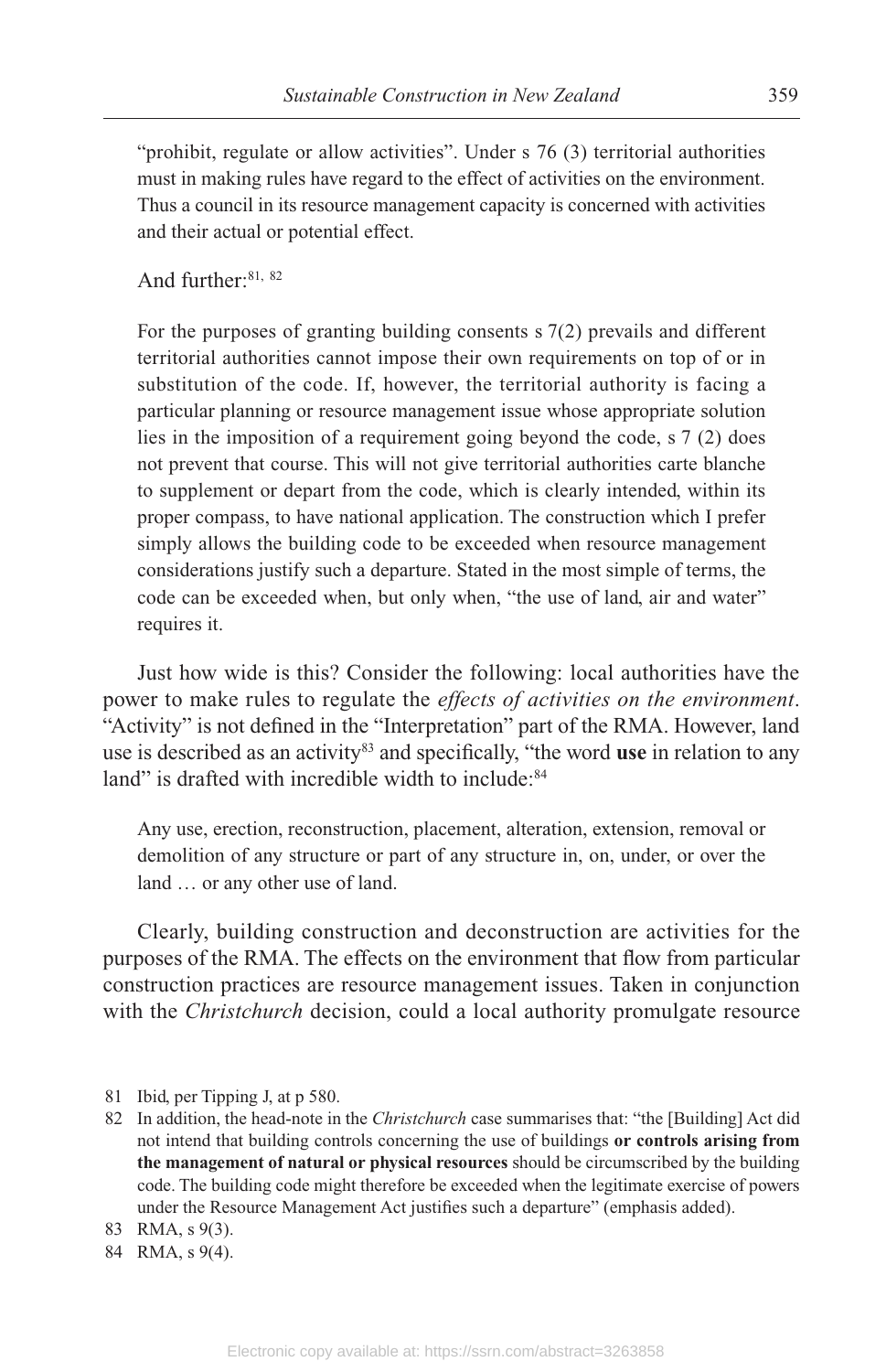management rules to prevent the deleterious effects on natural resources from construction activities? Arguably they could, if such measures were "appropriate and necessary".

Critics of this analysis may point to the fact that the Building Act of 2004 has a different stated purpose to that of the 1991 Act; the legislation pertinent at the time of the *Christchurch* decision. Specifically, the 2004 Act has the express purpose of promoting sustainable development.<sup>85</sup> This may lend greater force to any arguments that the RMA should not be used to "fill gaps in the Code"<sup>86</sup> concerning sustainability. However, it is difficult to state categorically how this would impact upon the RMA powers of local authorities.

To date, in the absence of clear authority to the contrary, it is apparent that local authorities will be able to introduce rules to ensure the sustainable management of natural and physical resources even if these directly influence the construction process. Carefully drafted rules, emphasising their valid resource management function, are likely to be safe from legal challenge despite s 18 BA04. To further safeguard any rules, local authorities would be well advised to tie or to link the rule to the *use* of the building if possible. To stimulate debate, the author poses the following question; is it arguable that most products used in the construction process are included to facilitate the subsequent use or occupation of the building as opposed to relating solely to the building as an isolated structure?

Whilst acknowledging the counter-arguments, the following part of the paper is premised on the supposition that territorial authorities can impose rules for resource management purposes that also influence sustainable construction.

### **6. THE RESOURCE MANAGEMENT ACT 1991**

Part II of the Resource Management Act is entitled "Purpose and Principles". Section 5 is described in the Act as the **Purpose** and states:

s. 5 (1) The purpose of this Act is to promote the sustainable management of natural and physical resources.

s. 5 (2) In this Act, sustainable management means managing the use, development and protection of the natural and physical resources in a way, or at a rate, which enables people and communities to provide for their social, economic and cultural wellbeing and for their health and safety while –

<sup>85</sup> BA04, s 3(d).

<sup>86</sup> See the arguments of counsel in the *Christchurch* case, supra note 68, summarised at p 594.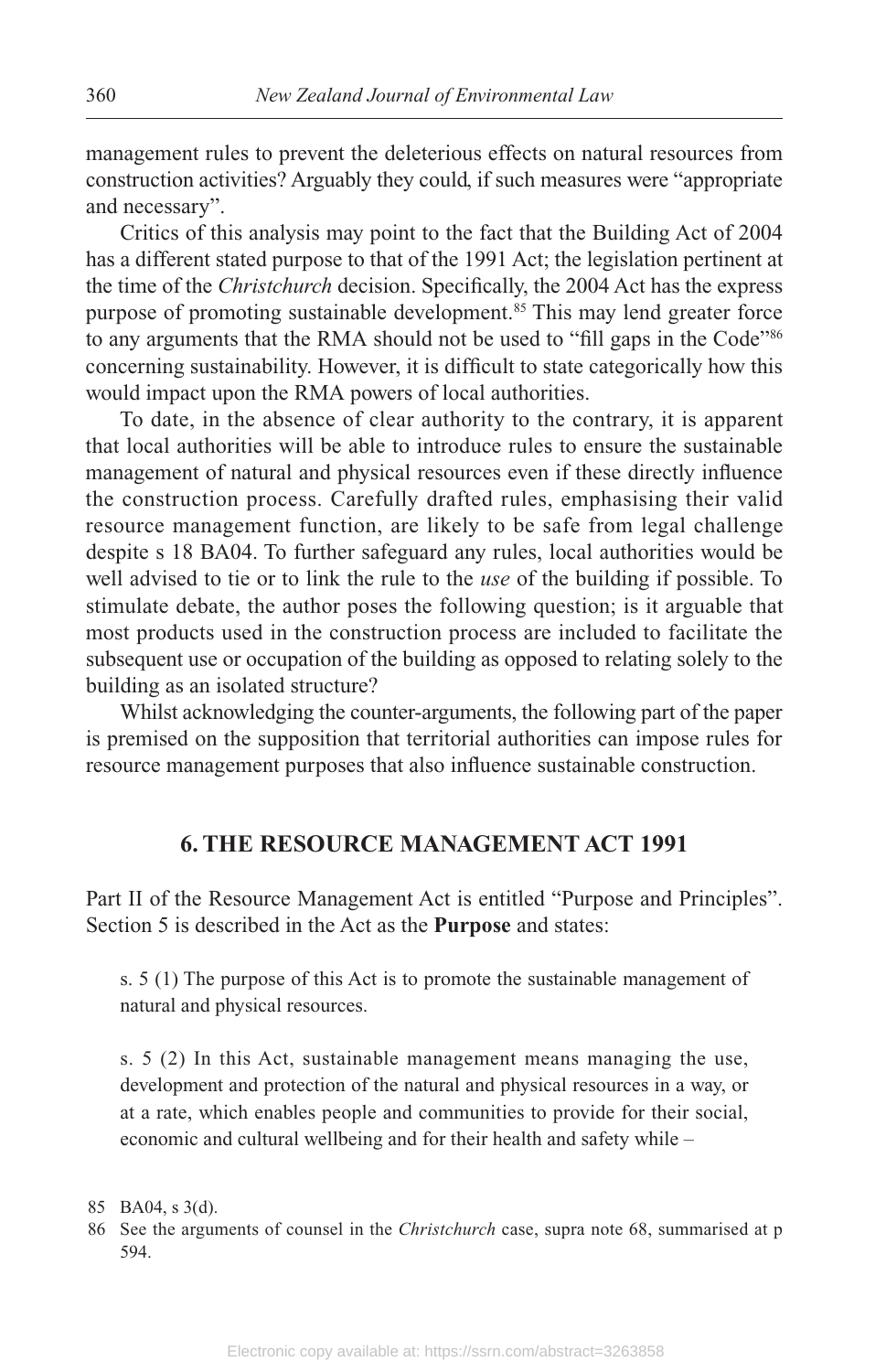- (a) sustaining the potential of natural and physical resources (excluding minerals) to meet the reasonably foreseeable needs of future generations; and
- (b) safeguarding the life-supporting capacity of air, water, soil and ecosystems; and
- (c) avoiding, remedying or mitigating any adverse effects of activities on the environment.

Whilst the drafters of the RMA did not attempt to include a comprehensive definition of "environment", Part 1 s 2 of the Act states that:

Environment includes –

- (a) ecosystems and their constituent parts, including people and communities; and
- (b) all natural and physical resources; and
- (c) amenity values; and
- (d) the social, economic, aesthetic and cultural conditions which affect the matters stated in paragraphs (a) to (c) or which are affected by those matters.

"Natural and physical resources" are defined in section 2 as including:

land, water, air, soil, minerals and energy, all forms of plants and animals, (whether native to New Zealand or introduced) and *all structures* (emphasis added).

Structure means *any building*, equipment, device or other facility made by people and which is fixed to land.<sup>87</sup> Thus, to reiterate, the purpose of the RMA is to promote the sustainable management of natural and physical resources that includes, inter alia, managing the use and development of any building. To impose rules with regards to this activity, as stated in Part 5 hereinabove, is a valid resource management purpose.

For completeness, sections 6 and 7 serve to flesh out the meaning of sustainable management. Section 6 contains **Matters of National Importance** that shall be recognised and provided for by all persons exercising powers under the Act. Section 7 provides a list of matters that such persons shall pay particular regard to.

The importance of Part II of the RMA cannot be understated. The Hon Simon Upton, Minister for the Environment in 1991, has stated that sustainable management is enshrined as the guiding principle of the Resource Management Act and, as such, carries far more ethical weight than a simple statement of

87 RMA, s 2.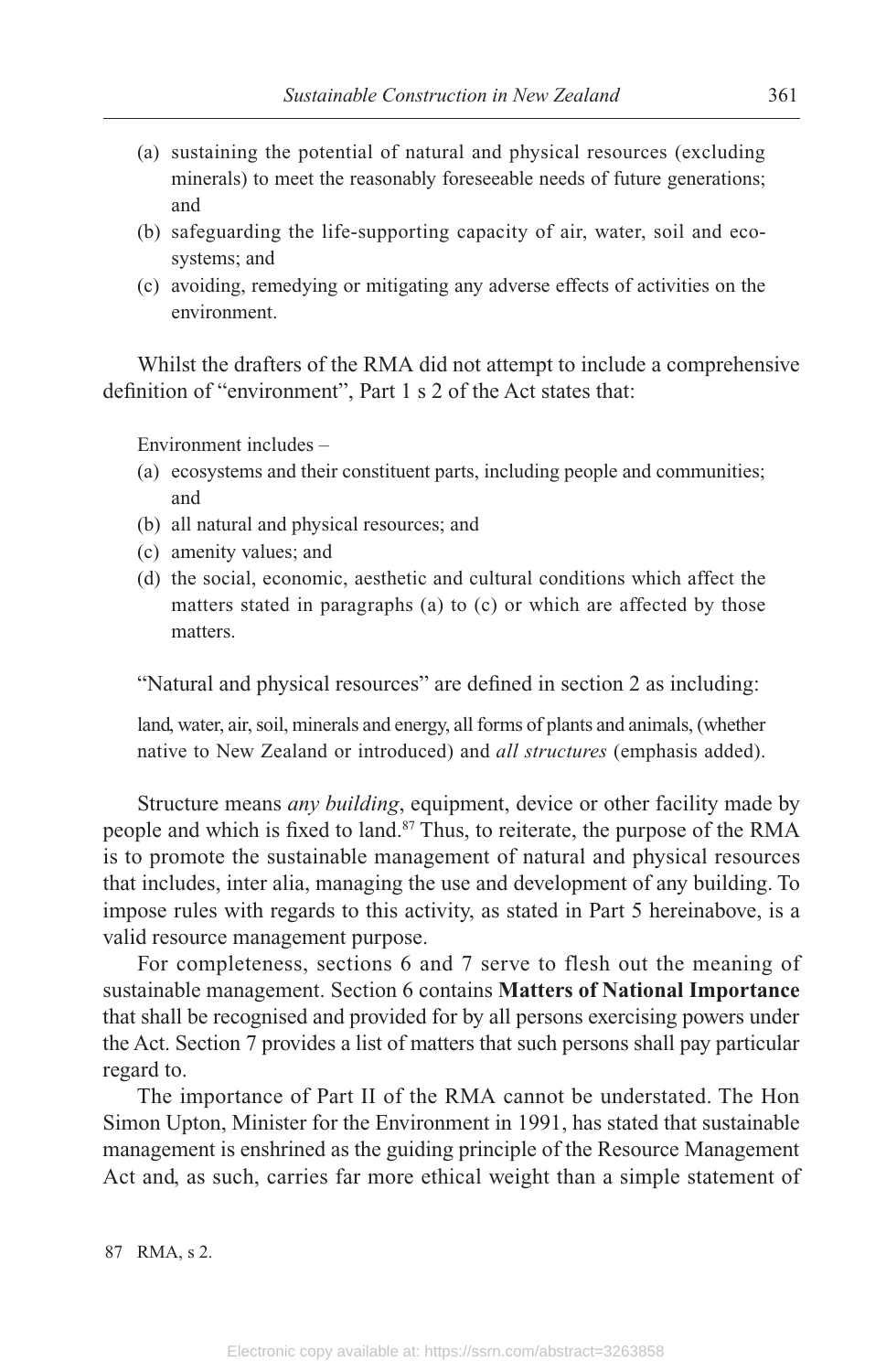purpose.<sup>88</sup> He has explained that the sustainable management of natural and physical resources is the "motivating core" of the Act and "goes to the heart of the way in which the Act speaks".89 In introducing the Resource Management Bill to the House of Representatives for the final reading, he stated that:<sup>90</sup>

… the Bill provides us with a framework to establish objectives with a biophysical bottom line that must not be compromised. Provided that those objectives are met, what people get up to is their own affair. As such the Bill provides a more liberal regime for developers. On the other hand, activities will have to be compatible with hard environmental standards and society will set those standards.

Territorial authorities can set those standards. By s 31 of the RMA, territorial authorities are, inter alia, empowered to control land use in their district and are concerned specifically with:<sup>91</sup>

s. 31 (1) (b) the control of any actual or potential effects of the use, development or protection of land …

In order to give effect to the purpose of the Act in its district, a territorial authority shall have the following functions:

s. 31 (1) (a) the establishment, implementation and review of objectives, policies and methods to achieve integrated management of the effects of the use development or protection of land and associated natural and physical resources of the district.

There are three methods by which territorial authorities could arguably utilise their powers pursuant to the RMA to require or to promote sustainable construction as a resource management activity. Requirements could be included in district plans or attached as conditions to resource consents. Further, the financial contributions mechanism could be utilised as an incentive to sustainable construction. Each of these proposals is considered in turn in the following paragraphs.

91 RMA, s 3 describes the **Meaning of Effect**.

<sup>88</sup> Infra, at p 4.

<sup>89</sup> Upton, S, *Purpose and Principle in the Resource Management Act*, The Stace Hammond Grace Lecture 1995, University of Waikato, 26 May 1995, at p 5.

<sup>90</sup> *Hansard*, vol 5lb 1991, Resource Management Bill Third Reading, Hon Simon Upton, at p 3020.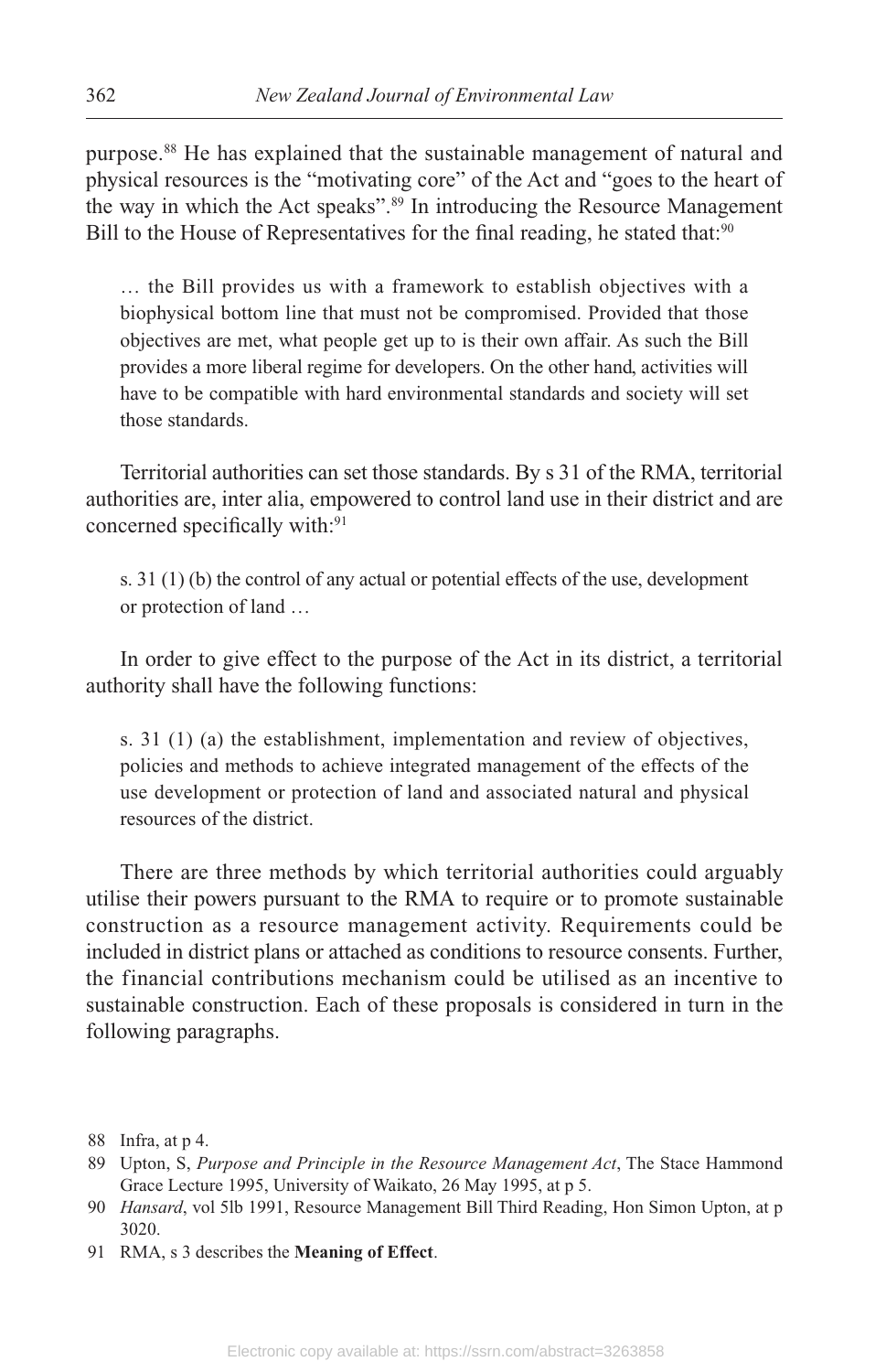#### **6.1 District Plans**

Unlike the Building Code, which is prescribed centrally, territorial authorities can use the planning system in a holistic manner and can adapt plans to ensure that they are sensitive to local circumstances and concerns.

Section 31 of the RMA empowers territorial authorities to promulgate a "district plan". In preparing such a plan, the authority must have regard to Part 4 section 3292 and must evaluate the alternatives to and benefits and costs of the proposals.<sup>93</sup> Further, the territorial authority shall consider Part 5, sections 72 to 75 of the RMA. Section 74 dictates that a plan must be prepared in accordance with the requisite sections contained in Part 2 of the RMA and specifically, must accord with the purpose and principles of the Act. As stated above, sections 6 and 7 flesh out the meaning of sustainable management in the RMA and provide guidance to territorial authorities as to specific issues that should be translated into policies and plans. For present purposes, section 7 is of particular interest. Pursuant to this section:

all persons exercising functions and powers under [the RMA] in relation to managing the use, development, and protection of natural and physical resources, shall have particular regard to –

- (b) the efficient use and development of natural and physical resources:
- (ba) the efficiency of the end use of energy:
- (d) the intrinsic value of ecosystems:
- (f ) maintenance and enhancement of the quality of the environment:
- (g) any finite characteristics of natural and physical resources:
- (i) the effects of climate change:
- ( j) the benefits to be derived from the use and development of renewable energy.

Thus, in the preparation of district plans, territorial authorities shall have particular regard to all of these issues in managing the use and development of any building. In ensuring the correlation between the "use and development of any building" and the principles espoused in section 7 the territorial authority should, arguably, have the concept of sustainable construction at the forefront of its decision-making process.

92 RMA, s. 32 (3) An evaluation must examine the extent to which each objective is the most appropriate way to achieve the purpose of this Act and whether having regard to their efficiency and effectiveness, the policies, rules, or other methods are the most appropriate for achieving the objectives.

RMA, s. 32 (4) For the purposes of this examination, an evaluation must take into account (a) the benefits and costs of policies, rules, or other methods; and (b) the risk of acting or not acting if there is uncertain or insufficient information about the subject matter of the policies, rules, or other methods.

93 See *Foodstuffs (Otago Southland) Ltd v Dunedin City Council* [1993] 2 NZRMA 497 for the importance of the s 32 procedure.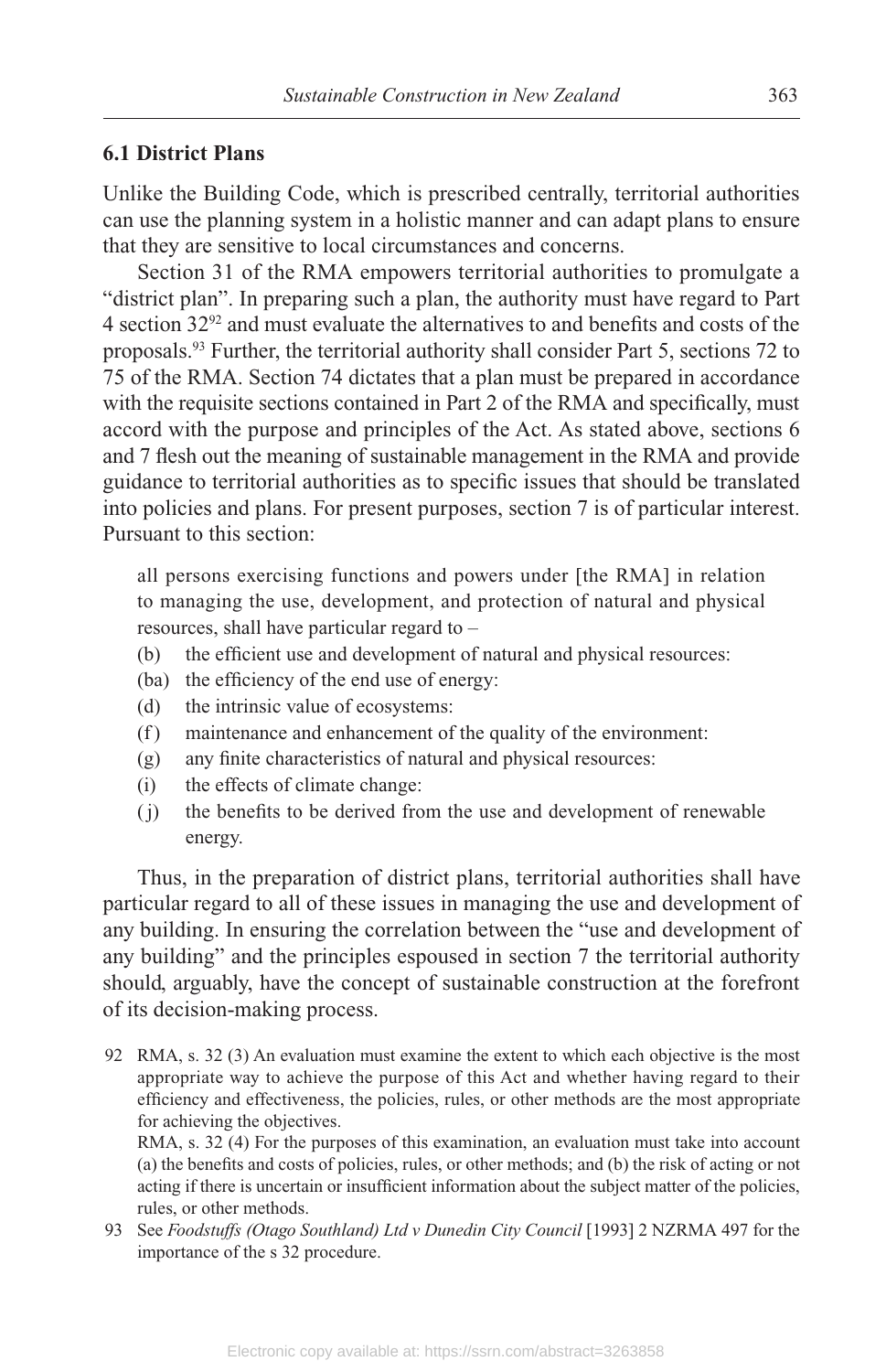Elements inherent in sustainable construction<sup>94</sup> are capable of addressing all of the criteria specified in section 7. Theoretically therefore, a territorial authority, in having regard to section 7, could incorporate regulations providing for sustainable construction in the district plan. A review of all the operative district plans in New Zealand is beyond the scope of this paper but in order to examine this issue to some degree, the Auckland City District Plan is considered. Does this Plan contain any policies that provide for sustainable construction in any form?

One of the stated objectives of the Auckland City District Plan is that "buildings and activities will have little adverse effect on the environment".95 In accordance with this, the Plan specifies a general duty on "every person to avoid, remedy or mitigate any adverse effect on the environment arising from an activity carried on by, or on behalf of the person".<sup>96</sup> In relation to the "maintenance and condition of land and buildings" the Plan contains specific prohibitions concerning the prolonged emissions of dust or air suspended particulate matter, the discharge of contaminants<sup>97</sup>and "offensive or objectionable" odours or air pollution.<sup>98</sup> The protection of heritage buildings is an important part of the District Plan.<sup>99</sup> Heritage buildings are identified as "an essential part of the City's cultural values",<sup>100</sup> and although the stated aim is "to preserve a link to past generations" the preservation of such buildings is an important factor in contributing to sustainability.

However, despite the foregoing, there are no clear, specific mandatory regulations in relation to sustainable construction in the Auckland City District Plan.<sup>101</sup> To some extent, this may simply be a matter of timing. Auckland City and Regional Councils, in conjunction with many other local authorities, developers, investors, professionals and educational establishments,<sup>102</sup> have expressed their formal support of sustainable construction. The Council and others are signatories to the Urban Design Protocol.<sup>103</sup> The Protocol is a voluntary initiative

- 94 See part 2 of this paper.
- 95 Auckland City District Plan Central Area Section, part 3.8.1 (a).
- 96 Ibid, part 15.5.1.2.
- 97 Ibid, part 15.5.1.4.
- 98 Ibid, part 15.5.1.5.
- 99 See part 5C of the Isthmus Section and part 10 of the Hauraki Gulf Islands Section, available at http//:www.aucklandcity.govt.nz. The heritage part of the Central Section District Plan was not, at the date of writing, operative.
- 100 See part 5C.2, ibid.
- 101 Nor indeed in the Waitakere District Plan, a city that styles itself as an "eco-city" (although the council has developed a number of advisory guidelines in relation to "green building practices").
- 102 Ibid, Part 5, at p 32.
- 103 Ministry for the Environment (2005), *New Zealand Urban Design Protocol*, March 2005, Wellington, available from the Ministry or at http://www.mfe.govt.nz/publications/urban/ design-protocol-mar05.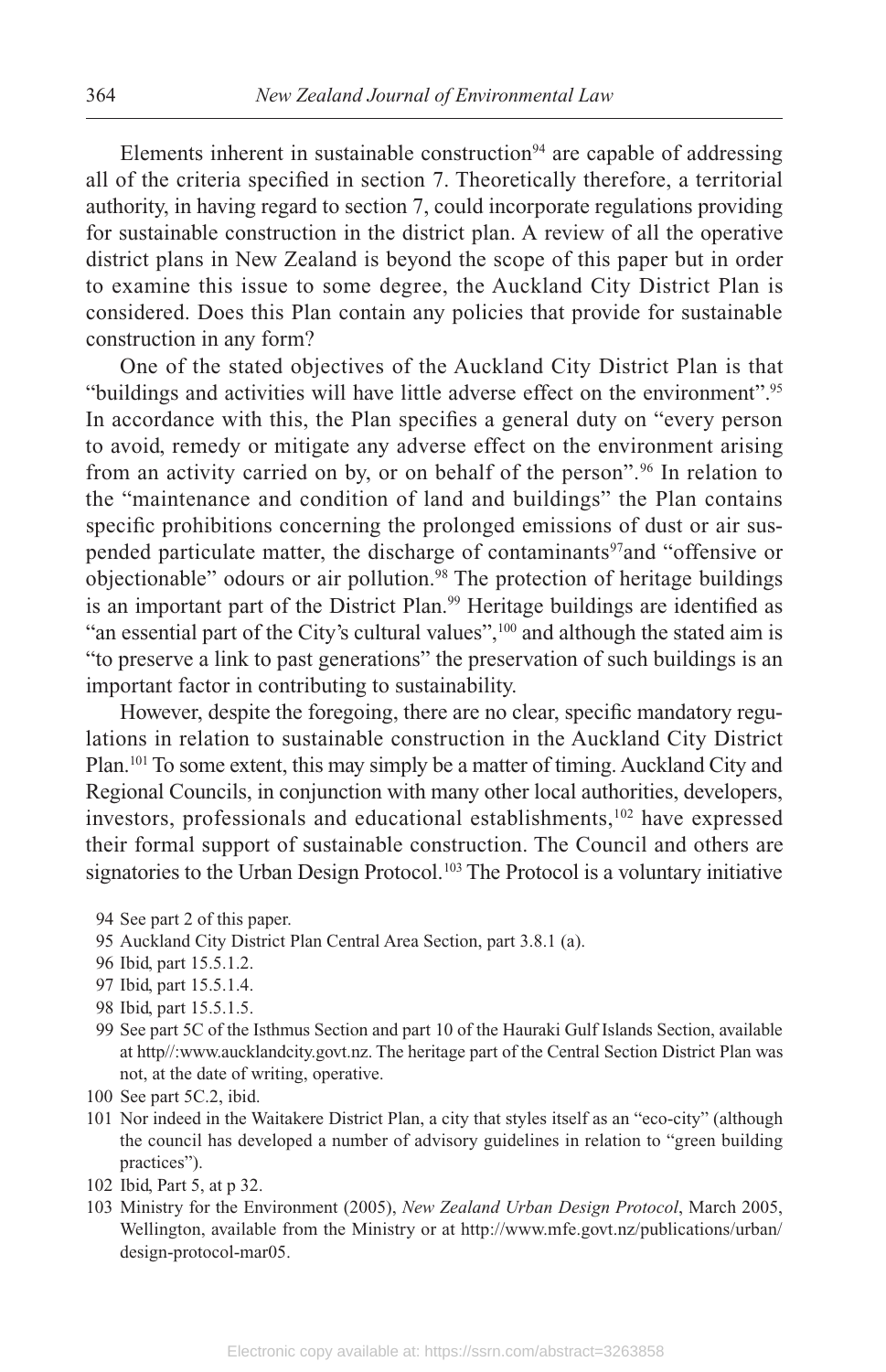that forms part of the Government's Sustainable Development Programme of Action. It aims to promote a partnership between all sectors concerned with development in order to foster quality urban design. Whilst the Protocol is not legally binding, it contains the formal political undertakings of the signatories. In particular, those signatories acknowledge that:

Successful towns and cities maintain, celebrate and add to their best environmental attributes … [t]hey enhance these qualities by maintaining and sometimes recreating natural networks through their urban areas and **by designing new buildings, transport services and infrastructure that meet the highest standards of sustainable design and construction …**<sup>104</sup> Environmentally responsible towns and cities constantly seek ways to minimise adverse impacts on human health and natural and cultural systems, including air quality and water quality. They minimise waste production, energy and water use and maximise the efficiency of land use and infrastructure.<sup>105</sup>

Importantly, signatories agree that, "[q]uality urban design … utilises 'green' technology in the design and construction of buildings and infrastructure, incorporates renewable energy sources and passive solar gain".106

Accordingly, the political expression of will to promote sustainable construction has been formally recorded. In addition, the Government urges local authorities to "… develop appropriate statutory policies, rules and guidance" to achieve the aims of the Protocol.<sup>107</sup> Local authorities should seize the opportunity to do just that.

Auckland City Council has recently published an Urban Design Strategy<sup>108</sup> that acknowledges the importance of sustainability in construction processes and buildings and highlights practical elements that will promote this end.<sup>109</sup> At this stage, the Strategy is an amalgamation of goals but avers that the elements identified "can form the basis for design guides and regulatory changes".<sup>110</sup> In accordance with its duties as a signatory to the national Urban Design Protocol, Auckland has produced a Proposed Action Plan.111 The Action Plan, inter alia,

- 105 *Urban Design Protocol*, supra note 103, at page 14.
- 106 Ibid, at p 23.
- 107 Ibid, at p 10.
- 108 Auckland City Council (2004), *Urban Design Strategy*, February 2004, available at http://www.aucklandcity.govt.nz/council/documents/urbandesignstrategy/default.asap.
- 109 Ibid, contained in the section on "Principles and Objectives".
- 110 Ibid.
- 111 Auckland City Council, Senior Urban Designer, *NZ Urban Design Protocol: Proposed Action Plan*, Environment, Heritage and Urban Form Committee, 29 September 2005, No 311252008, available at http://www.aucklandcity.govt.nz/council/members/ committeemeetings/environment.

 <sup>104</sup> Emphasis added.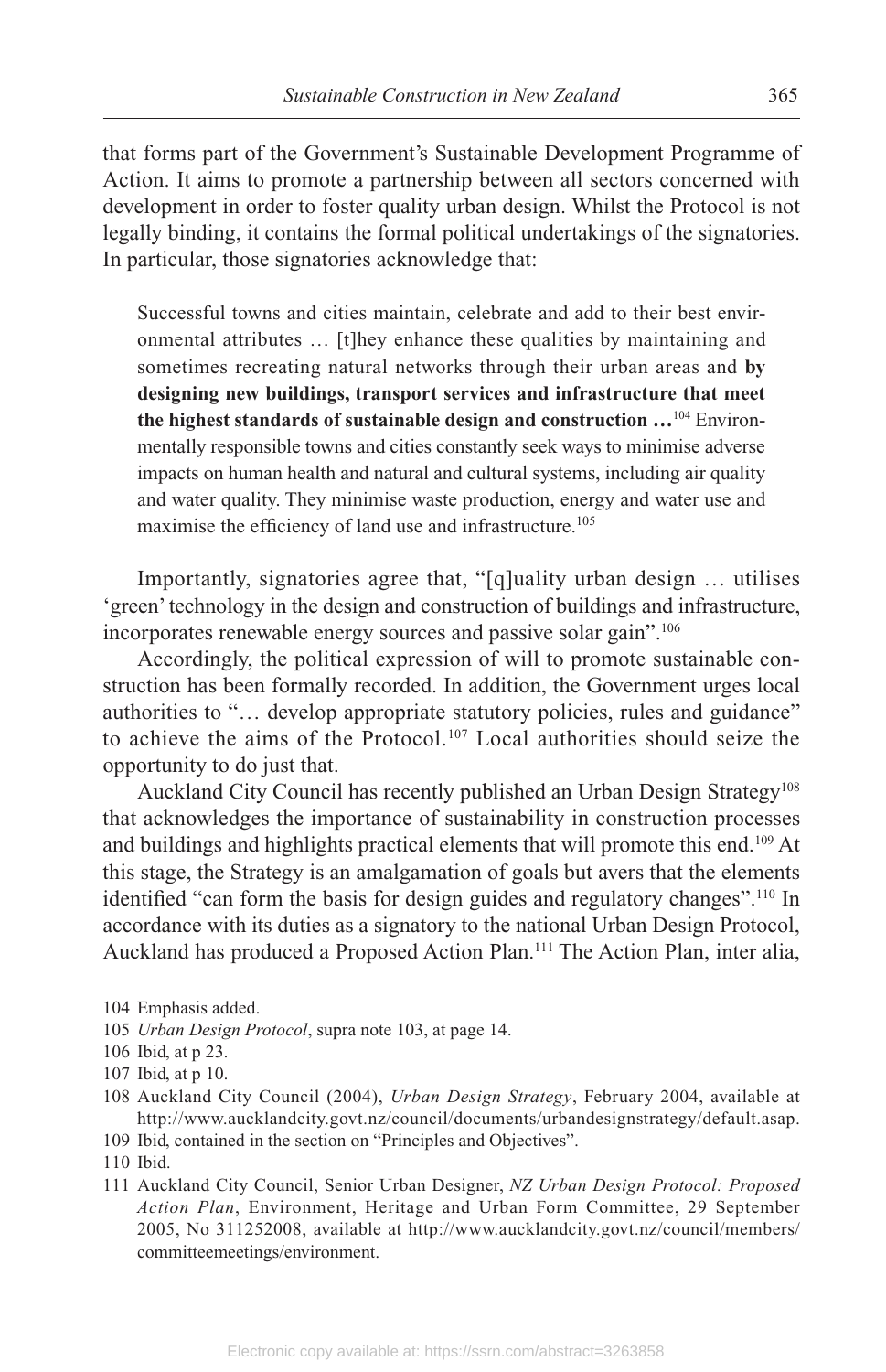recommends, "investigating mechanisms for providing incentives to encourage environmentally sustainable design techniques in new developments".<sup>112</sup>

The terminology used within this draft recommendation, i.e. "providing incentives" and "encourage", is somewhat tentative. Why this hesitancy? Given the enormity of the environmental change and damage caused by the construction industry, a territorial authority cannot be fulfilling its duty to promote sustainable management under the RMA without addressing this issue. Further, in light of the analysis in part 3 of this article, command-control measures, in the form of clear rules, are required to achieve this end. Potentially, there are two main reasons for such apparent caution.

Firstly, any relevant rule or rules may be susceptible to legal challenge. Opponents to a rule might seek to argue a more restrictive interpretation of *Christchurch International Airport v Christchurch City Council* <sup>113</sup> than is provided for in this paper. They might pray in aid the contention that if territorial authorities incorporated elements of sustainable construction into their district plans, the purpose of the Building Act, which is to provide for national uniformity in construction standards, would be diluted. (Invariably, different territorial authorities would include varying elements pertaining to sustainable construction within their plans.) Authorities will seek to avoid the expense and inconvenience of legal challenges if possible. However, for the reasons espoused in part 5 of this article, a court is unlikely to overturn a well drafted, justifiable rule in a Plan that was adopted following a transparent process.

Secondly, territorial authorities might consider, for example, the conservation of water and energy to be more appropriately dealt with at a national or regional level as opposed to district level.114 In addition, the RMA emphasises that district plans must concern the natural and physical resources "*of the district*". A critic might argue that the word "of" has been chosen for a particular purpose and specifically preferred to "*in* the district" for example. Does this mean that the source of the water or resources providing the energy must be the district to validate the proposition in this paper? This cannot possibly be correct. To import such a test would severely restrict a territorial authority's other resource management activities and it would prove impossible to administer. In pragmatic terms, Auckland, for example, suffers from poor air quality,<sup>115</sup> faces a looming

- 112 Ibid, at p 11, 7.8.
- 113 Supra note 68.
- 114 By way of example, section  $30(1)(c)$  of the RMA allocates responsibility to maintain the quality and quantity of water in water bodies to the regional authority.
- 115 See ARC website, *Air Pollution in Auckland*, available at http://www.arc.govt.nz/arc/index. cfm.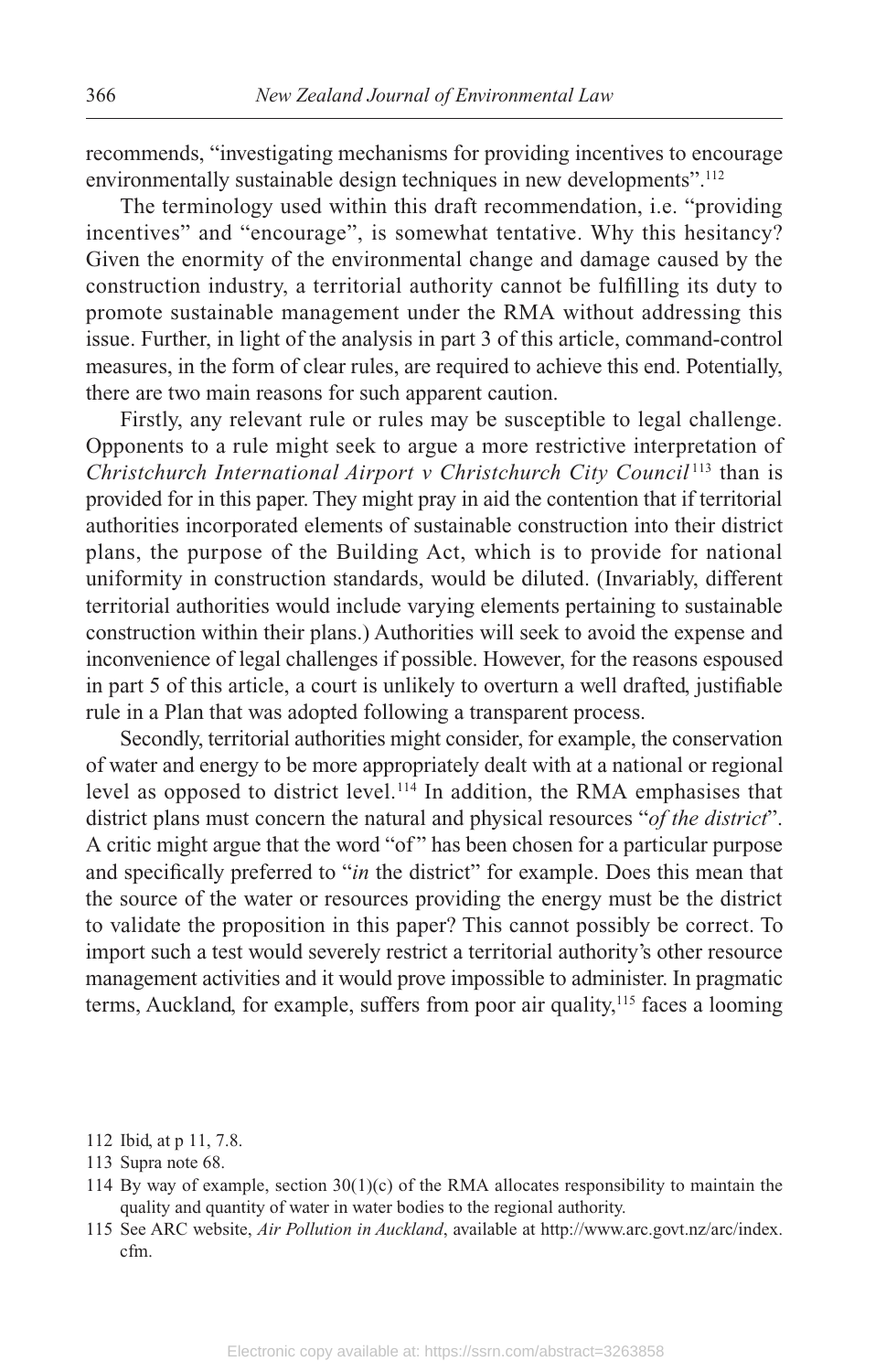energy crisis,<sup>116</sup> and water shortages have occurred from time to time.<sup>117</sup> The use of land exacerbates such problems and the Council must take such matters into account when formulating plans for the City. Increased expenditure on infrastructure is only one means to mitigate these difficulties. Clearly, the ever-increasing consumption of water and energy is far from ideal. Fresh, pure water is not an unlimited resource<sup>118</sup> and, without all energy being derived from renewable sources, energy use has a number of deleterious environmental side effects.<sup>119</sup> The sustainable management of the use of these resources is a valid goal for all local authorities. Simply because a number of districts or regions face similar problems should not prevent the territorial authority from introducing measures to address such difficulties in Auckland.

In summary, given the conclusions espoused in part 3 of this article, taken in conjunction with the legal analysis in part 5, it is to be hoped that Auckland City (and other local authorities) will consider strategies that *require* environmental sustainability in building in addition to *encouraging* this practice. The author's view is that it would be preferable for requirements as to sustainable construction to be included in the district plan so as to ensure the maximum applicability of such standards. This would for example, catch "permitted building activities". However, a territorial authority might also utilise conditions on resource consents for this purpose.

### **6.2 Conditions on Resource Consents**

Where a development requires a resource consent, the territorial authority, or consent authority, may attach conditions to the granting of that consent.120 The Resource Management Act does not place a limit on the nature of conditions that may be attached to a resource consent but any condition must be fair and reasonable on its merits.121 In accordance with *Newbury District Council v Secretary of State for the Environment*: 122

- the condition must fairly and reasonably relate to the development permitted by the consent to which the condition is attached;
- 116 For example, see O'Sullivan, F, "Let's Look at N Power", *New Zealand Herald*, 6 September 2005, available at http://www.nzherald.co.nz.
- 117 Williams, M, *Beyond Ageing Pipes: Urban Water Systems for the 21st Century*, Parliamentary Commissioner for the Environment, June 2000, Wellington.

 119 Most notably, in the production of greenhouse gas emissions that contribute to global warming and climate change.

- 121 *Newbury District Council v Secretary of State for the Environment* [1980] 1 All ER 7 31.
- 122 Ibid, as applied to the RMA in *Housing New Zealand Ltd v Waitakere City Council* [2001] NZRMA 202 (CA) at para 18.

 <sup>118</sup> Ibid.

 <sup>120</sup> RMA, s 108.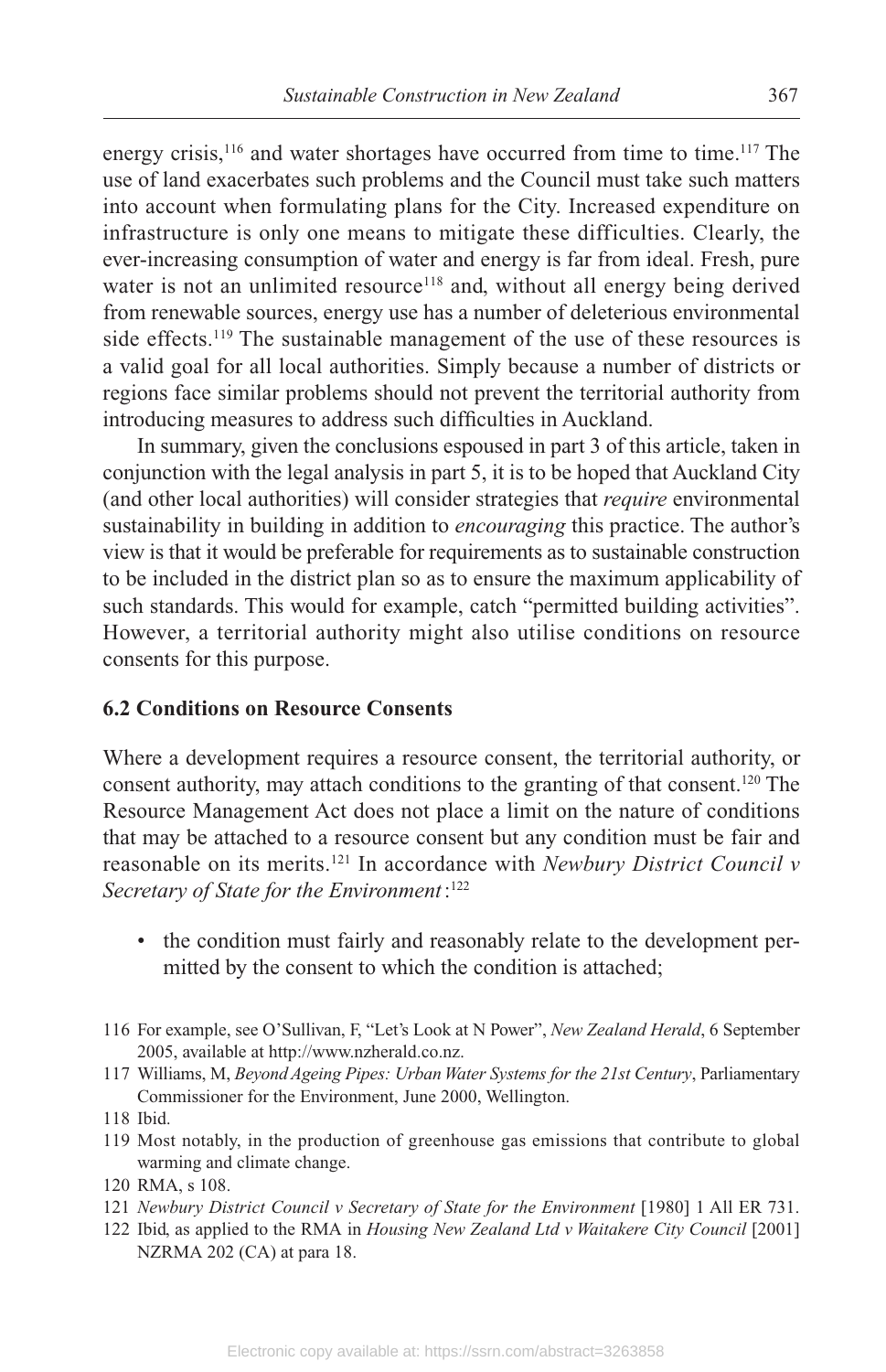- the condition must not be so unreasonable that no reasonable planning authority could have imposed it; and
- the condition must be imposed for a planning/resource management purpose not an ulterior purpose such as a revenue gathering exercise.<sup>123</sup> It is important to note that the phrase "resource management purpose" has a wide ambit  $124$

In determining whether the condition is fair and reasonable, the following criteria are applicable:<sup>125</sup>

- the condition must be the result of a process of reason rather than whim or arbitrariness;
- the condition must be fair to both the appellant and the community;
- the condition must be proportionate.

Within the Auckland City District Plan, part 15.3.1.2 (d) sets out the categories of conditions that may be imposed on a resource consent in relation to a discretionary activity. The only condition that may potentially have any clear relevance to sustainable construction is "(xxi) controlling the adverse effects arising from development on wastewater, storm water and water supply infrastructure".

It is difficult to determine the reason why other facets of resource management equating to sustainable construction are not expressed as potential conditions. Potentially the same reasons identified above apply. However, this is not a situation that is readily justifiable given the arguments contained above. Conditions that met resource management purposes whilst also equating to sustainable construction would be relatively easy to formulate. Auckland City Council could publicise conditions that fulfilled this purpose and comply with the tests set out above with relative ease.

### **6.3 Resource Management Act – Financial Contributions**

Section 108(2)(a) of the RMA allows a resource management consent to be granted with a "condition requiring that a financial contribution be made". A financial contribution means a contribution of money or land (or a combination

 <sup>123</sup> *Woodridge Estates Ltd v Wellington City Council* (1993) 2 NZRMA 656 (Planning Tribunal).

 <sup>124</sup> *Nicoll Management Ltd v Manukau City Council* A62/94 28 July 1994 (Planning Tribunal).

 <sup>125</sup> *Retro Developments v Auckland City Council* A35/2005, para 10, per Newhook J.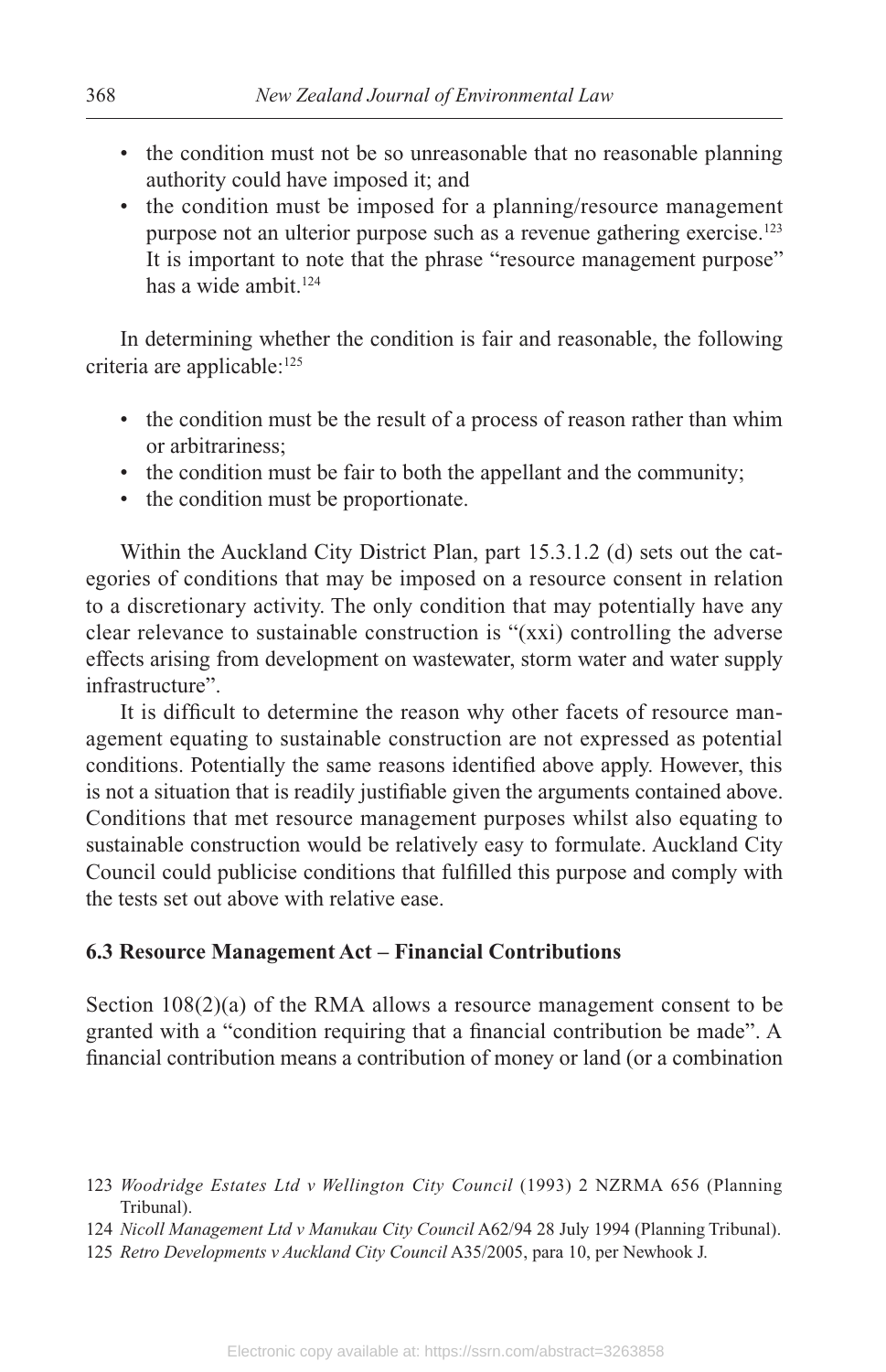of both)126 paid by the developer to the territorial authority. A financial contribution will only be valid if "the condition is imposed in accordance with the purposes specified in the plan or proposed plan (including the purpose of ensuring positive effects on the environment to offset any adverse effects) and the level of contribution is determined in the manner described in the plan or proposed plan".127 These criteria aim to ensure transparency.

The Ministry for the Environment has described financial contributions as a form of environmental compensation.128 Akin to the internationally recognised "polluter pays" principle,<sup>129</sup> financial contributions compensate communities for the adverse effects on the environment of development. Salter explains that:<sup>130</sup>

The incorporation of the financial contribution provisions in the RMA were intended to be a useful instrument to allow councils to address the effects of activities that could not generally be avoided by other means.

Specifically, the Environment Court has stated that the emphasis of financial contributions:131

… is on the mitigation of effects caused by persons in the units, not the units themselves.

Contributions should, theoretically therefore, provide financial recompense so as to allow territorial authorities to avoid, remedy, mitigate and/or offset the environmental effects of a proposed activity. When this is considered within a factual matrix, it can be seen to be a rather obtuse tool. Depending upon the environmental effects that are considered, financial contributions may not suffice to avoid, remedy, mitigate and/or offset the environmental damage of development. By way of an example, many building materials release formaldehyde and volatile organic compounds into the air that in turn can affect

- 126 RMA, s 108 (9).
- 127 RMA, s 108 (10).
- 128 Ministry for the Environment: Resource Management Ideas No 9, "Developing Financial Contributions Policy Under the Resource Management Act" at p 6, quoted in Prendergast, C, "Funding the Infrastructure Required to Mitigate the Effects of Developments" (2004) 8 *New Zealand Journal of Environmental Law*, 327 –359 at page 344.
- 129 For an explanation of this principle within the context of international law, see Birnie, P and Boyle, A, *International Law and the Environment*, 2 ed, Oxford University Press, 2002, pp 92–95.
- 130 Salter, R, "Financial Contributions and the Environment" (1999), Paper presented to the NZPI Seminar on Financial Contributions, Auckland, November 1999, available at http:// www.qualityplanning.org.nz/pubs/3626.pdf at p 9.
- 131 *Retro Developments v Auckland City Council* A35/2005 para 36, per Newhook J.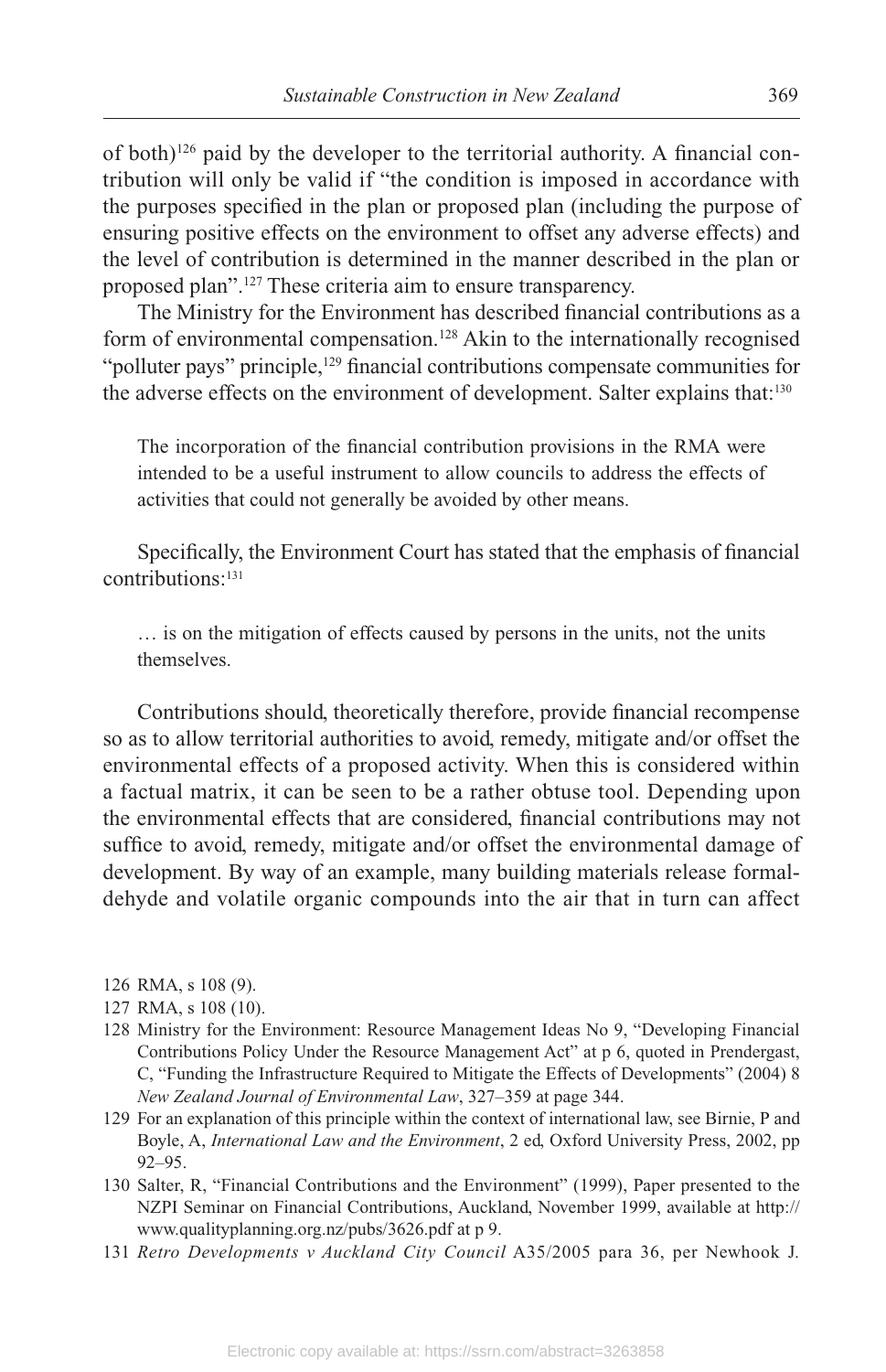human health and contribute to smog and ground-level ozone pollution.<sup>132</sup> In the absence of measures banning building materials such as particle board, certain adhesives, solvent-based finishes and carpeting etc. (such measures being unlikely), how will financial contributions "avoid, remedy, mitigate and/ or offset" the adverse effects on the environment of the use of such building products?

Given that financial recompense is such a blunt tool, the *main* focus of territorial authorities seems to have been to use RMA financial contributions towards developing or improving the infrastructure associated with growth.<sup>133</sup> The Auckland City District Plan, Central Area Section,<sup>134</sup> states that financial contributions may be made a condition of a resource consent for a noncomplying activity.135 Financial contributions paid in respect of developments within the central area of Auckland, may be used, for example, to preserve "open spaces" or reserves,<sup>136</sup> the development and improvement of pedestrian linkages, streetscape enhancements and drainage.<sup>137</sup> The rationale for this approach is that increased development will inevitably increase demand for these facilities. Development has subsumed "open space" and, therefore, developers should compensate the community accordingly by ensuring the preservation of alternative "open space" or reserves by providing money or land to this end.<sup>138</sup> Contributions are utilised specifically within the area that the development has occurred.139 Thus, in relation to the central area of the city, Auckland City Council appears to have adopted a rather traditional planning approach to the issue. The focus is wholly upon infrastructure. It is clear,

- 132 See Denver AIA Committee on the Environment, "Checklist for Environmentally Sustainable Design and Construction" 1997, available at http://aiacolorado.org/SDRG/intro/checklist. htm, p 3. This is not an issue covered by the performance standards of the Building Code but is arguably a resource management issue as it affects air quality.
- 133 For a useful summary of the financial contributions provisions that apply in the Auckland City District Plan see Auckland City, *Amendments to Focus on the Future 2004–2014*, pp 21–22, part 13.1, available at http://www.aucklandcity.govt.nz/council/services/devcons/ docs/policy.pdf. Further, see Salter, supra note 130.
- 134 See Auckland City District Plan, Central Area Section, part 8, available at http://www. aucklandcity.govt.nz. For further detail as to financial contributions in Auckland, see part 9 of the Plan for the Hauraki Gulf Islands and part 4 B for the isthmus section.
- 135 Auckland City District Plan, Central Area Section, ibid, part 15.3.1.5.
- 136 Auckland City District Plan, Central Area Section, ibid, part 8.4.3. For an exploration of this issue, consider the judgments in *Retro*, supra note 131 and *Symphony v Auckland City Council* A038/2005 (Environment Court).
- 137 Auckland City District Plan, Central Area Section, supra note 134, part 8.4.2.
- 138 Ibid, part 8.5.2.
- 139 Ibid, part 8.7 .1.5.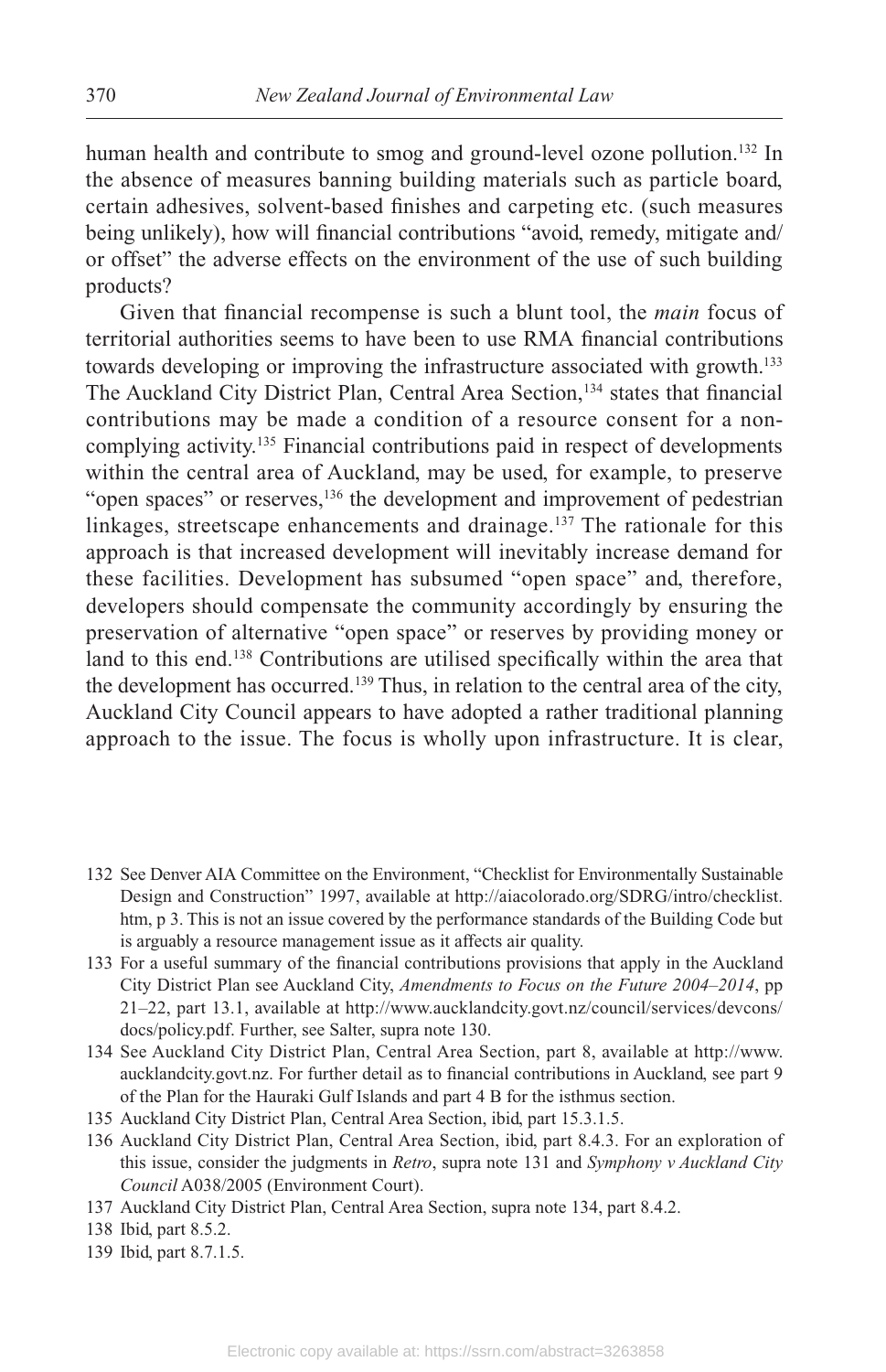however, that within the realms of *resource management*, territorial authorities are not so constrained.140

In contrast to the Central Area Section, the Isthmus Section of the Plan provides for the Council to collect "environmental and heritage financial contributions"141 that are for the specific express purpose of remedying or mitigating the adverse environmental effects of a development. The contribution is utilised for the benefit of heritage or environmental features in the vicinity of the development or elsewhere in the city. The Hauraki Gulf Islands Section of the Plan also provides that contributions collected in relation to subdivisions or land-use activities shall be for the purpose of "protecting and enhancing the environment",<sup>142</sup> although, again, such contributions can also be used for infrastructure.

The provision of infrastructure as a necessity flowing from growth is a concrete concept, easily understood and to an extent, this may be one reason why councils have primarily explained the purposes of financial contributions in such terms. However, financial contributions may be required for much wider environmental purposes and seemingly, their use has been restricted and purpose diverted to one cause, perhaps because that is where the most pressing need has been. In explaining the policy behind financial contributions, Salter notes that:143

… the original policy intent was for financial contributions to be used for a wide range of purposes.<sup>144</sup> ... There has been no attempt through the legislation to narrow or further define the scope of applications intended for financial contributions. This in part reflects the permissive nature of the RMA … the provisions were written in a general manner without any specific restrictions other than the section 32 test to justify their application and that the financial contributions were to achieve the purpose of the RMA.

Arguably, however, the primary reasons for the emphasis on infrastructure, has been because other *precision*<sup>145</sup> funding methods have not previously been available. This situation changed with the introduction of "development contributions".

 <sup>140</sup> For an exploration of some of the reasons proffered by other councils for taking a financial contribution, see Salter, supra note 130, at pp 13–15.

 <sup>141</sup> Auckland City District Plan, Isthmus Section, supra note 134, clause 4B.7 .4.

 <sup>142</sup> Auckland City District Plan, Hauraki Gulf Islands Section, supra note 134, rule 9.2.1.

 <sup>143</sup> Salter, supra note 130, at pp 10–11 and see this paper for a critical appraisal of the emphasis that has been placed on financial contributions to fund infrastructure.

 <sup>144</sup> Salter, supra note 130, at p 16.

 <sup>145</sup> That is, a form of funding that attaches directly to the source of the growth as opposed to being provided for by the generalised rates system.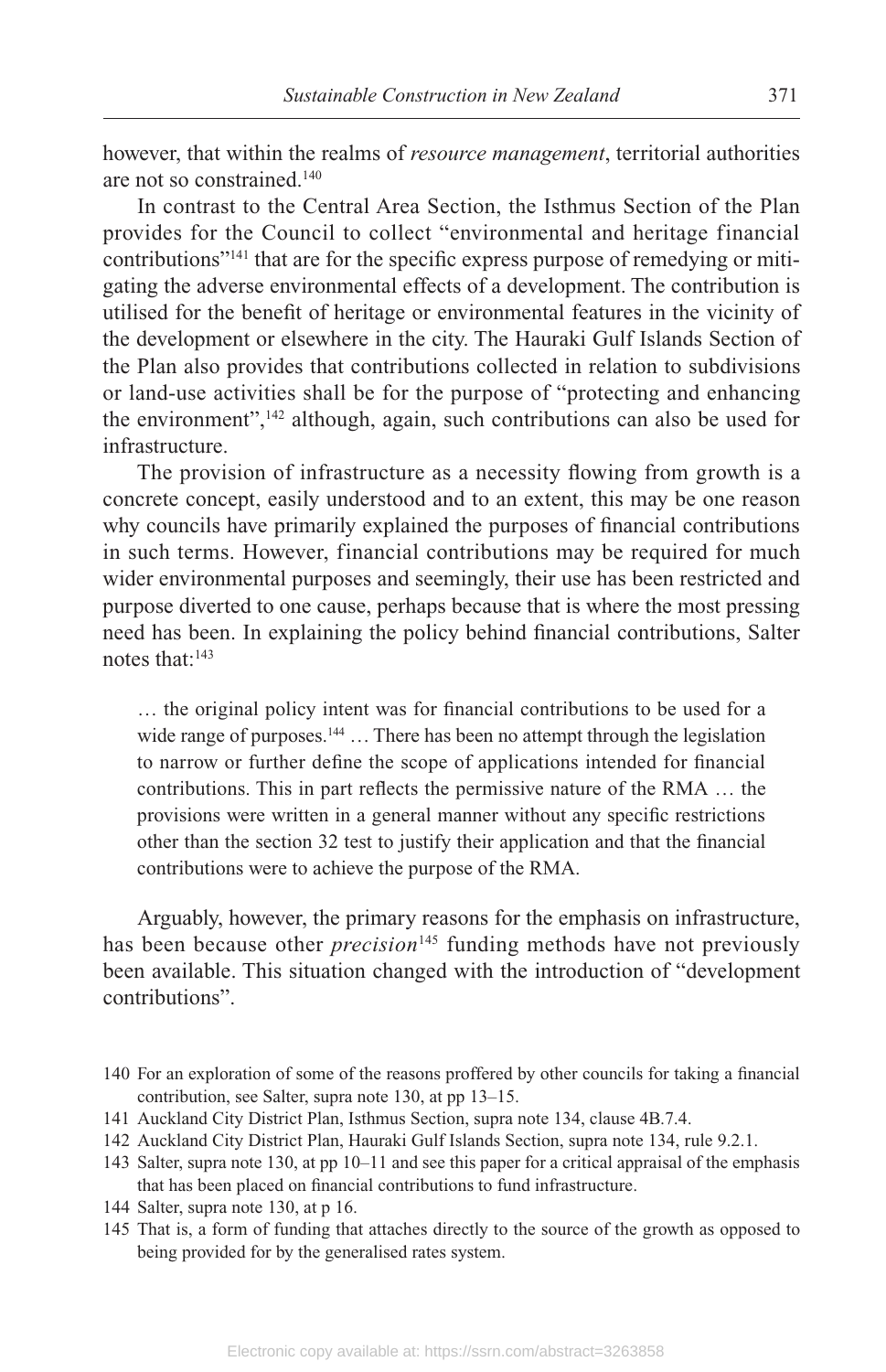#### **6.4 Local Government Act 2002 – Development Contributions**

Sections 197-211 of Part 8, subpart 5 of the Local Government Act 2002<sup>146</sup> grant territorial authorities the power to charge development contributions. The specific purpose of development contributions is to require developers to help fund the cost of new infrastructure associated with growth. Specifically, section 199(1) of the LGA states that:

Development contributions may be required in relation to developments if the effect of the developments is to require new or additional assets or assets of increased capacity and as a consequence, the territorial authority incurs capital expenditure to provide appropriately for –

- (a) reserves:
- (b) network infrastructure:
- (c) community infrastructure.

Within Auckland City, development contributions will be attached to residential and non-residential developments that "increase the demands for storm-water, community facilities or open space".<sup>147</sup> Revenue received from development contributions can *only* be used to fund capital expenditure for growth.148 The Local Government Act makes reference to the interrelationship between development contributions and financial contributions made pursuant to the RMA. Section 200(1) of the LGA mandates that (emphasis added):

A territorial authority must not require a development contribution for a reserve, network infrastructure, or community infrastructure if, and to the extent that,

(a) it has under section 108(2)(a) of the Resource Management Act 1991, imposed a condition on a resource consent in relation to the same development *for the same purpose* …

Perhaps in light of this section, Auckland City has stated that, "development contributions are likely to replace financial contributions over time".<sup>149</sup> Certainly, in relation to funding the infrastructure associated with growth, development

- 146 Hereinafter referred to from time to time as "the LGA".
- 147 Auckland City Development Contributions Fact Sheet, DCA01, June 2005, p 3, available at http://www.aucklandcity.govt.nz/council/services/devcons/docs/factsheet.pdf.

149 Ibid, p 2. For research into this issue see Prendergast, supra note 128, at pp 351–356.

 <sup>148</sup> Ibid, p 1.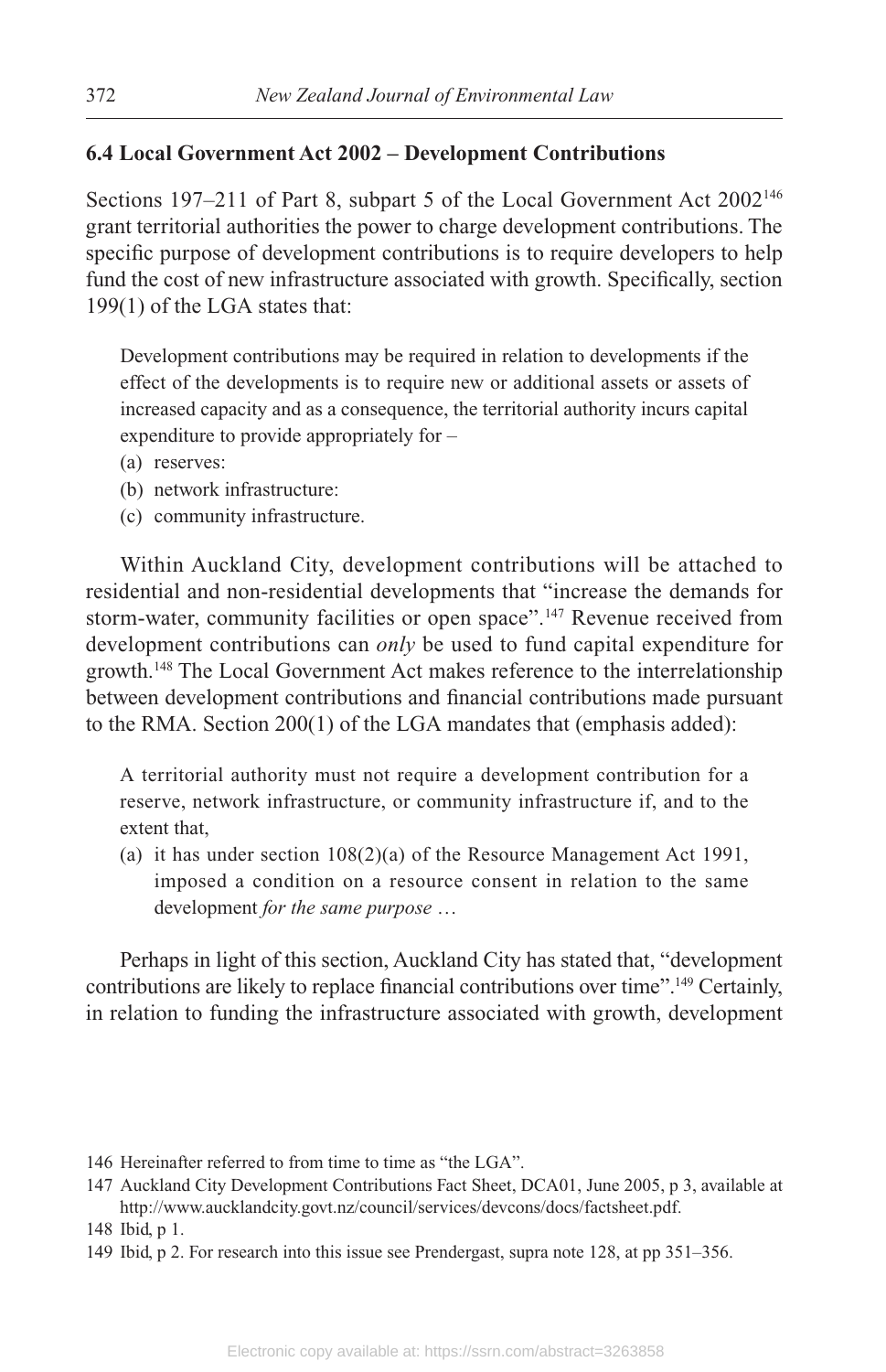contributions would appear to be the correct funding tool for councils to use and should "replace financial contributions" for *that purpose*. However, to phase out financial contributions as a result, is to misinterpret the function of these RMA-based tools. The introduction of the development contribution affords councils a prime opportunity to re-evaluate the use of financial contributions. They should not be seen primarily as a source of revenue; they should be used to make developers limit the adverse effects on the environment of their activities and to achieve this, financial contributions need to be seen from a different perspective. Although the drafters of the RMA would no doubt baulk at the suggestion, financial contributions, philosophically, should be seen as more akin to a "fine" or penalty. If developers meet acceptable standards of sustainable construction, councils could use their discretion to reduce the amount of financial contributions payable, or, in certain cases,<sup>150</sup> extinguish the requirement to pay altogether. Thus, territorial authorities could offer financial incentives to developers in order to promote sustainable construction via the financial contribution mechanism. Would this suggestion meet with legal scrutiny?

The Court of Appeal considered the use and imposition of financial contributions in the matter of *Retro Developments Ltd v Auckland City Council*. 151 William Young J, for the Court, stated that:

We are of the view that a plan which provides a method for determining the maximum contributions which can be imposed but which also provides that a lesser amount can be imposed at the discretion of the local authority, is within the contemplation of this section.

And that:152

Section 108(9) of the Act requires the Council to state either the maximum amount which is required to be paid as a financial contribution or the formula or means by which this amount can be assessed.

The Court focused on the necessity for transparency. To ensure that the proposed scheme was sufficiently transparent and just, there would be a need to ensure that the discretion to reduce the required contribution was not exercised in an arbitrary or opaque manner.<sup>153</sup> Accordingly, a council would need to regulate the exercise of its discretion. It could do so by utilising an assessment scheme such as the BRANZ Green Home Scheme.<sup>154</sup> This scheme provides an

 <sup>150</sup> For example, an eco-development akin to the Peabody Trust's BedZed.

 <sup>151</sup> *Retro Developments Ltd v Auckland City Council* [2003] NZRMA 360 (CA).

 <sup>152</sup> Ibid, at paras 21 and 26 respectively.

 <sup>153</sup> *Far East Investments Ltd v Auckland City Council* A048/01 (2001).

 <sup>154</sup> See BRANZ website at http://www.branz.co.nz/main.php?page=Greenhome%20Scheme. For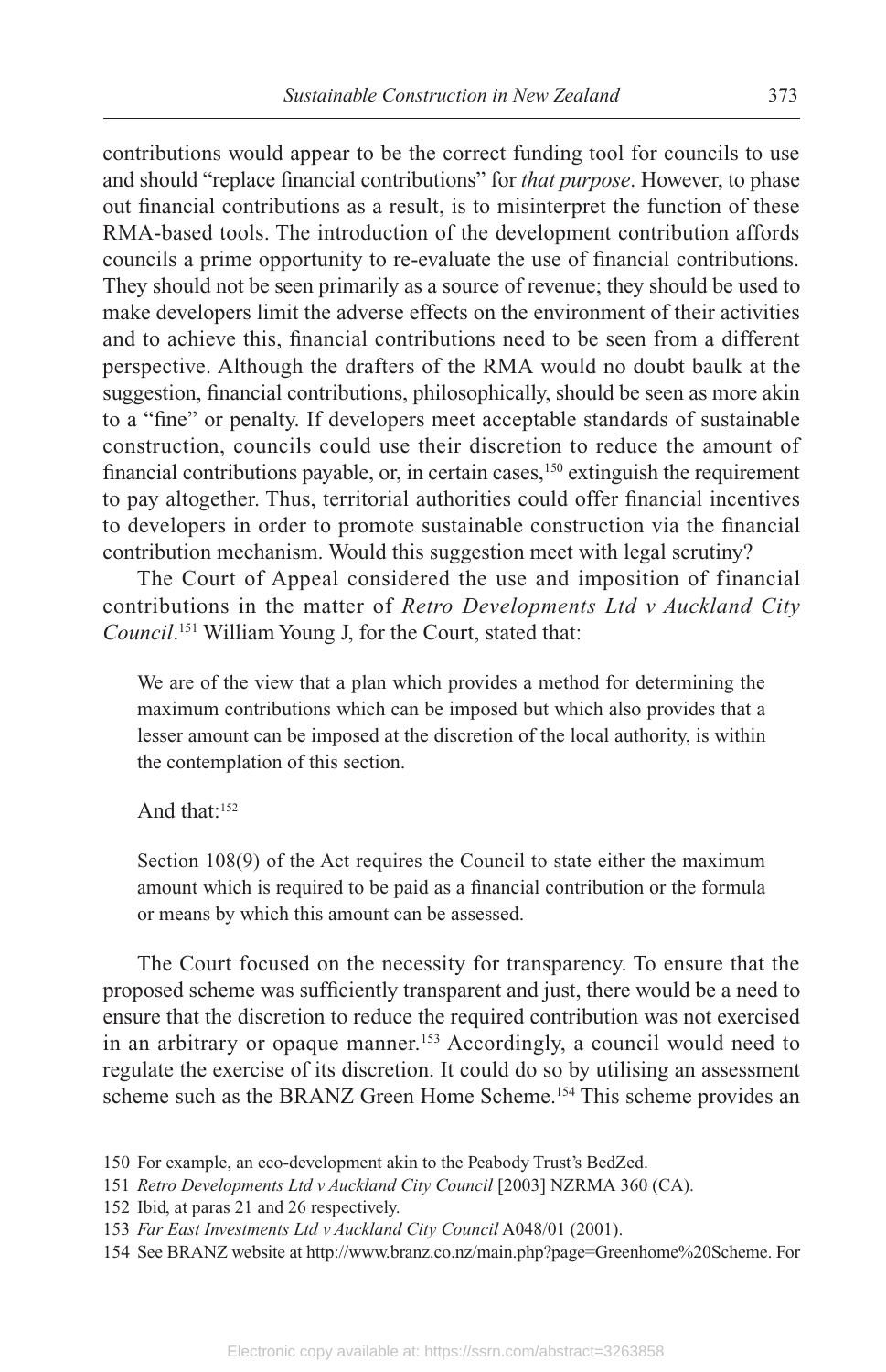environmental rating system for buildings and calculates the sustainability of buildings in the form of "eco-points". Reductions in the financial contribution payable could equate to the eco-points awarded. BRANZ already has an established system of Green Home Accredited Assessors that could be utilised to assess the eco-points that a development attracted and therefore the framework is in place. Arguably, this proposal would provide consistency, transparency and a more accurate reflection of the deleterious environmental effects, or otherwise, of buildings. Given that the framework for assessment already exists, it will prove relatively easy and cost-effective to implement.

To be fully transparent in their use of the financial contribution mechanism, councils also have to explain clearly the *purpose* to which funds received are put. Indeed, using the Auckland City District Plan as an example, the Council emphasises that:<sup>155</sup>

… while the Council has wide powers to require a financial contribution as part of a development or other form of resource consent, the [RMA] also places various responsibilities on the Council to identify and justify the purposes for which contributions are collected. The Council is also required to spend and administer funds received in a prudent and transparent way. Section 108(10)(a) requires the Council to identify in the Plan, the purposes for which financial contributions will be collected. Section 32 of the [RMA] requires the Council to adequately justify all its objectives, policies and rules and to evaluate their effectiveness against alternative means … section 111 of the [RMA] requires the Council to spend any money received as a financial contribution for the purposes for which it was collected and account for this money in the same way as other Council funds.

There are clearly many environmental programmes that meet the purposes of the RMA but do not relate to infrastructure, to which contributions could be put. In an analysis of the case law in this area, Prendergast comments that:<sup>156</sup>

[p]rovided the basis on which the contribution is made is clear and justifiable, the contribution is determined on that basis, and like cases are treated alike, the Court has shown a willingness to endorse the Council requirements.

examples of eco-rating systems in other countries see BREEAM, British Building Research Establishment Environmental Assessment Method at http://www.breeam.org and the Green-Star rating system of the Green Building Council of Australia at http://www.gbcaus.org.

- 155 Auckland City District Plan, supra note 134, part 8.2. Section 111 of the RMA states: "Where a consent authority has received a cash contribution under section  $108(2)(a)$ , the authority shall deal with that money in reasonable accordance with the purposes for which the money was received."
- 156 Prendergast, supra note 128, at pp 350–351.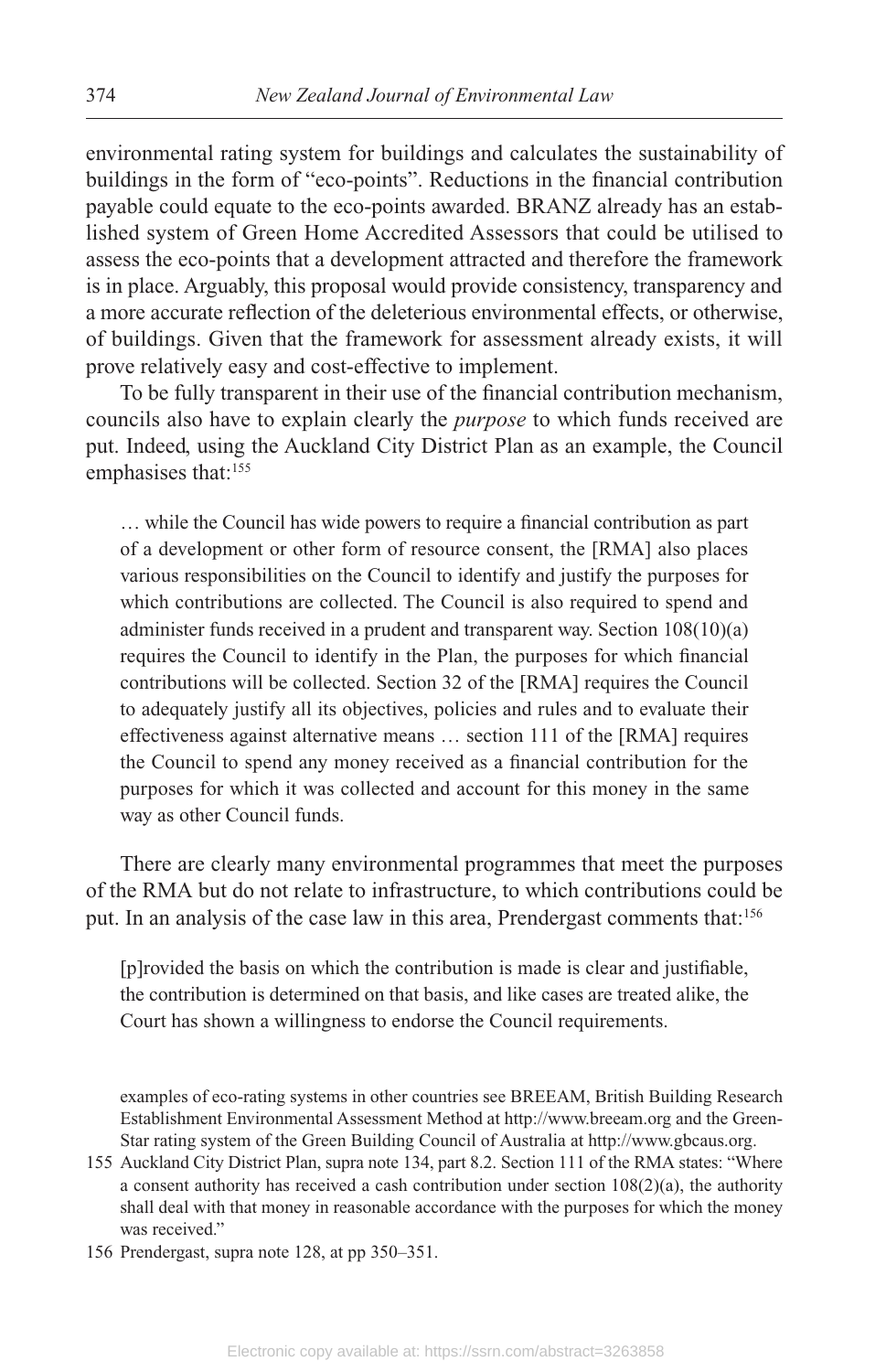No doubt "need" will dictate council policy in this area. To truly promote sustainable construction however, councils could use part of the funding to promote education and training in this issue, which, as noted above, is a present stumbling block to advancing sustainable construction practices and further, is one of the commitments contained in the Urban Design Protocol.<sup>157</sup>

In summary, a proposal to utilise financial contributions as an incentive for sustainable construction is likely to pass legal scrutiny. Would, however, such a scheme attract political support?

Inevitably there would be dispute between various bodies and organisations as to the merits of any such scheme. It is difficult to anticipate if such a scheme would find favour with developers or be subject to legal challenge. No doubt developers' views as to the proposal would be informed by financial calculations, i.e. the additional cost of implementing the required elements versus the reduction in contribution payable.

Opponents of any scheme might point to an inherent philosophical inequality of the proposal. The "burden" of protecting the environment by the manner in which buildings are used will be upon the users of new buildings as opposed to those utilising existing building stock. In practice, however, would this translate to anything more than a principle? Depending upon the measures required, the cost of compliance might not add to overall construction costs if the reduction in financial contribution was weighted accordingly. Thus, the cost of a new property may not increase significantly or at all. Economies of scale would become relevant in bringing down the cost of incorporating "green" design, technology or building practices. Certainly in Auckland, for example, the primary costs associated with the purchase of a house relate to land value. The costs of construction tend to equate to a minor percentage of the overall price. In addition, there will be practical benefits to purchasers. The increased use of an eco-homes rating scheme would serve to "label" green buildings, provide greater information to purchasers and result in increased market choice.<sup>158</sup> Importantly, the costs of operating the building would invariably be lower.

All factors being equal, to implement such a scheme would, theoretically, lower the overall income of the territorial authority and as a consequence, a greater emphasis would be placed on rates. Although this would rectify the philosophical inequality referred to above, increasing rates is a politically unpalatable proposition in the present climate. Whether an increase in rates was actually necessary, would depend upon the accounting approach that was taken to the issue. Clearly a financial balancing exercise would have to be performed. The income derived from development contributions, the maximum level set

 <sup>157</sup> Supra note 103.

 <sup>158</sup> A failing of the present system. See UK Sustainable Building Task Group Report, supra note 10.